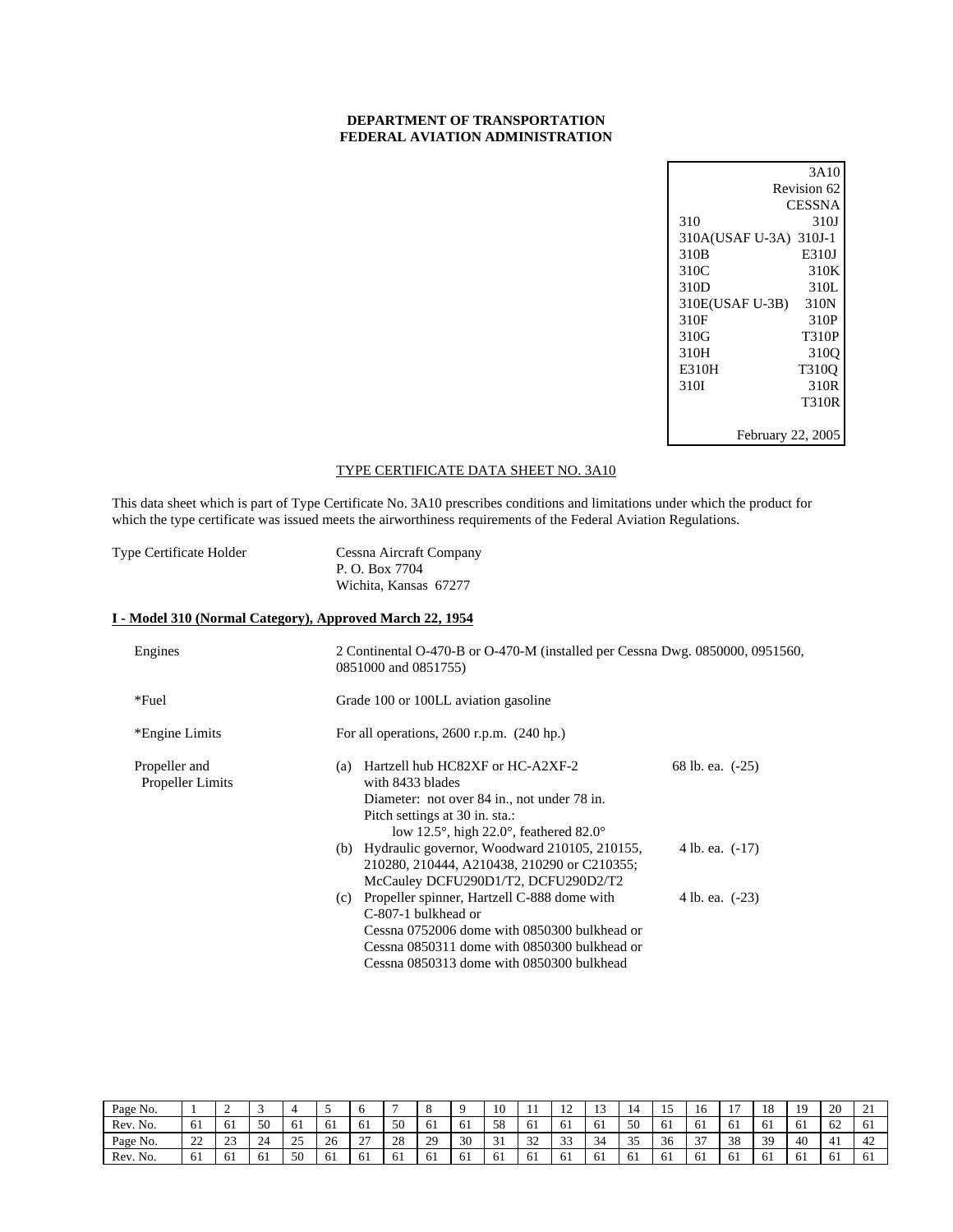| $I - Model 310$ (cont'd)                                              |                                                                                                                                                                                                                                                                                                              |                              |                              |                                                                                                                                |                              |  |  |  |  |  |
|-----------------------------------------------------------------------|--------------------------------------------------------------------------------------------------------------------------------------------------------------------------------------------------------------------------------------------------------------------------------------------------------------|------------------------------|------------------------------|--------------------------------------------------------------------------------------------------------------------------------|------------------------------|--|--|--|--|--|
| *Airspeed Limits<br>(TIAS)                                            | Maneuvering<br>Maximum structural cruising<br>Never exceed<br>Flaps extended<br>Landing gear extended                                                                                                                                                                                                        |                              |                              | 159 m.p.h. (138 knots)<br>200 m.p.h. (173 knots)<br>246 m.p.h. (214 knots)<br>130 m.p.h. (113 knots)<br>130 m.p.h. (113 knots) |                              |  |  |  |  |  |
| *C.G. Range (Landing<br>Gear Extended)                                | $(+36.0)$ to $(+41.5)$ at 4600 lb.<br>$(+33.9)$ to $(+42.1)$ at 4240 lb.<br>$(+32.0)$ to $(+42.1)$ at 3900 lb. or less<br>Straight line variation between points given                                                                                                                                       |                              |                              |                                                                                                                                |                              |  |  |  |  |  |
| Empty Wt. C.G. Range                                                  | None                                                                                                                                                                                                                                                                                                         |                              |                              |                                                                                                                                |                              |  |  |  |  |  |
| *Maximum Weight                                                       | 4600 lb.                                                                                                                                                                                                                                                                                                     |                              |                              |                                                                                                                                |                              |  |  |  |  |  |
| No. of Seats                                                          | 5 (Std.) (2 at $+37$ , 3 at $+71$ ) See Manufacturer's Weight and Balance data sheet for<br>optional seating arrangements.                                                                                                                                                                                   |                              |                              |                                                                                                                                |                              |  |  |  |  |  |
| Maximum Baggage                                                       | $200$ lb. $(+96)$<br>See NOTE 2G for placard.                                                                                                                                                                                                                                                                |                              |                              |                                                                                                                                |                              |  |  |  |  |  |
| Anti-Icing Fluid<br>Capacity                                          | 4-1/2 qt. $(7 \text{ lb. at } +47)$                                                                                                                                                                                                                                                                          |                              |                              |                                                                                                                                |                              |  |  |  |  |  |
| <b>Fuel Capacity</b>                                                  | 102 gal. (2 wing tip tanks, 51 gal. each at $+35$ )<br>See NOTE 1 for data on system fuel                                                                                                                                                                                                                    |                              |                              |                                                                                                                                |                              |  |  |  |  |  |
| Oil Capacity                                                          | 24 qt. (12 qt. in each engine at (0), 6 qt. unusable per engine)<br>See NOTE 1 for data on system oil                                                                                                                                                                                                        |                              |                              |                                                                                                                                |                              |  |  |  |  |  |
| <b>Control Surface</b><br>Movements                                   | Wing flaps<br>Main surfaces<br>Aileron<br>Elevator<br>Rudder                                                                                                                                                                                                                                                 | Up<br>Up<br>Right 25°        | $20^{\circ}$<br>$25^{\circ}$ | Down $45^\circ$<br>Down<br>Down $15^\circ$<br>Left $25^\circ$                                                                  | $20^{\circ}$                 |  |  |  |  |  |
|                                                                       | Tabs (main surface in neutral)<br>Aileron<br>Elevator<br>Rudder                                                                                                                                                                                                                                              | Up<br>Up<br>Right $20^\circ$ | $20^{\circ}$<br>$20^{\circ}$ | Down<br>Down<br>Left $26^{\circ}$                                                                                              | $20^{\circ}$<br>$28^{\circ}$ |  |  |  |  |  |
| Serial Nos. Eligible                                                  | 35000 through 35546. Delegation Option Manufacturer No. CE-1 authorized to issue<br>airworthiness certificates for S/N 35216 through 35546 and approve repairs and<br>alterations of airplanes S/N 35000 through 35546 under delegation option provisions of<br>Part 21 of the Federal Aviation Regulations. |                              |                              |                                                                                                                                |                              |  |  |  |  |  |
| II - Model 310A (USAF U-3A) (Normal Category), Approved April 9, 1957 |                                                                                                                                                                                                                                                                                                              |                              |                              |                                                                                                                                |                              |  |  |  |  |  |
| Engines                                                               | 2 Continental O-470-M                                                                                                                                                                                                                                                                                        |                              |                              |                                                                                                                                |                              |  |  |  |  |  |
| *Fuel                                                                 | Grade 100 or 100LL aviation gasoline                                                                                                                                                                                                                                                                         |                              |                              |                                                                                                                                |                              |  |  |  |  |  |
| *Engine Limits                                                        | For all operations, 2600 r.p.m. (240 hp.)                                                                                                                                                                                                                                                                    |                              |                              |                                                                                                                                |                              |  |  |  |  |  |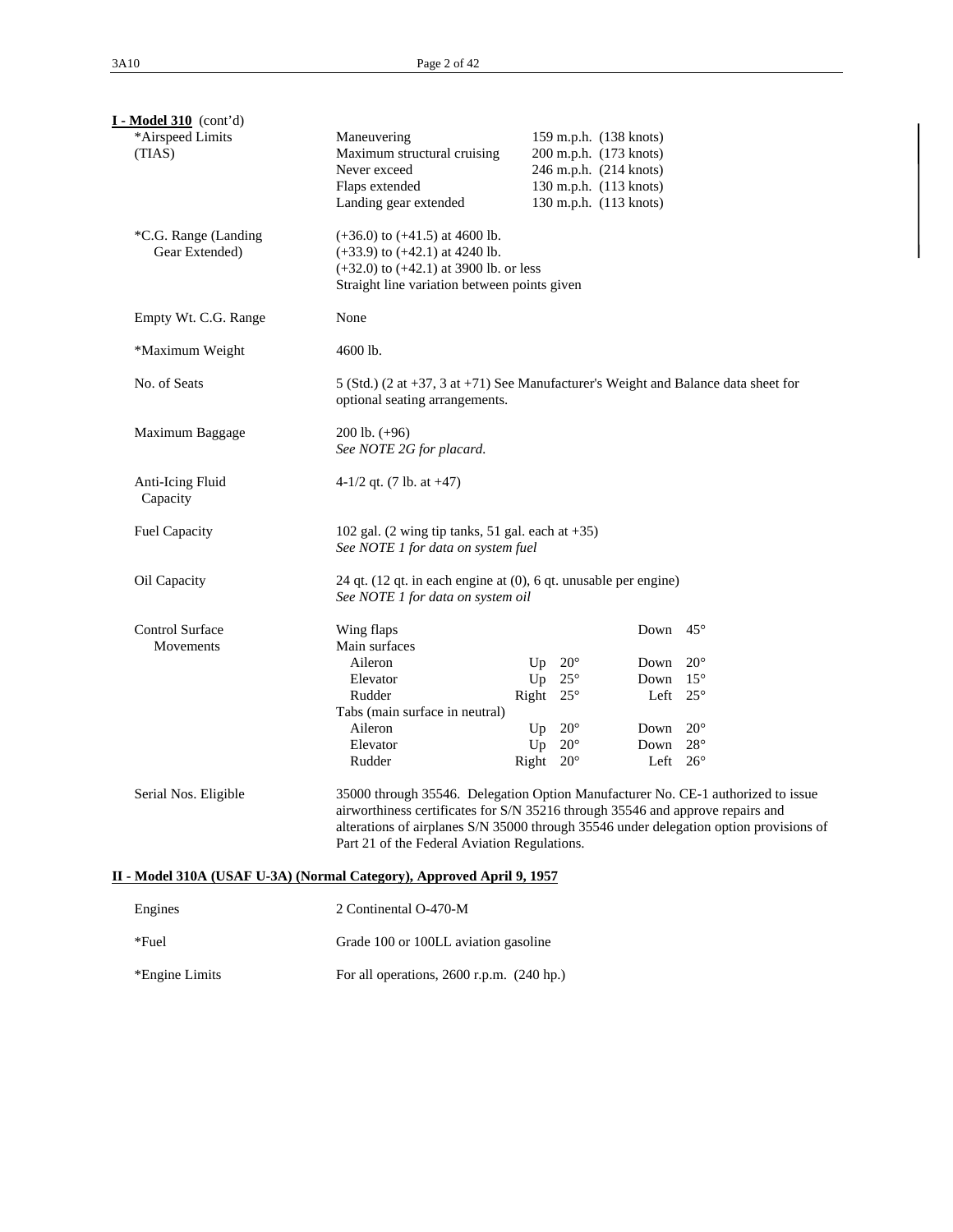| $II$ - Model 310A (cont'd)        |                                                                                                                                                                                                                                                                    |                                                                                                               |                        |      |                 |  |
|-----------------------------------|--------------------------------------------------------------------------------------------------------------------------------------------------------------------------------------------------------------------------------------------------------------------|---------------------------------------------------------------------------------------------------------------|------------------------|------|-----------------|--|
| Propeller and<br>Propeller Limits | 2 full-feathering propeller installations<br>(a) Hartzell hub HC82XF-2 or HC-A2XF-2<br>68 lb. ea. (-25)<br>with 8433 blades                                                                                                                                        |                                                                                                               |                        |      |                 |  |
|                                   | Diameter: not over 84 in., not under 78 in.                                                                                                                                                                                                                        |                                                                                                               |                        |      |                 |  |
|                                   | Pitch settings at 30 in. sta.:<br>low 12.5°, high 22.0°, feathered 82.0°                                                                                                                                                                                           |                                                                                                               |                        |      |                 |  |
|                                   | (b) Hydraulic governor, Woodward 210105, 210155,<br>210280, 210444, A210438, 210290 or C210355;                                                                                                                                                                    |                                                                                                               |                        |      | 4 lb. ea. (-17) |  |
|                                   |                                                                                                                                                                                                                                                                    | McCauley DCFU290D1/T2, DCFU290D2/T2<br>(c) Propeller spinner, Hartzell C-888 dome with<br>C-807-1 bulkhead or |                        |      |                 |  |
|                                   | Cessna 0752006 dome with 0850300 bulkhead or<br>Cessna 0850311 dome with 0850300 bulkhead or<br>Cessna 0850313 dome with 0850300 bulkhead                                                                                                                          |                                                                                                               |                        |      |                 |  |
| *Airspeed Limits                  | Maneuvering                                                                                                                                                                                                                                                        |                                                                                                               | 164 m.p.h. (143 knots) |      |                 |  |
| (TIAS)                            | Maximum structural cruising                                                                                                                                                                                                                                        |                                                                                                               | 200 m.p.h. (173 knots) |      |                 |  |
|                                   | Never exceed                                                                                                                                                                                                                                                       |                                                                                                               | 248 m.p.h. (215 knots) |      |                 |  |
|                                   | Flaps extended                                                                                                                                                                                                                                                     |                                                                                                               | 140 m.p.h. (122 knots) |      |                 |  |
|                                   | Landing gear extended                                                                                                                                                                                                                                              |                                                                                                               | 140 m.p.h. (122 knots) |      |                 |  |
| *C.G. Range (Landing              | $(+37.3)$ to $(+42.1)$ at 4830 lb.                                                                                                                                                                                                                                 |                                                                                                               |                        |      |                 |  |
| Gear Extended)                    | $(+32.0)$ to $(+42.1)$ at 3900 lb. or less                                                                                                                                                                                                                         |                                                                                                               |                        |      |                 |  |
|                                   | Straight line variation between points given                                                                                                                                                                                                                       |                                                                                                               |                        |      |                 |  |
|                                   |                                                                                                                                                                                                                                                                    |                                                                                                               |                        |      |                 |  |
| Empty Wt. C.G. Range              | None                                                                                                                                                                                                                                                               |                                                                                                               |                        |      |                 |  |
| *Maximum Weight                   | Landing 4600 lb., takeoff 4830 lb.                                                                                                                                                                                                                                 |                                                                                                               |                        |      |                 |  |
| No. of Seats                      | 5 (Std.) (2 at +37, 3 at +71) See Manufacturer's Weight and Balance data sheet for<br>optional seating arrangements.                                                                                                                                               |                                                                                                               |                        |      |                 |  |
| Maximum Baggage                   | $200$ lb. $(+96)$<br>See NOTE 2G for placard                                                                                                                                                                                                                       |                                                                                                               |                        |      |                 |  |
| Anti-Icing Fluid<br>Capacity      | 4-1/2 qt. $(7 lb.) (+47)$                                                                                                                                                                                                                                          |                                                                                                               |                        |      |                 |  |
| <b>Fuel Capacity</b>              | 102 gal. $(2 \text{ wing tip tanks}, 51 \text{ gal. each at } +35.0)$<br>See NOTE 1 for data on unusable fuel                                                                                                                                                      |                                                                                                               |                        |      |                 |  |
| Oil Capacity                      | 24 qt. (12 qt. in each engine at (0); 6 qt. unusable per engine)<br>See NOTE 1 for data on undrainable oil                                                                                                                                                         |                                                                                                               |                        |      |                 |  |
| <b>Control Surface</b>            | Wing flaps                                                                                                                                                                                                                                                         |                                                                                                               |                        | Down | $45^{\circ}$    |  |
| Movements                         | Main surfaces                                                                                                                                                                                                                                                      |                                                                                                               |                        |      |                 |  |
|                                   | Aileron                                                                                                                                                                                                                                                            | Up                                                                                                            | $20^{\circ}$           | Down | $20^{\circ}$    |  |
|                                   | Elevator                                                                                                                                                                                                                                                           | Up                                                                                                            | $25^{\circ}$           | Down | $15^{\circ}$    |  |
|                                   | Rudder                                                                                                                                                                                                                                                             | Right                                                                                                         | $25^{\circ}$           | Left | $25^{\circ}$    |  |
|                                   | Tabs (main surface in neutral)<br>Aileron                                                                                                                                                                                                                          | Up                                                                                                            | $20^{\circ}$           | Down | $20^{\circ}$    |  |
|                                   | Elevator                                                                                                                                                                                                                                                           | Up                                                                                                            | $20^\circ$             | Down | $28^{\circ}$    |  |
|                                   | Rudder                                                                                                                                                                                                                                                             | Right                                                                                                         | $20^{\circ}$           | Left | $26^{\circ}$    |  |
| Serial Nos. Eligible              | 38001 through 38161. Production Certificate No. 4 effective. Prior to civil certification<br>U-3A airplanes must be modified in accordance with Cessna Dwg. 0800203 or Service<br>Kit SK310-85, which may be obtained from the manufacturer. An FAA representative |                                                                                                               |                        |      |                 |  |
|                                   | upon determination of compliance with the above mentioned modification drawing may<br>issue an airworthiness certificate.                                                                                                                                          |                                                                                                               |                        |      |                 |  |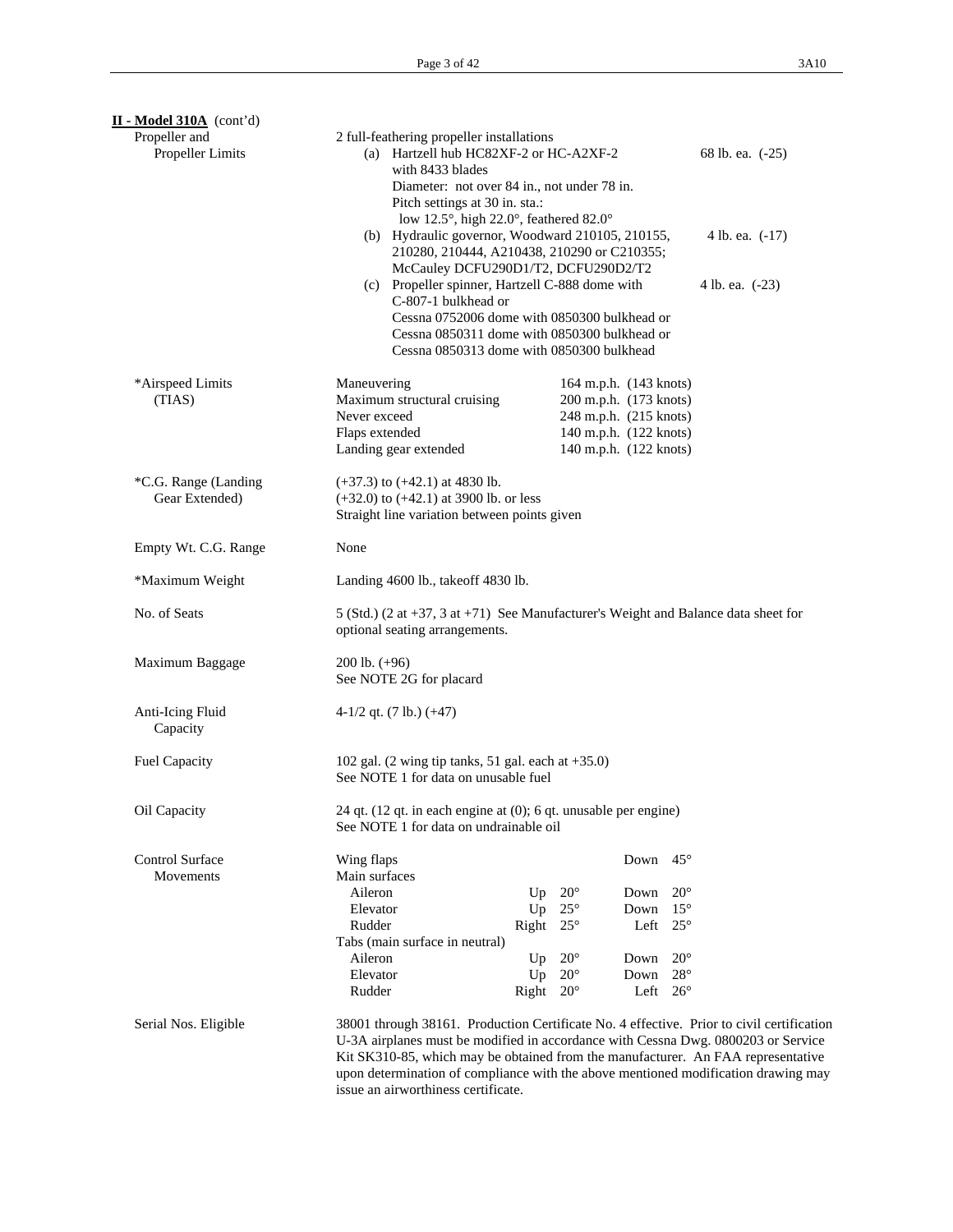# **III - Model 310B (Normal Category), Approved May 23, 1957**

| Engines                                  | 2 Continental O-470-M                                                                                                                                                                                                                                                                                                                                                                                   |                                                                                                                                             |                                                        |
|------------------------------------------|---------------------------------------------------------------------------------------------------------------------------------------------------------------------------------------------------------------------------------------------------------------------------------------------------------------------------------------------------------------------------------------------------------|---------------------------------------------------------------------------------------------------------------------------------------------|--------------------------------------------------------|
| $*$ Fuel                                 | Grade 100 or 100LL aviation gasoline                                                                                                                                                                                                                                                                                                                                                                    |                                                                                                                                             |                                                        |
| *Engine Limits                           | For all operations, $2600$ r.p.m. $(240$ hp.)                                                                                                                                                                                                                                                                                                                                                           |                                                                                                                                             |                                                        |
| Propeller and<br><b>Propeller Limits</b> | 2 full-feathering propeller installations<br>(a) Hartzell hub HC82XF-2 or HC-A2XF-2<br>with 8433 blades<br>Diameter: not over 84 in., not under 78 in.<br>Pitch settings at 30 in. sta.:<br>low 12.5°, high 22.0°, feathered 82.0°<br>(b) Hydraulic governor, Woodward 210105, 210155,<br>McCauley DCFU290D1/T2, DCFU290D2/T2<br>(c) Propeller spinner, Hartzell C-888 dome with<br>C-807-1 bulkhead or | 210280, 210444, A210438, 210290 or C210355;<br>Cessna 0752006 dome with 0850300 bulkhead or<br>Cessna 0850311 dome with 0850300 bulkhead or | 68 lb. ea. (-25)<br>4 lb. ea. (-17)<br>4 lb. ea. (-23) |
|                                          | Cessna 0850313 dome with 0850300 bulkhead                                                                                                                                                                                                                                                                                                                                                               |                                                                                                                                             |                                                        |
| *Airspeed Limits<br>(TIAS)               | Maneuvering<br>Maximum structural cruising<br>Never exceed<br>Flaps extended<br>Landing gear extended                                                                                                                                                                                                                                                                                                   | 164 m.p.h. (143 knots)<br>200 m.p.h. (173 knots)<br>248 m.p.h. (215 knots)<br>140 m.p.h. (122 knots)<br>140 m.p.h. (122 knots)              |                                                        |
| *C.G. Range (Landing<br>Gear Extended)   | $(+36.6)$ to $(+42.1)$ at 4700 lb.<br>$(+32.0)$ to $(+42.1)$ at 3900 lb. or less<br>Straight line variation between points given                                                                                                                                                                                                                                                                        |                                                                                                                                             |                                                        |
| Empty Wt. C.G. Range                     | None                                                                                                                                                                                                                                                                                                                                                                                                    |                                                                                                                                             |                                                        |
| *Maximum Weight                          | Landing 4600 lb., take of 4700 lb.                                                                                                                                                                                                                                                                                                                                                                      |                                                                                                                                             |                                                        |
| No. of Seats                             | 5 (Std.) (2 at $+37$ , 3 at $+71$ ) See Manufacturer's Weight and Balance data sheet for<br>optional seating arrangements.                                                                                                                                                                                                                                                                              |                                                                                                                                             |                                                        |
| Maximum Baggage                          | $200$ lb. $(+96)$<br>See NOTE 2G for placard                                                                                                                                                                                                                                                                                                                                                            |                                                                                                                                             |                                                        |
| Anti-Icing Fluid<br>Capacity             | $4-1/2$ qt. (7 lb.) (+47)                                                                                                                                                                                                                                                                                                                                                                               |                                                                                                                                             |                                                        |
| Fuel Capacity                            | 102 gal. $(2 \text{ wing tip tanks}, 51 \text{ gal. each at } +35.0)$<br>See NOTE 1 for data on unusable fuel                                                                                                                                                                                                                                                                                           |                                                                                                                                             |                                                        |
| Oil Capacity                             | 24 qt. $(12 \text{ qt. in each engine at } (0), 6 \text{ qt. unusable per engine})$<br>See NOTE 1 for data on undrainable oil                                                                                                                                                                                                                                                                           |                                                                                                                                             |                                                        |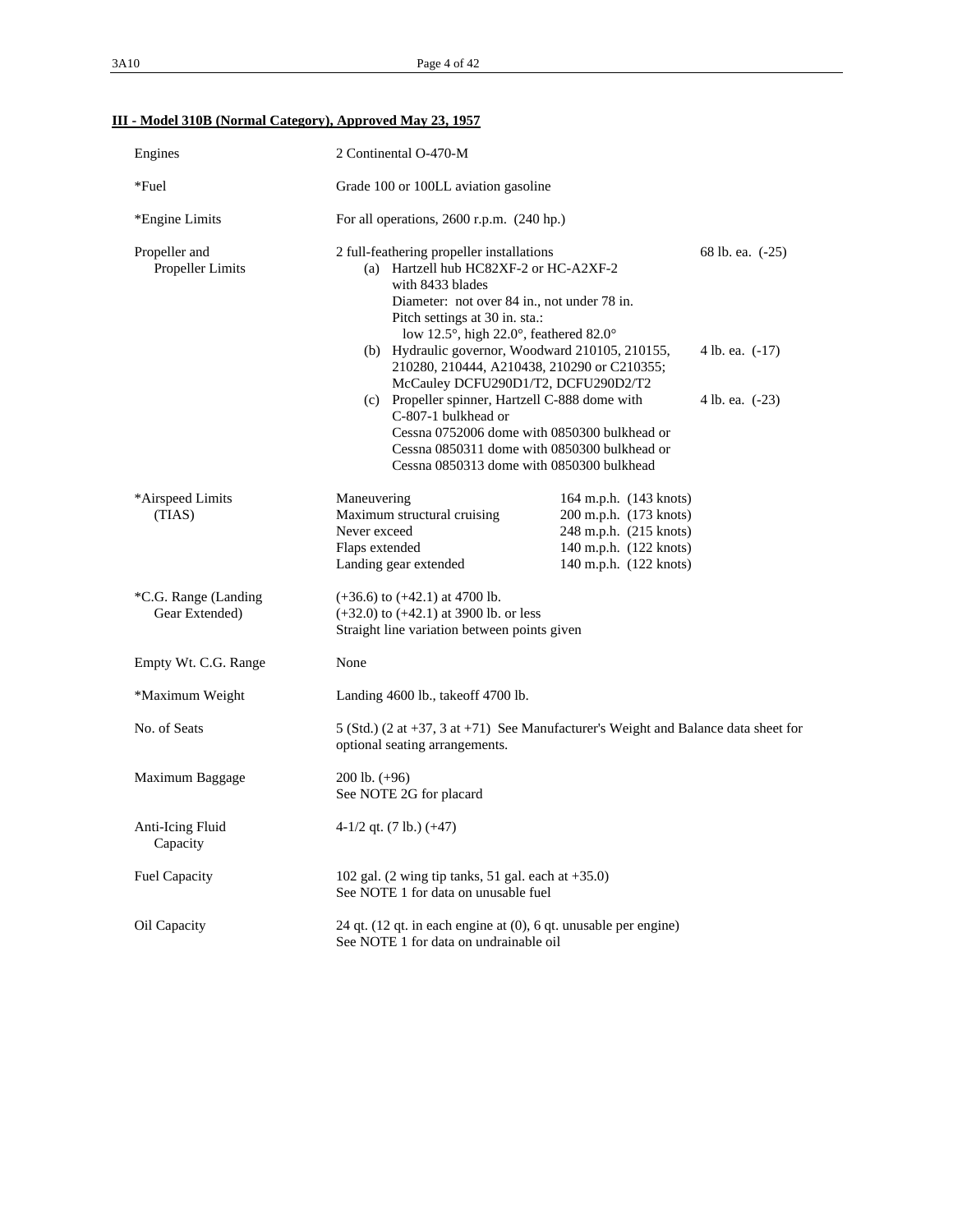| III - Model 310B (cont'd)                                    |                                                                                                                                                                                                                     |                                                                                                             |                        |                  |  |  |  |
|--------------------------------------------------------------|---------------------------------------------------------------------------------------------------------------------------------------------------------------------------------------------------------------------|-------------------------------------------------------------------------------------------------------------|------------------------|------------------|--|--|--|
| <b>Control Surface</b>                                       | Wing flaps                                                                                                                                                                                                          |                                                                                                             | Down                   | $45^{\circ}$     |  |  |  |
| Movements                                                    | Main surfaces                                                                                                                                                                                                       |                                                                                                             |                        |                  |  |  |  |
|                                                              | Aileron                                                                                                                                                                                                             | $20^{\circ}$<br>Up                                                                                          | Down                   | $20^{\circ}$     |  |  |  |
|                                                              | Elevator                                                                                                                                                                                                            | Up<br>$25^{\circ}$                                                                                          | Down                   | $15^{\circ}$     |  |  |  |
|                                                              | Rudder                                                                                                                                                                                                              | Right<br>$25^{\circ}$                                                                                       | Left $25^\circ$        |                  |  |  |  |
|                                                              | Tabs (main surface in neutral)<br>Aileron                                                                                                                                                                           | $20^{\circ}$<br>Up                                                                                          | Down                   | $20^{\circ}$     |  |  |  |
|                                                              | Elevator                                                                                                                                                                                                            | Up<br>$20^{\circ}$                                                                                          | Down                   | $28^{\circ}$     |  |  |  |
|                                                              | Rudder                                                                                                                                                                                                              | Right $20^\circ$                                                                                            | Left $26^\circ$        |                  |  |  |  |
|                                                              |                                                                                                                                                                                                                     |                                                                                                             |                        |                  |  |  |  |
| Serial Nos. Eligible                                         | 607, 35547, 35548, 35549, 35551 through 35771. Production Certificate No. 4 effective.                                                                                                                              |                                                                                                             |                        |                  |  |  |  |
| IV - Model 310C (Normal Category), Approved October 22, 1958 |                                                                                                                                                                                                                     |                                                                                                             |                        |                  |  |  |  |
| Engines                                                      | 2 Continental IO-470-D                                                                                                                                                                                              |                                                                                                             |                        |                  |  |  |  |
| *Fuel                                                        | Grade 100 or 100LL aviation gasoline                                                                                                                                                                                |                                                                                                             |                        |                  |  |  |  |
| *Engine Limits                                               | For all operations, $2625$ r.p.m. $(260$ hp.)                                                                                                                                                                       |                                                                                                             |                        |                  |  |  |  |
| Propeller and<br>Propeller Limits                            | 2 full-feathering propeller installations<br>1.<br>(a) Hartzell hub HC82XF-2 or HC-A2XF-2<br>with 8433 blades<br>Diameter: not over 84 in., not under 78 in.<br>Pitch settings at 30 in. sta.:                      | low 13.5°, high 22.0°, feathered 82.0°                                                                      |                        | 68 lb. ea. (-25) |  |  |  |
|                                                              | (b) Hydraulic governor, Woodward 210105, 210155,<br>210280, 210444, A210438, 210290 or C210355;<br>McCauley DCFU290D1/T2, DCFU290D2/T2                                                                              | 4 lb. ea. (-17)                                                                                             |                        |                  |  |  |  |
|                                                              | (c) Propeller spinner, Hartzell C-888 dome<br>with C-807-1 bulkhead or<br>Cessna 0752006 dome with 0850300 bulkhead or<br>Cessna 0850311 dome with 0850300 bulkhead or<br>Cessna 0850313 dome with 0850300 bulkhead | 4 lb. ea. (-23)                                                                                             |                        |                  |  |  |  |
|                                                              | 2 full feathering propeller installations<br>2.<br>(a) McCauley hub D2AF36C48 with 90MF-10 blades<br>Diameter: not over 80 in., not under 78 in.<br>Pitch settings at 36 in. sta.:<br>low 11°, feathered 77°        |                                                                                                             | 68 lb. ea. (-25)       |                  |  |  |  |
|                                                              |                                                                                                                                                                                                                     | (b) Hydraulic governor, Woodward 210105,<br>4 lb. ea. $(-17)$<br>210155, 210280, 210444, A210438, 210290 or |                        |                  |  |  |  |
|                                                              | C210355; McCauley DCFU290D1/T2, DCFU290D2/T2<br>(c) Propeller spinner, McCauley Model                                                                                                                               |                                                                                                             |                        |                  |  |  |  |
|                                                              | D2840 with D2878 bulkhead or<br>Cessna 0850258 spinner with Cessna<br>0850257 bulkhead                                                                                                                              |                                                                                                             |                        | 4 lb. ea. (-23)  |  |  |  |
| *Airspeed Limits                                             | Maneuvering                                                                                                                                                                                                         |                                                                                                             | 164 m.p.h. (143 knots) |                  |  |  |  |
| (TIAS)                                                       | Maximum structural cruising                                                                                                                                                                                         |                                                                                                             | 210 m.p.h. (183 knots) |                  |  |  |  |
|                                                              | Never exceed                                                                                                                                                                                                        |                                                                                                             | 248 m.p.h. (215 knots) |                  |  |  |  |
|                                                              | Flaps extended                                                                                                                                                                                                      |                                                                                                             | 140 m.p.h. (122 knots) |                  |  |  |  |
|                                                              | Landing gear extended                                                                                                                                                                                               |                                                                                                             | 140 m.p.h. (122 knots) |                  |  |  |  |
| *C.G. Range (Landing<br>Gear Extended)                       | $(+37.3)$ to $(+42.1)$ at 4830 lb.<br>$(+32.0)$ to $(+42.1)$ at 3900 lb. or less<br>Straight line variation between points given                                                                                    |                                                                                                             |                        |                  |  |  |  |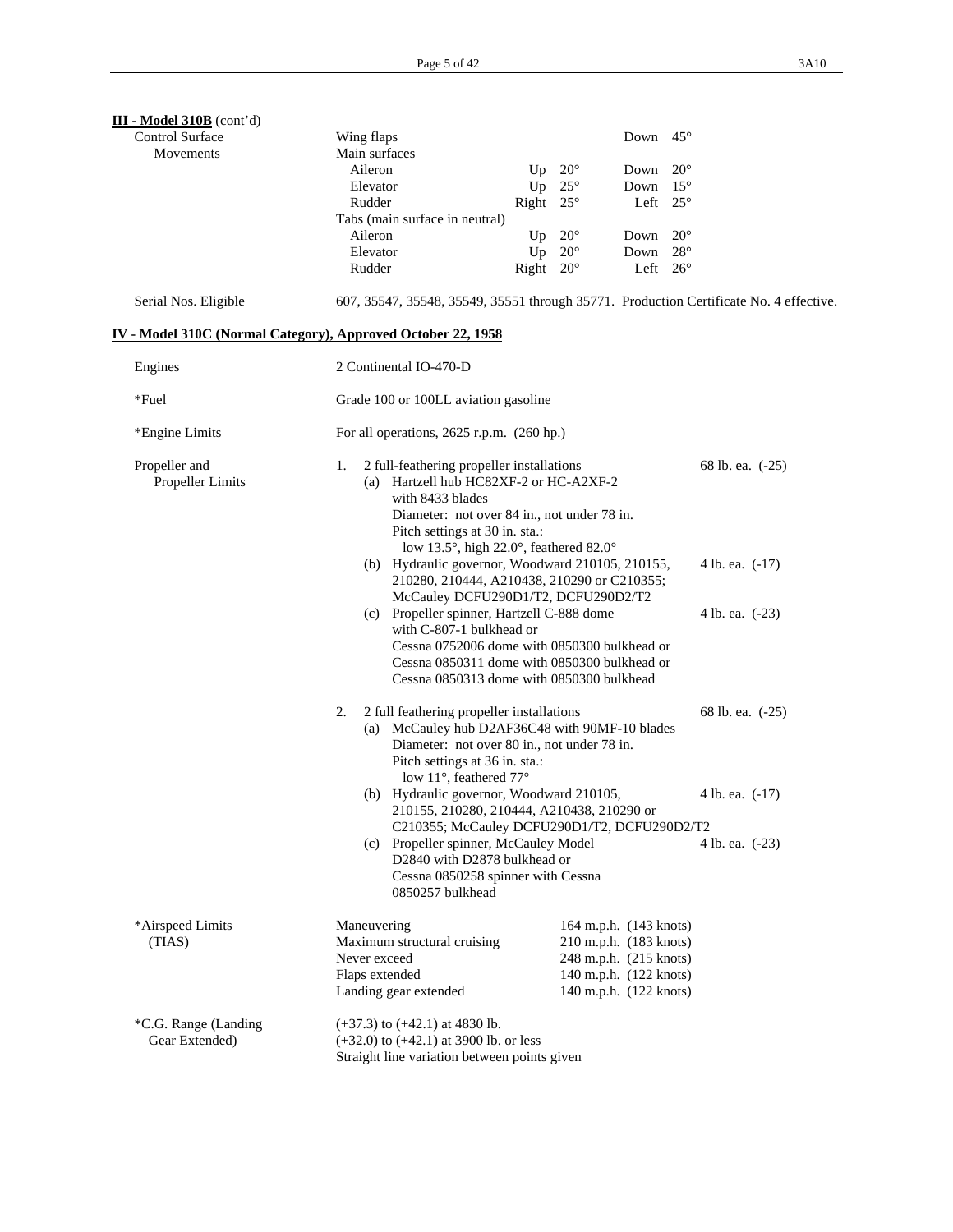| $IV - Model 310C$ (cont'd)<br>Empty Wt. C.G. Range      | None                                                                                                                                                                                                                |                                                                                                                             |                                                                                           |                                              |  |  |  |  |
|---------------------------------------------------------|---------------------------------------------------------------------------------------------------------------------------------------------------------------------------------------------------------------------|-----------------------------------------------------------------------------------------------------------------------------|-------------------------------------------------------------------------------------------|----------------------------------------------|--|--|--|--|
| *Maximum Weight                                         | Landing 4600 lb., takeoff 4830 lb.                                                                                                                                                                                  |                                                                                                                             |                                                                                           |                                              |  |  |  |  |
| No. of Seats                                            | optional seating arrangements.                                                                                                                                                                                      | 5 (Std.) (2 at $+37$ , 3 at $+71$ ) See Manufacturer's Weight and Balance data sheet for                                    |                                                                                           |                                              |  |  |  |  |
| Maximum Baggage                                         | $200$ lb. $(+96)$<br>See NOTE 2G for placard                                                                                                                                                                        |                                                                                                                             |                                                                                           |                                              |  |  |  |  |
| Anti-Icing Fluid<br>Capacity                            | $4-1/2$ qt. (7 lb.) (+47)                                                                                                                                                                                           |                                                                                                                             |                                                                                           |                                              |  |  |  |  |
| Fuel Capacity                                           |                                                                                                                                                                                                                     | 102 gal. $(2 \text{ wing tip tanks}, 51 \text{ gal. each at } +35.0)$<br>See NOTE 1 for data on unusable fuel               |                                                                                           |                                              |  |  |  |  |
| Oil Capacity                                            |                                                                                                                                                                                                                     | 24 qt. (12 qt. in each engine at (-3.5), 6 qt. unusable per engine)<br>See NOTE 1 for data on undrainable oil               |                                                                                           |                                              |  |  |  |  |
| <b>Control Surface</b><br>Movements                     | Wing flaps<br>Main surfaces<br>Aileron<br>Elevator<br>Rudder<br>Tabs (main surface in neutral)<br>Aileron<br>Elevator<br>Rudder                                                                                     | $20^{\circ}$<br>Up<br>$25^{\circ}$<br>Up<br>Right $25^\circ$<br>$20^{\circ}$<br>Up<br>Up<br>$10^{\circ}$<br>Right $0^\circ$ | Down $45^\circ$<br>Down<br>Down<br>Left $25^\circ$<br>Down<br>Down 26°<br>Left $26^\circ$ | $20^{\circ}$<br>$15^{\circ}$<br>$20^{\circ}$ |  |  |  |  |
| Serial Nos. Eligible                                    | 35550, 35772 through 35999, 39001 through 39031. Production Certificate No. 4 effective.                                                                                                                            |                                                                                                                             |                                                                                           |                                              |  |  |  |  |
| V - Model 310D (Normal Category), Approved July 8, 1959 |                                                                                                                                                                                                                     |                                                                                                                             |                                                                                           |                                              |  |  |  |  |
| Engines                                                 | 2 Continental IO-470-D                                                                                                                                                                                              |                                                                                                                             |                                                                                           |                                              |  |  |  |  |
| *Fuel                                                   | Grade 100 or 100LL aviation gasoline                                                                                                                                                                                |                                                                                                                             |                                                                                           |                                              |  |  |  |  |
| *Engine Limits                                          | For all operations, $2625$ r.p.m. $(260$ hp.)                                                                                                                                                                       |                                                                                                                             |                                                                                           |                                              |  |  |  |  |
| Propeller and<br>Propeller Limits                       | 2 full-feathering propeller installations<br>68 lb. ea. (-25)<br>1.<br>(a) Hartzell hub HC82XF-2 or HC-A2XF-2<br>with 8433 blades<br>Diameter: not over 84 in., not under 78 in.<br>Pitch settings at 30 in. sta.:  |                                                                                                                             |                                                                                           |                                              |  |  |  |  |
|                                                         | low 13.5°, high 22.0°, feathered 82.0°<br>(b) Hydraulic governor, Woodward 210105,<br>210155, 210280, 210444, A210438, 210290<br>or C210355; McCauley DCFU290D1/T2,<br>DCFU290D2/T2                                 |                                                                                                                             |                                                                                           | 4 lb. ea. (-17)                              |  |  |  |  |
|                                                         | (c) Propeller spinner, Hartzell C-888 dome<br>with C-807-1 bulkhead or<br>Cessna 0752006 dome with 0850300 bulkhead or<br>Cessna 0850311 dome with 0850300 bulkhead or<br>Cessna 0850313 dome with 0850300 bulkhead |                                                                                                                             |                                                                                           | 4 lb. ea. (-23)                              |  |  |  |  |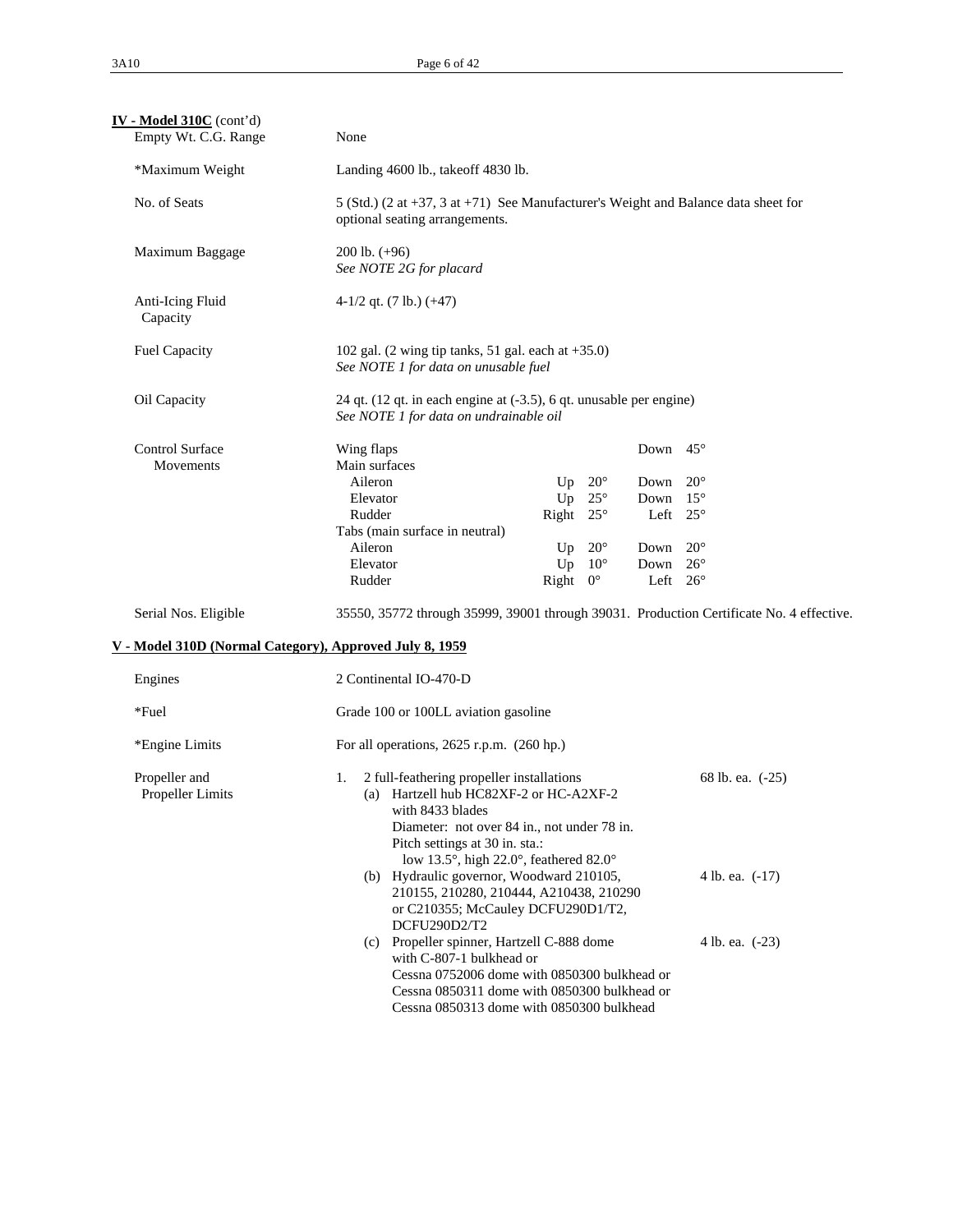| $V - Model 310D$ (cont'd)              |                                                                                                                                                                                                                                                                                                                                                                                  |                                                                                                                                |                                                                                                                                                                                                                                                                                            |  |  |  |
|----------------------------------------|----------------------------------------------------------------------------------------------------------------------------------------------------------------------------------------------------------------------------------------------------------------------------------------------------------------------------------------------------------------------------------|--------------------------------------------------------------------------------------------------------------------------------|--------------------------------------------------------------------------------------------------------------------------------------------------------------------------------------------------------------------------------------------------------------------------------------------|--|--|--|
| Propeller (cont'd)                     | 2 full-feathering propeller installations<br>68 lb. ea. (-25)<br>2.<br>(a) McCauley hub D2AF36C48 with 90MF-10 blades<br>Diameter: not over 80 in., not under 78 in.<br>Pitch settings at 36 in. sta.:<br>low 11°, feathered 77°<br>(b) Hydraulic governor, Woodward 210105,<br>4 lb. ea. (-17)<br>210155, 210280, 210444, A210438, 210290<br>or G210355; McCauley DCFU290D1/T2, |                                                                                                                                |                                                                                                                                                                                                                                                                                            |  |  |  |
|                                        | DCFU290D2/T2<br>(c) Propeller spinner, McCauley Model D2840<br>with D2878 bulkhead or<br>Cessna 0850258 spinner with Cessna<br>0850257 bulkhead                                                                                                                                                                                                                                  |                                                                                                                                | 4 lb. ea. (-23)                                                                                                                                                                                                                                                                            |  |  |  |
| *Airspeed Limits<br>(TIAS)             | Maneuvering<br>Maximum structural cruising<br>Never exceed<br>Flaps extended<br>Landing gear extended                                                                                                                                                                                                                                                                            | 164 m.p.h. (143 knots)<br>210 m.p.h. (183 knots)<br>248 m.p.h. (215 knots)<br>140 m.p.h. (122 knots)<br>140 m.p.h. (122 knots) |                                                                                                                                                                                                                                                                                            |  |  |  |
| *C.G. Range (Landing<br>Gear Extended) | $(+37.3)$ to $(+42.1)$ at 4830 lb.<br>$(+32.0)$ to $(+42.1)$ at 4060 lb. or less<br>Straight line variation between points given                                                                                                                                                                                                                                                 |                                                                                                                                |                                                                                                                                                                                                                                                                                            |  |  |  |
| Empty Wt. C.G. Range                   | None                                                                                                                                                                                                                                                                                                                                                                             |                                                                                                                                |                                                                                                                                                                                                                                                                                            |  |  |  |
| Maximum Weight                         | Landing 4600 lb., takeoff 4830 lb.                                                                                                                                                                                                                                                                                                                                               |                                                                                                                                |                                                                                                                                                                                                                                                                                            |  |  |  |
| No. of Seats                           | 5 (Std.) (2 at +37, 3 at +71). See Manufacturer's Weight and Balance data sheet<br>for optional seating arrangements.                                                                                                                                                                                                                                                            |                                                                                                                                |                                                                                                                                                                                                                                                                                            |  |  |  |
| Maximum Baggage                        | $200$ lb. $(+96)$<br>See NOTE 2G for placard                                                                                                                                                                                                                                                                                                                                     |                                                                                                                                |                                                                                                                                                                                                                                                                                            |  |  |  |
| Anti-Icing Fluid<br>Capacity           | $4-1/2$ qt. (7 lb.) (+47)                                                                                                                                                                                                                                                                                                                                                        |                                                                                                                                |                                                                                                                                                                                                                                                                                            |  |  |  |
| <b>Fuel Capacity</b>                   | 102 gal. $(2 \text{ wing tip tanks}, 51 \text{ gal. each at } +35.0)$<br>See NOTE 1 for data on unusable fuel                                                                                                                                                                                                                                                                    |                                                                                                                                |                                                                                                                                                                                                                                                                                            |  |  |  |
| Oil Capacity                           | 24 qt. (12 qt. in each engine at (-3.5), unusable 6 qt. per engine)<br>See NOTE 1 for data on undrainable oil                                                                                                                                                                                                                                                                    |                                                                                                                                |                                                                                                                                                                                                                                                                                            |  |  |  |
| <b>Control Surface</b><br>Movements    | Wing flaps<br>Main surfaces                                                                                                                                                                                                                                                                                                                                                      | Down                                                                                                                           | $45^{\circ}$                                                                                                                                                                                                                                                                               |  |  |  |
|                                        | Aileron                                                                                                                                                                                                                                                                                                                                                                          | $20^{\circ}$<br>Up<br>Down                                                                                                     | $20^{\circ}$                                                                                                                                                                                                                                                                               |  |  |  |
|                                        | Elevator                                                                                                                                                                                                                                                                                                                                                                         | $25^{\circ}$<br>Up<br>Down                                                                                                     | $15^{\circ}$                                                                                                                                                                                                                                                                               |  |  |  |
|                                        | Rudder                                                                                                                                                                                                                                                                                                                                                                           | $25^{\circ}$<br>Right<br>Left                                                                                                  | $25^{\circ}$                                                                                                                                                                                                                                                                               |  |  |  |
|                                        | (Parallel to W.L.)                                                                                                                                                                                                                                                                                                                                                               |                                                                                                                                |                                                                                                                                                                                                                                                                                            |  |  |  |
|                                        | Tabs (main surface in neutral)                                                                                                                                                                                                                                                                                                                                                   |                                                                                                                                |                                                                                                                                                                                                                                                                                            |  |  |  |
|                                        | Aileron                                                                                                                                                                                                                                                                                                                                                                          | $20^{\circ}$<br>Up<br>Down                                                                                                     | $20^{\circ}$                                                                                                                                                                                                                                                                               |  |  |  |
|                                        | Elevator                                                                                                                                                                                                                                                                                                                                                                         | $10^{\circ}$<br>Down<br>Up                                                                                                     | $26^{\circ}$                                                                                                                                                                                                                                                                               |  |  |  |
|                                        | Rudder<br>(Parallel to W.L.)                                                                                                                                                                                                                                                                                                                                                     | Right<br>$17^{\circ}$<br>Left                                                                                                  | $22^{\circ}$                                                                                                                                                                                                                                                                               |  |  |  |
| Serial Nos. Eligible                   |                                                                                                                                                                                                                                                                                                                                                                                  |                                                                                                                                | 39032 through 39264. Production Certificate No. 4 effective. Prior to original certification of<br>S/N 39265 through 39299 a Federal Aviation Agency representative must perform a detailed<br>inspection for workmanship, materials and conformity with the approved technical data and a |  |  |  |

check of the flight characteristics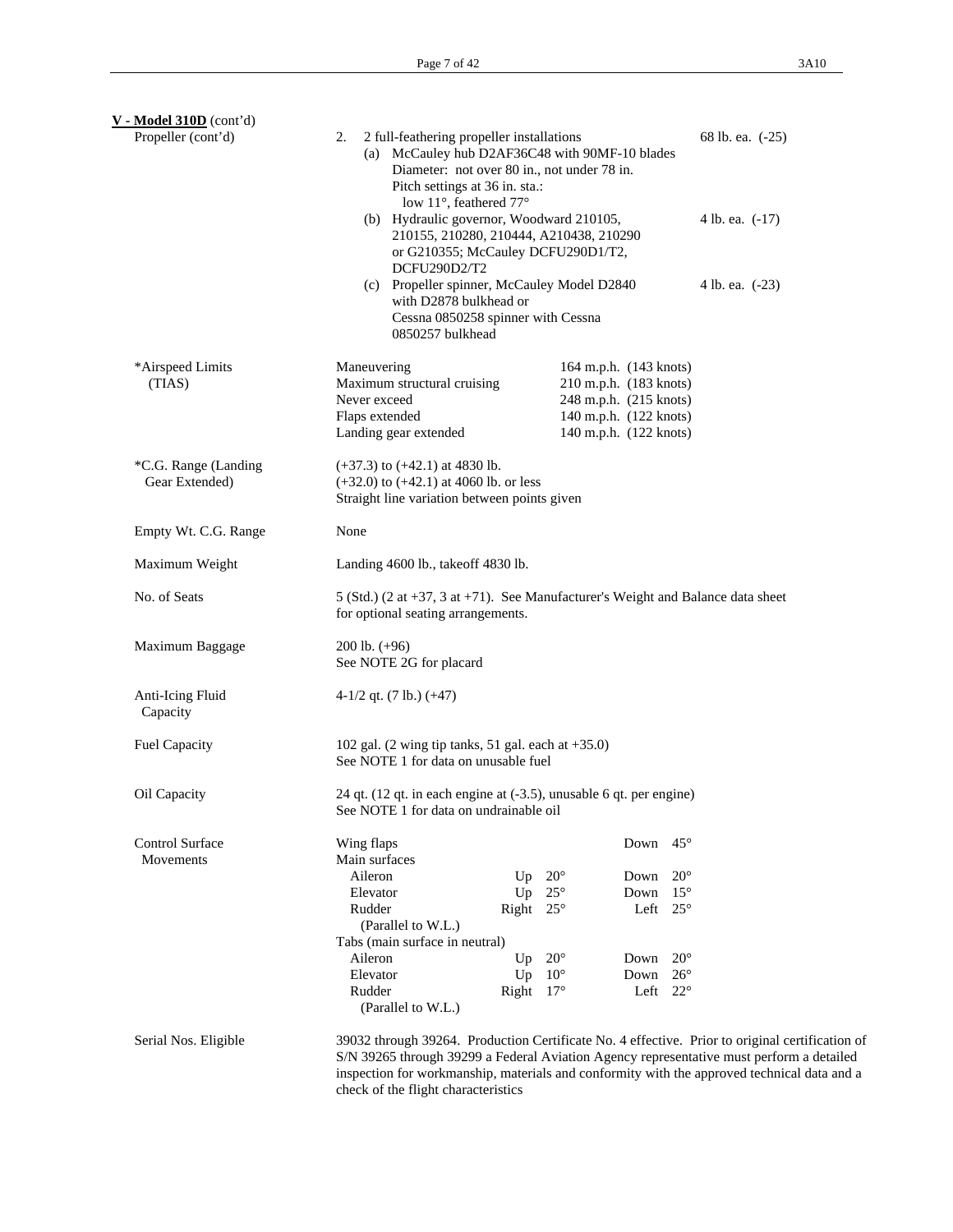# **VI - Model 310E (USAF U-3B) (Normal Category), Approved September 21, 1959**

| Engines                                | 2 Continental IO-470-D                                                                                                                                                                                                                                                                                                                                                |                                                                                                                                |                 |  |  |
|----------------------------------------|-----------------------------------------------------------------------------------------------------------------------------------------------------------------------------------------------------------------------------------------------------------------------------------------------------------------------------------------------------------------------|--------------------------------------------------------------------------------------------------------------------------------|-----------------|--|--|
| $*$ Fuel                               |                                                                                                                                                                                                                                                                                                                                                                       | Grade 100 or 100LL aviation gasoline                                                                                           |                 |  |  |
| *Engine Limits                         | For all operations, $2625$ r.p.m. $(260$ hp.)                                                                                                                                                                                                                                                                                                                         |                                                                                                                                |                 |  |  |
| Propeller and<br>Propeller Limits      | 2 full-feathering propeller installations<br>1.<br>(a) Hartzell hub HC82XF-2 or HC-A2XF-2<br>with 8433 blades<br>Diameter: not over 84 in., not under 78 in.<br>Pitch settings at 30 in. sta.:<br>low 13.5°, high 22.0°, feathered 82.0°<br>(b) Hydraulic governor, Woodward 210105,<br>210155, 210280, 210444, A210438, 210290<br>or C210355; McCauley DCFU290D1/T2, | 68 lb. ea. (-25)<br>4 lb. ea. (-17)                                                                                            |                 |  |  |
|                                        | DCFU290D2/T2<br>(c) Propeller spinner, Hartzell C-888 dome<br>with C-807-1 bulkhead or<br>Cessna 0752006 dome with 0850300 bulkhead or<br>Cessna 0850311 dome with 0850300 bulkhead or<br>Cessna 0850313 dome with 0850300 bulkhead                                                                                                                                   |                                                                                                                                | 4 lb. ea. (-23) |  |  |
|                                        | 2.<br>2 full-feathering propeller installations<br>68 lb. ea. (-25)<br>(a) McCauley hub D2AF36C48 with 90MF-10 blades<br>Diameter: not over 80 in., not under 78 in.<br>Pitch settings at 36 in. sta.:<br>low 11°, feathered 77°                                                                                                                                      |                                                                                                                                |                 |  |  |
|                                        | (b) Hydraulic governor, Woodward 210105,<br>210155, 210280, 210444, A210438, 210290 or<br>C210355; McCauley DCFU290D1/T2,<br>DCFU290D2/T2                                                                                                                                                                                                                             | 4 lb. ea. (-17)                                                                                                                |                 |  |  |
|                                        | (c) Propeller spinner, McCauley Model D2840<br>with D2878 bulkhead or<br>Cessna 0850258 spinner with Cessna<br>0850257 bulkhead                                                                                                                                                                                                                                       |                                                                                                                                | 4 lb. ea. (-23) |  |  |
| *Airspeed Limits<br>(TIAS)             | Maneuvering<br>Maximum structural cruising<br>Never exceed<br>Flaps extended<br>Landing gear extended                                                                                                                                                                                                                                                                 | 167 m.p.h. (145 knots)<br>210 m.p.h. (183 knots)<br>252 m.p.h. (218 knots)<br>140 m.p.h. (122 knots)<br>140 m.p.h. (122 knots) |                 |  |  |
| *C.G. Range (Landing<br>Gear Extended) | $(+38.3)$ to $(+41.6)$ at 4990 lb.<br>$(+35.6)$ to $(+42.1)$ at 4600 lb.<br>$(+32.0)$ to $(+42.1)$ at 4060 lb. or less<br>Straight line variation between points given                                                                                                                                                                                                |                                                                                                                                |                 |  |  |
| Empty Wt. C.G. Range                   | None                                                                                                                                                                                                                                                                                                                                                                  |                                                                                                                                |                 |  |  |
| *Maximum Weight                        | Landing 4750 lb., takeoff 4990 lb.                                                                                                                                                                                                                                                                                                                                    |                                                                                                                                |                 |  |  |
| No. of Seats                           | 5 (Std.) (2 at $+37$ , 3 at $+71$ ) See Manufacturer's Weight and Balance data sheet for<br>optional seating arrangements.                                                                                                                                                                                                                                            |                                                                                                                                |                 |  |  |
| Maximum Baggage                        | 200 lb. $(+96)$ . See NOTE 2G for placard                                                                                                                                                                                                                                                                                                                             |                                                                                                                                |                 |  |  |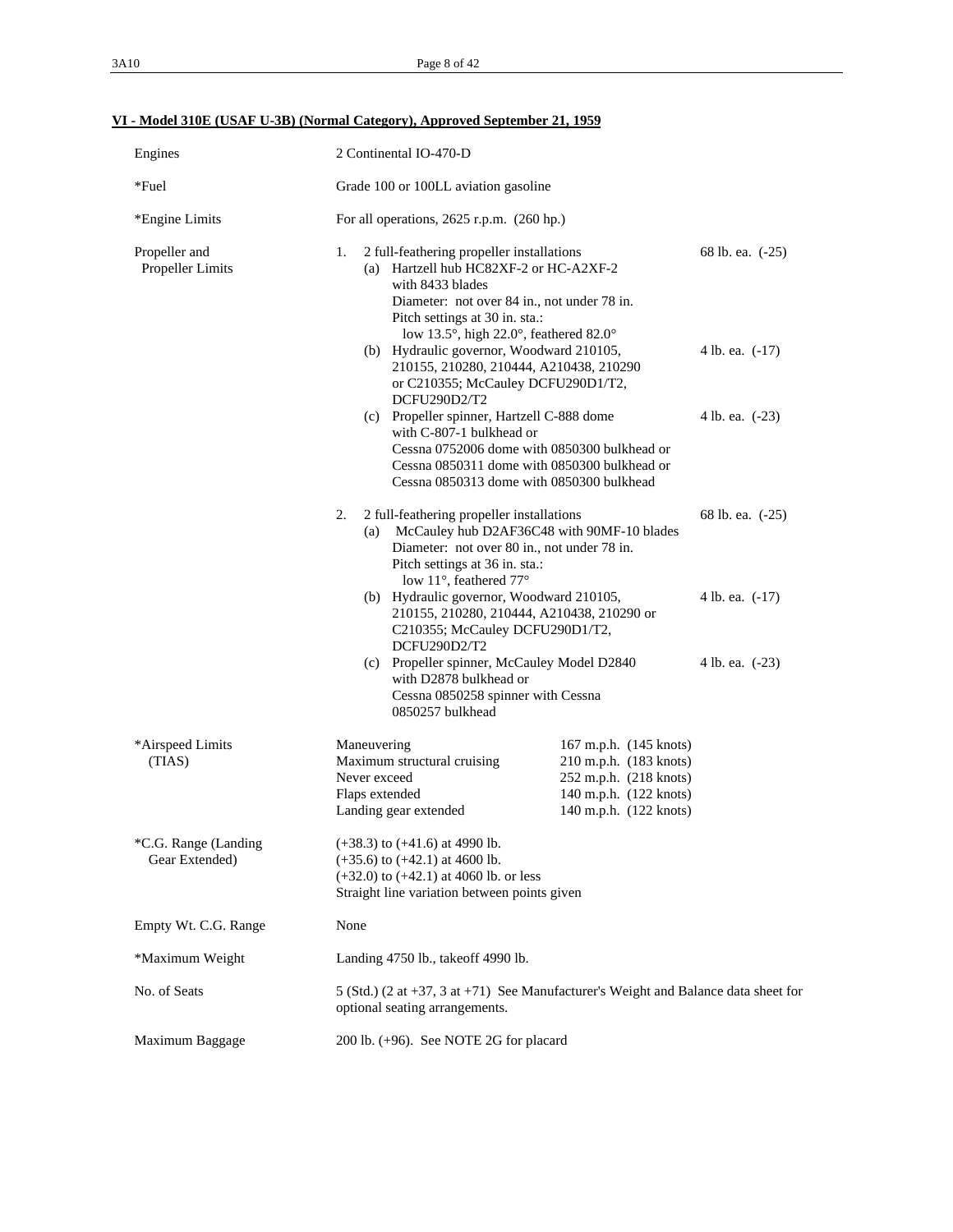| $VI - Model 310E$ (cont'd)<br><b>Anti-Icing Fluid Capacity</b>                     | $4-1/2$ qt. $(7 \text{ lb.}) (+47)$                                        |                                                                                                                                                                                                                    |                                                             |                                                                                                                                                                                                                                                                                |
|------------------------------------------------------------------------------------|----------------------------------------------------------------------------|--------------------------------------------------------------------------------------------------------------------------------------------------------------------------------------------------------------------|-------------------------------------------------------------|--------------------------------------------------------------------------------------------------------------------------------------------------------------------------------------------------------------------------------------------------------------------------------|
|                                                                                    |                                                                            |                                                                                                                                                                                                                    |                                                             |                                                                                                                                                                                                                                                                                |
| <b>Fuel Capacity</b>                                                               | See NOTE 1 for data on unusable fuel                                       | 102 gal. (2 wing tip tanks, 51 gal. each at $+35.0$ )                                                                                                                                                              |                                                             |                                                                                                                                                                                                                                                                                |
| Oil Capacity                                                                       |                                                                            | 24 qt. (12 qt. in each engine at (-3.5), 6 qt. unusable per engine)<br>See NOTE 1 for data on undrainable oil                                                                                                      |                                                             |                                                                                                                                                                                                                                                                                |
| <b>Control Surface</b><br>Movements                                                | Wing flaps<br>Main surfaces<br>Aileron                                     | $20^{\circ}$<br>Up                                                                                                                                                                                                 | Down $45^\circ$<br>Down                                     | $20^{\circ}$                                                                                                                                                                                                                                                                   |
|                                                                                    | Elevator<br>Rudder<br>(Parallel to W.L.)<br>Tabs (main surface in neutral) | Up<br>$25^{\circ}$<br>Right $25^\circ$                                                                                                                                                                             | Down $15^\circ$<br>Left $25^\circ$                          |                                                                                                                                                                                                                                                                                |
|                                                                                    | Aileron<br>Elevator<br>Rudder                                              | $20^{\circ}$<br>Up<br>Up<br>$10^{\circ}$<br>Right $17^\circ$                                                                                                                                                       | Down $20^{\circ}$<br>Down $26^{\circ}$<br>Left $22^{\circ}$ |                                                                                                                                                                                                                                                                                |
|                                                                                    | (Parallel to W.L.)                                                         |                                                                                                                                                                                                                    |                                                             |                                                                                                                                                                                                                                                                                |
| Serial Nos. Eligible<br>VII - Model 310F (Normal Category), Approved July 25, 1960 |                                                                            | or Service Kit SK310-85, which may be obtained from the manufacturer. An FAA<br>drawing may issue an airworthiness certificate.                                                                                    |                                                             | 35912A, 310M0001 through 310M0036. Production. Certificate No. 4 effective. Prior to<br>original certification U-3B airplanes must be modified in accordance with Cessna Dwg. 0800203<br>representative upon determination of compliance with the above mentioned modification |
| Engines                                                                            | 2 Continental IO-470-D                                                     |                                                                                                                                                                                                                    |                                                             |                                                                                                                                                                                                                                                                                |
| *Fuel                                                                              | Grade 100 or 100LL aviation gasoline                                       |                                                                                                                                                                                                                    |                                                             |                                                                                                                                                                                                                                                                                |
| *Engine Limits                                                                     |                                                                            | For all operations, $2625$ r.p.m. $(260$ hp.)                                                                                                                                                                      |                                                             |                                                                                                                                                                                                                                                                                |
| Propeller and<br>Propeller Limits                                                  | 1.<br>with 8433 blades                                                     | 2 full-feathering propeller installations<br>(a) Hartzell hub HC82XF-2 or HC-A2XF-2<br>Diameter: not over 84 in., not under 78 in.<br>Pitch settings at 30 in. sta.:<br>low 13.5°, high 22.0°, feathered 82.0°     |                                                             | 68 lb. ea. (-25)                                                                                                                                                                                                                                                               |
|                                                                                    | DCFU290D2/T2                                                               | (b) Hydraulic governor, Woodward 210105,<br>210155, 210280, 210444, A210438, 210290<br>or C210355; McCauley DCFU290D1/T2,                                                                                          |                                                             | 4 lb. ea. $(-17)$                                                                                                                                                                                                                                                              |
|                                                                                    |                                                                            | (c) Propeller spinner, Hartzell C888 dome<br>with C-807-1 bulkhead or<br>Cessna 0752006 dome with 0850300 bulkhead or<br>Cessna 0850311 dome with 0850300 bulkhead or<br>Cessna 0850313 dome with 0850300 bulkhead |                                                             | 4 lb. ea. (-23)                                                                                                                                                                                                                                                                |
|                                                                                    | 2.                                                                         | 2 full-feathering propeller installations<br>(a) McCauley hub D2AF36C48 with 90MF-10 blades<br>Diameter: not over 80 in., not under 78 in.<br>Pitch settings at 36 in. sta.:<br>low 11°, feathered 77°             |                                                             | 68 lb. ea. (-25)                                                                                                                                                                                                                                                               |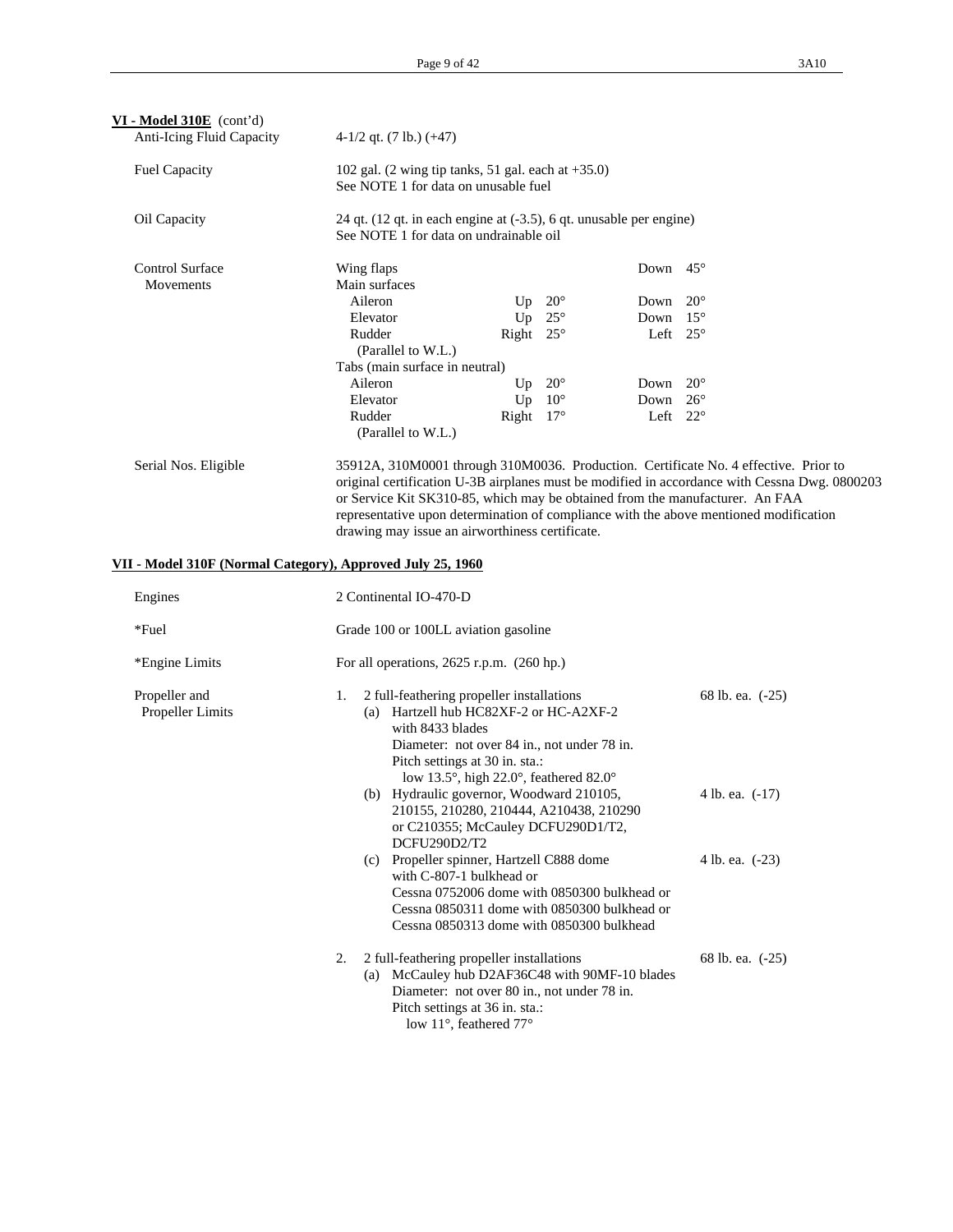| $VII$ - Model 310F (cont'd)            |                                                                                                                                                                                                                                                                                                                                          |                       |                                                                                                                                |                 |  |  |  |  |
|----------------------------------------|------------------------------------------------------------------------------------------------------------------------------------------------------------------------------------------------------------------------------------------------------------------------------------------------------------------------------------------|-----------------------|--------------------------------------------------------------------------------------------------------------------------------|-----------------|--|--|--|--|
| Propeller (cont'd)                     | (b) Hydraulic governor, Woodward 210105,<br>4 lb. ea. $(-17)$<br>210155, 210280, 210444, A210438,<br>210290 or C210355; McCauley DCFU290D1/T2,<br>DCFU290D2/T2                                                                                                                                                                           |                       |                                                                                                                                |                 |  |  |  |  |
|                                        | (c) Propeller spinner, McCauley Model D2840<br>with D2878 bulkhead or<br>Cessna 0850258 spinner with Cessna<br>0850257 bulkhead                                                                                                                                                                                                          |                       |                                                                                                                                | 4 lb. ea. (-23) |  |  |  |  |
| *Airspeed Limits<br>(TIAS)             | Maneuvering<br>Maximum structural cruising<br>Never exceed<br>Flaps extended<br>Landing gear extended                                                                                                                                                                                                                                    |                       | 164 m.p.h. (143 knots)<br>210 m.p.h. (183 knots)<br>248 m.p.h. (215 knots)<br>140 m.p.h. (122 knots)<br>140 m.p.h. (122 knots) |                 |  |  |  |  |
| *C.G. Range (Landing<br>Gear Extended) | $(+37.3)$ to $(+42.1)$ at 4830 lb.<br>$(+32.0)$ to $(+42.1)$ at 4060 lb. or less<br>Straight line variation between points given                                                                                                                                                                                                         |                       |                                                                                                                                |                 |  |  |  |  |
| Empty Wt. C.G. Range                   | None                                                                                                                                                                                                                                                                                                                                     |                       |                                                                                                                                |                 |  |  |  |  |
| *Maximum Weight                        | Landing 4600 lb., takeoff 4830 lb.                                                                                                                                                                                                                                                                                                       |                       |                                                                                                                                |                 |  |  |  |  |
| No. of Seats                           | 5 (Std.) (2 at +37, 3 at +71) See Manufacturer's Weight and Balance<br>data sheet for optional seating arrangements.                                                                                                                                                                                                                     |                       |                                                                                                                                |                 |  |  |  |  |
| Maximum Baggage                        | 200 lb. (+96) See NOTE 2G for placards                                                                                                                                                                                                                                                                                                   |                       |                                                                                                                                |                 |  |  |  |  |
| Anti-Icing Fluid<br>Capacity           | $4-1/2$ qt. (7 lb.) (+47)                                                                                                                                                                                                                                                                                                                |                       |                                                                                                                                |                 |  |  |  |  |
| Fuel Capacity                          | 102 gal. (2 wing tip tanks, 51 gal. each at $+35.0$ )<br>See NOTE 1 for data on unusable fuel                                                                                                                                                                                                                                            |                       |                                                                                                                                |                 |  |  |  |  |
| Oil Capacity                           | 24 qt. (12 qt. in each engine at (-3.5), 6 qt. unusable per engine)<br>See NOTE 1 for data on undrainable oil                                                                                                                                                                                                                            |                       |                                                                                                                                |                 |  |  |  |  |
| <b>Control Surface</b><br>Movements    | Wing flaps<br>Main surfaces                                                                                                                                                                                                                                                                                                              |                       | Down $45^\circ$                                                                                                                |                 |  |  |  |  |
|                                        | Aileron                                                                                                                                                                                                                                                                                                                                  | $20^{\circ}$<br>Up    | Down                                                                                                                           | $20^{\circ}$    |  |  |  |  |
|                                        | Elevator                                                                                                                                                                                                                                                                                                                                 | Up $25^\circ$         | Down $15^\circ$                                                                                                                |                 |  |  |  |  |
|                                        | Rudder<br>(Parallel to W.L.)                                                                                                                                                                                                                                                                                                             | Right $25^\circ$      | Left $25^{\circ}$                                                                                                              |                 |  |  |  |  |
|                                        | Tabs (main surface in neutral)                                                                                                                                                                                                                                                                                                           |                       |                                                                                                                                |                 |  |  |  |  |
|                                        | Aileron                                                                                                                                                                                                                                                                                                                                  | $20^{\circ}$<br>Up    | Down                                                                                                                           | $20^{\circ}$    |  |  |  |  |
|                                        | Elevator                                                                                                                                                                                                                                                                                                                                 | $10^{\circ}$<br>Up    | Down                                                                                                                           | $26^{\circ}$    |  |  |  |  |
|                                        | Rudder<br>(Parallel to W.L.)                                                                                                                                                                                                                                                                                                             | Right<br>$17^{\circ}$ | Left                                                                                                                           | $22^{\circ}$    |  |  |  |  |
| Serial Nos. Eligible                   | 310-0001 through 310-0016. Prior to original certification of each aircraft an FAA<br>representative must perform a detailed inspection for workmanship, materials and conformity<br>with the approved technical data and a check of the flight characteristics.<br>310-0018 through 310-0156. Production Certificate No. 312 effective. |                       |                                                                                                                                |                 |  |  |  |  |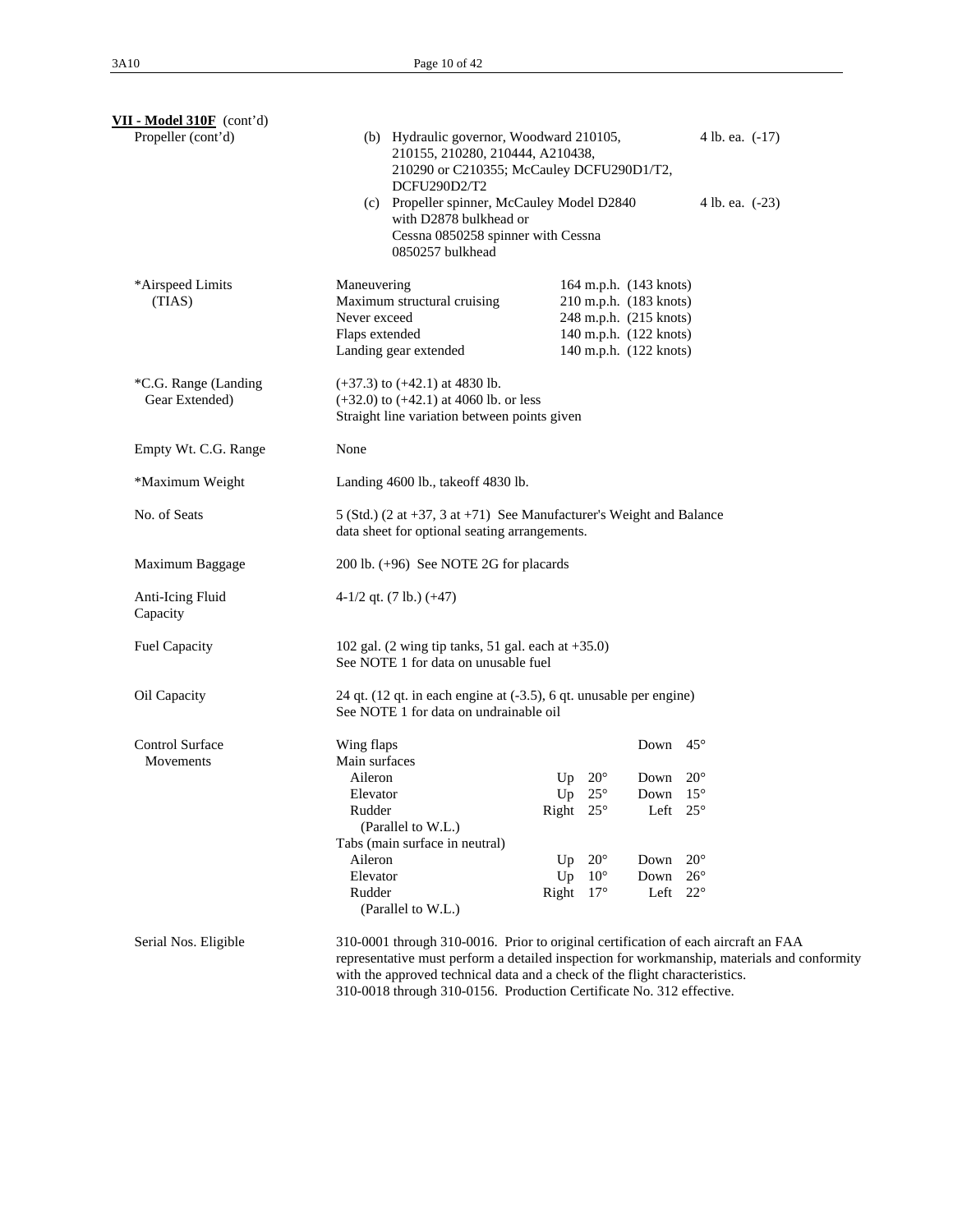# **VIII - Model 310G (Normal Category), Approved October 2, 1961**

| Engines                                | 2 Continental IO-470-D                                                                                                                                                                                                                  |                                                                                                                                                                                                                                                                                                           |                  |  |  |  |  |
|----------------------------------------|-----------------------------------------------------------------------------------------------------------------------------------------------------------------------------------------------------------------------------------------|-----------------------------------------------------------------------------------------------------------------------------------------------------------------------------------------------------------------------------------------------------------------------------------------------------------|------------------|--|--|--|--|
| $*$ Fuel                               |                                                                                                                                                                                                                                         | Grade 100 or 100LL aviation gasoline                                                                                                                                                                                                                                                                      |                  |  |  |  |  |
| *Engine Limits                         | For all operations, $2625$ r.p.m. $(260$ hp.)                                                                                                                                                                                           |                                                                                                                                                                                                                                                                                                           |                  |  |  |  |  |
| Propeller and<br>Propeller Limits      | 1.<br>with 8433 blades<br>Pitch settings at 30 in. sta.:                                                                                                                                                                                | 2 full-feathering propeller installations<br>(a) Hartzell hub HC82XF-2 or HC-A2XF-2<br>Diameter: not over 84 in., not under 78 in.<br>low 13.5°, high 22.0°, feathered 82.0°<br>(b) Hydraulic governor, Woodward 210105,<br>210155, 210280, 210444, A210438, 210290 or<br>C210355; McCauley DCFU290D1/T2, |                  |  |  |  |  |
|                                        | DCFU290D2/T2                                                                                                                                                                                                                            |                                                                                                                                                                                                                                                                                                           |                  |  |  |  |  |
|                                        | (c) Propeller spinner, Hartzell C-888 dome<br>with C-807-1 bulkhead or<br>Cessna 0752006 dome with 0850300 bulkhead or<br>Cessna 0850311 dome with 0850300 bulkhead or<br>Cessna 0850313 dome with 0850300 bulkhead                     | 4 lb. ea. (-23)                                                                                                                                                                                                                                                                                           |                  |  |  |  |  |
|                                        | 2 full-feathering propeller installations<br>2.<br>(a) McCauley hub D2AF36C48 with 90MF-10 blades<br>Diameter: not over 80 in., not under 78 in.<br>Pitch settings at 36 in. sta.:<br>low 11°, feathered 77°                            |                                                                                                                                                                                                                                                                                                           | 68 lb. ea. (-25) |  |  |  |  |
|                                        | (b) Hydraulic governor, Woodward 210105,<br>210155, 210280, 210444, A210438, 210290 or<br>C210355; McCauley DCFU290D1/T2,<br>DCFU290D2/T2                                                                                               |                                                                                                                                                                                                                                                                                                           | 4 lb. ea. (-17)  |  |  |  |  |
|                                        | (c) Propeller spinner, McCauley Model D2840<br>with D2878 bulkhead or<br>Cessna 0850 spinner with Cessna 0850257<br>bulkhead                                                                                                            |                                                                                                                                                                                                                                                                                                           | 4 lb. ea. (-23)  |  |  |  |  |
| *Airspeed Limits<br>(TIAS)             | Maneuvering<br>167 m.p.h. (145 knots)<br>Maximum structural cruising<br>210 m.p.h. (183 knots)<br>Never exceed<br>252 m.p.h. (218 knots)<br>140 m.p.h. (122 knots)<br>Flaps extended<br>Landing gear extended<br>140 m.p.h. (122 knots) |                                                                                                                                                                                                                                                                                                           |                  |  |  |  |  |
| *C.G. Range (Landing<br>Gear Extended) | $(+38.3)$ to $(+41.6)$ at 4990 lb.<br>$(+35.6)$ to $(+42.1)$ at 4600 lb.<br>$(+32.0)$ to $(+42.1)$ at 4060 lb. or less<br>Straight line variation between points given                                                                  |                                                                                                                                                                                                                                                                                                           |                  |  |  |  |  |
| Empty Wt. C.G. Range                   | None                                                                                                                                                                                                                                    |                                                                                                                                                                                                                                                                                                           |                  |  |  |  |  |
| *Maximum Weight                        | Landing 4750 lb., takeoff 4990 lb.                                                                                                                                                                                                      |                                                                                                                                                                                                                                                                                                           |                  |  |  |  |  |
| No. of Seats                           |                                                                                                                                                                                                                                         | 5 (Std.) (2 at +37, 3 at +71) See Manufacturer's Weight and Balance<br>data sheet for optional seating arrangements.                                                                                                                                                                                      |                  |  |  |  |  |
| Maximum Baggage                        |                                                                                                                                                                                                                                         | 200 lb. $(+96)$ . See NOTE 2G for placard                                                                                                                                                                                                                                                                 |                  |  |  |  |  |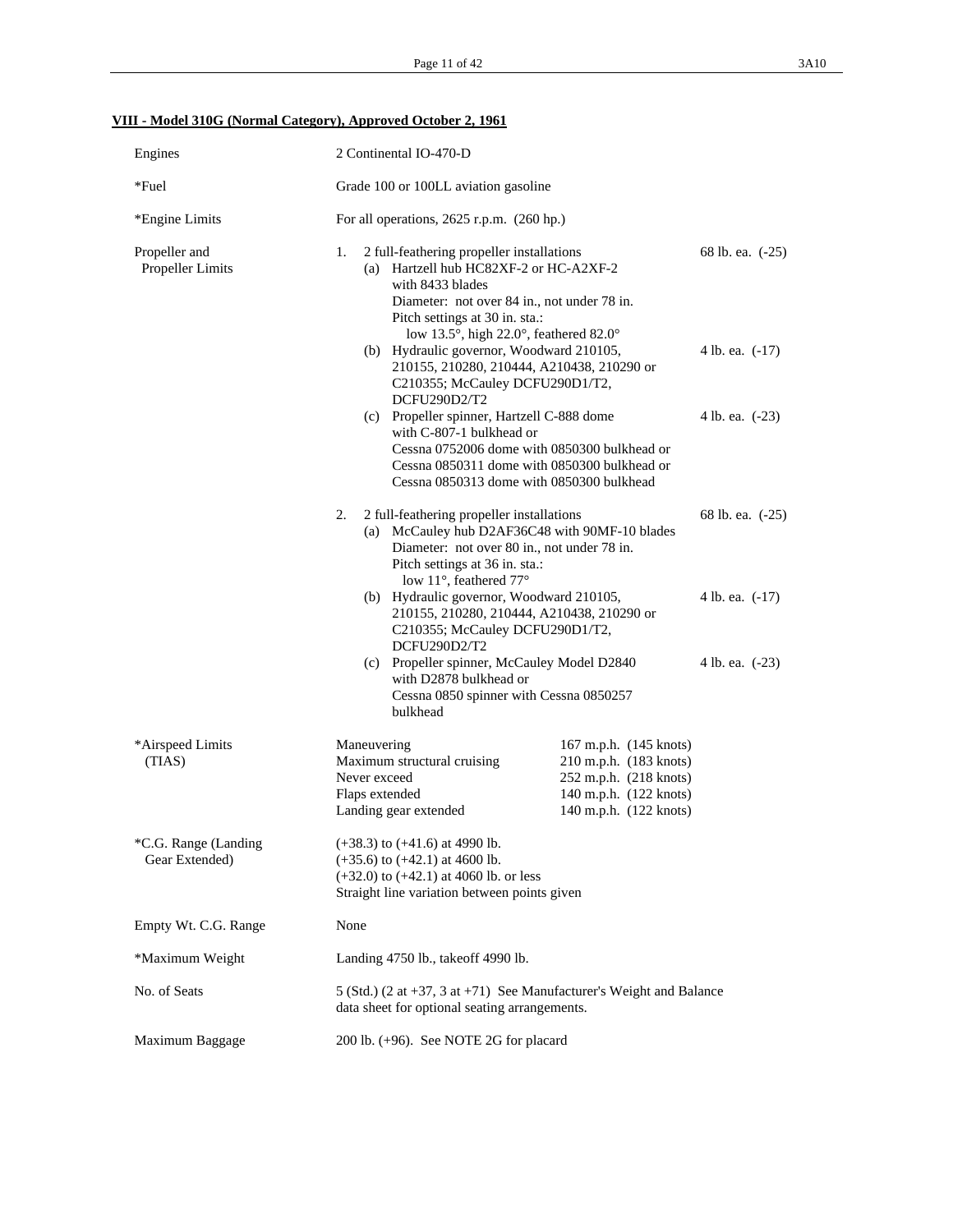| VIII - Model 310G (cont'd)                                |                                                                                                                                                                                                                                                                                                                                                                                                              |                 |                   |  |  |  |  |
|-----------------------------------------------------------|--------------------------------------------------------------------------------------------------------------------------------------------------------------------------------------------------------------------------------------------------------------------------------------------------------------------------------------------------------------------------------------------------------------|-----------------|-------------------|--|--|--|--|
| Anti-Icing Fluid Capacity                                 | $4-1/2$ qt. (7 lb.) ( $+47$ )                                                                                                                                                                                                                                                                                                                                                                                |                 |                   |  |  |  |  |
| <b>Fuel Capacity</b>                                      | 102 gal. $(2 \text{ wing tip tanks}, 51 \text{ gal. each at } +35.0)$<br>See NOTE 1 for data on unusable fuel                                                                                                                                                                                                                                                                                                |                 |                   |  |  |  |  |
| Oil Capacity                                              | 24 qt. (12 qt. in each engine at (-3.5), 6 qt. unusable per engine)<br>See NOTE 1 for data on undrainable oil                                                                                                                                                                                                                                                                                                |                 |                   |  |  |  |  |
| <b>Control Surface</b><br>Movements                       | Wing flaps<br>Main surfaces                                                                                                                                                                                                                                                                                                                                                                                  | Down $45^\circ$ |                   |  |  |  |  |
|                                                           | Aileron<br>Up $20^\circ$                                                                                                                                                                                                                                                                                                                                                                                     | Down            | $20^{\circ}$      |  |  |  |  |
|                                                           | $25^{\circ}$<br>Elevator<br>Up                                                                                                                                                                                                                                                                                                                                                                               | Down            | $15^{\circ}$      |  |  |  |  |
|                                                           | Rudder<br>Right $25^\circ$<br>(Parallel to W.L.)                                                                                                                                                                                                                                                                                                                                                             | Left $25^\circ$ |                   |  |  |  |  |
|                                                           | Tabs (main surface in neutral)                                                                                                                                                                                                                                                                                                                                                                               |                 |                   |  |  |  |  |
|                                                           | Aileron<br>Up $20^\circ$                                                                                                                                                                                                                                                                                                                                                                                     | Down            | $20^{\circ}$      |  |  |  |  |
|                                                           | Elevator<br>Up<br>$10^{\circ}$                                                                                                                                                                                                                                                                                                                                                                               | Down            | $26^{\circ}$      |  |  |  |  |
|                                                           | Right $17^\circ$<br>Rudder<br>(Parallel to W.L.)                                                                                                                                                                                                                                                                                                                                                             |                 | Left $22^{\circ}$ |  |  |  |  |
| Serial Nos. Eligible                                      | 310G0001 through 310G0156. Production Certificate No. 312 effective.                                                                                                                                                                                                                                                                                                                                         |                 |                   |  |  |  |  |
| IX - Model 310H (Normal Category), Approved July 19, 1962 |                                                                                                                                                                                                                                                                                                                                                                                                              |                 |                   |  |  |  |  |
| Engines                                                   | 2 Continental IO-470-D                                                                                                                                                                                                                                                                                                                                                                                       |                 |                   |  |  |  |  |
| $*$ Fuel                                                  | Grade 100 or 100LL aviation gasoline                                                                                                                                                                                                                                                                                                                                                                         |                 |                   |  |  |  |  |
| *Engine Limits                                            | For all operations, $2625$ r.p.m. $(260$ hp.)                                                                                                                                                                                                                                                                                                                                                                |                 |                   |  |  |  |  |
| Propeller and<br>Propeller Limits                         | 2 full-feathering propeller installations<br>1.<br>68 lb. ea. (-25)<br>(a) Hartzell hub HC82XF-2 or HC-A2XF-2<br>with 8433 blades<br>Diameter: not over 84 in., not under 78 in.<br>Pitch settings at 30 in. sta.:<br>low 13.5°, high 22.0°, feathered 82.0°<br>(b) Hydraulic governor, Woodward 210105,<br>4 lb. ea. (-17)<br>210155, 210280, 210444, A210438, 210290 or<br>C210355; McCauley DCFU290D1/T2, |                 |                   |  |  |  |  |
|                                                           | DCFU290D2/T2<br>(c) Propeller spinner, Hartzell C-888 dome<br>with C-807-1 bulkhead or                                                                                                                                                                                                                                                                                                                       | 4 lb. ea. (-23) |                   |  |  |  |  |
|                                                           | Cessna 0752006 dome with 0850300 bulkhead or<br>Cessna 0850311 dome with 0850300 bulkhead or<br>Cessna 0850313 dome with 0850300 bulkhead                                                                                                                                                                                                                                                                    |                 |                   |  |  |  |  |
|                                                           | 2 full-feathering propeller installations<br>2.<br>68 lb. ea. (-25)<br>(a) McCauley hub D2AF36C48 with 90MF-10 blades<br>Diameter: not over 80 in., not under 78 in.<br>Pitch settings at 36 in. sta.:<br>low 11°, feathered 77°                                                                                                                                                                             |                 |                   |  |  |  |  |
|                                                           | (b) Hydraulic governor, Woodward 210105,<br>210155, 210280, 210444, A210438, 210290 or<br>C210355; McCauley DCFU290D1/T2,<br>DCFU290D2/T2                                                                                                                                                                                                                                                                    |                 | 4 lb. ea. (-17)   |  |  |  |  |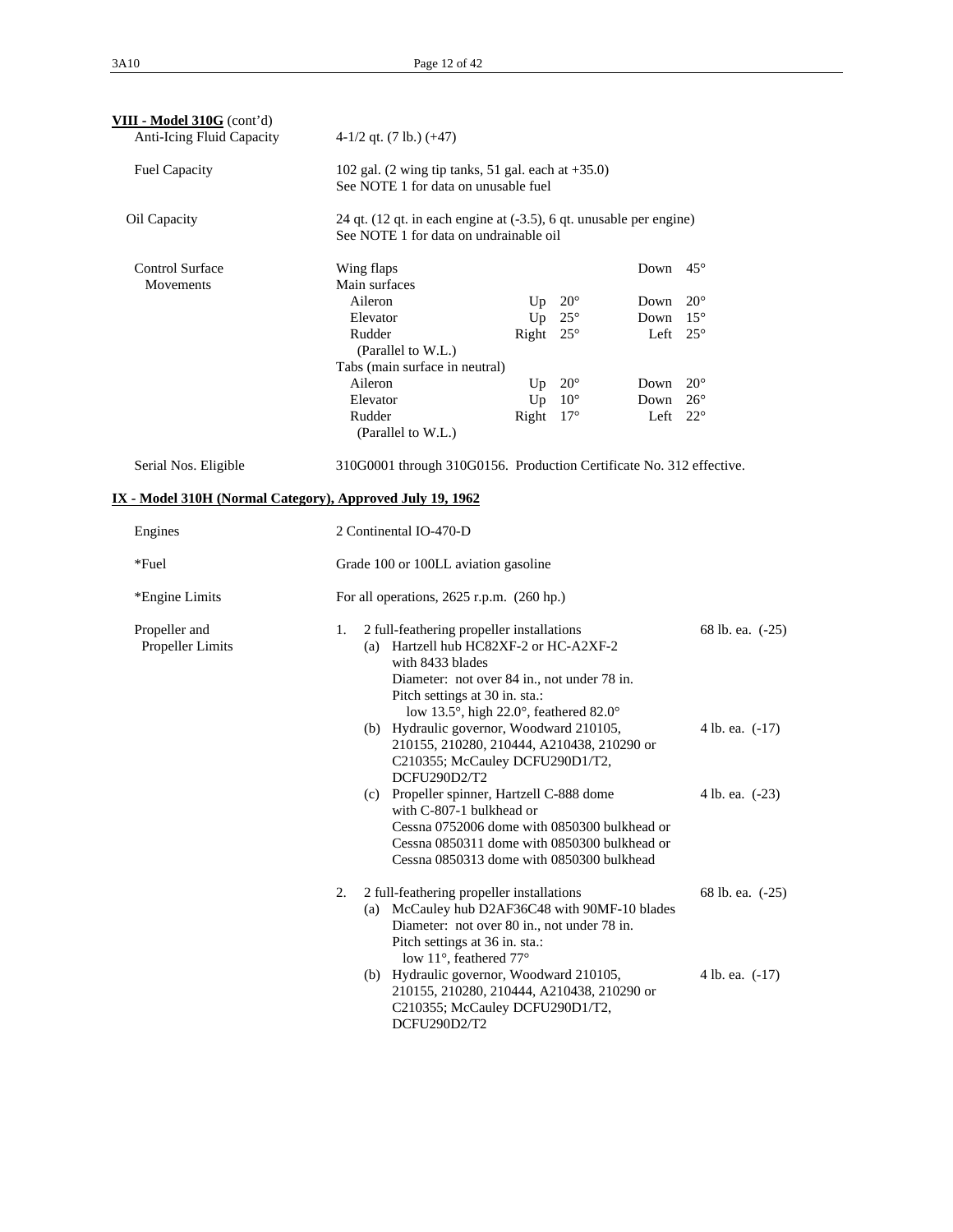| <b>IX</b> - Model 310H                                       |                                                                                                                      |                                                                                                                                                                        |                  |              |                                                                                                                                |              |                 |  |
|--------------------------------------------------------------|----------------------------------------------------------------------------------------------------------------------|------------------------------------------------------------------------------------------------------------------------------------------------------------------------|------------------|--------------|--------------------------------------------------------------------------------------------------------------------------------|--------------|-----------------|--|
| Propeller (cont'd)                                           |                                                                                                                      | (c) Propeller spinner, McCauley Model D2840<br>with D2878 bulkhead or<br>Cessna 0850258 spinner with Cessna<br>0850257 bulkhead                                        |                  |              |                                                                                                                                |              | 4 lb. ea. (-23) |  |
| *Airspeed Limits<br>(TIAS)                                   | Maneuvering<br>Never exceed<br>Flaps extended                                                                        | Maximum structural cruising<br>Landing gear extended                                                                                                                   |                  |              | 167 m.p.h. (145 knots)<br>210 m.p.h. (183 knots)<br>254 m.p.h. (220 knots)<br>140 m.p.h. (122 knots)<br>140 m.p.h. (122 knots) |              |                 |  |
| *C.G. Range (Landing<br>Gear Extended)                       |                                                                                                                      | $(+37.3)$ to $(+42.2)$ at 5100 lb.<br>$(+34.7)$ to $(+42.7)$ at 4700 lb.<br>$(+32.0)$ to $(+42.7)$ at 4300 lb. or less<br>Straight line variation between points given |                  |              |                                                                                                                                |              |                 |  |
| Empty Wt. C.G. Range                                         | None                                                                                                                 |                                                                                                                                                                        |                  |              |                                                                                                                                |              |                 |  |
| *Maximum Weight                                              |                                                                                                                      | Landing 5100 lb., takeoff 5100 lb.                                                                                                                                     |                  |              |                                                                                                                                |              |                 |  |
| No. of Seats                                                 | 5 (Std.) (2 at +37, 3 at +71) See Manufacturer's Weight and Balance<br>data sheet for optional seating arrangements. |                                                                                                                                                                        |                  |              |                                                                                                                                |              |                 |  |
| Maximum Baggage                                              | 200 lb. $(+96)$ , 80 lb. per side on floor $(+124)$ or 60 lb. in upper<br>rack (+124). See NOTE 2G for placard       |                                                                                                                                                                        |                  |              |                                                                                                                                |              |                 |  |
| Fuel Capacity                                                | 102 gal. $(2 \text{ wing tip tanks}, 51 \text{ gal. each at } +35.0)$<br>See NOTE 1 for data on unusable fuel        |                                                                                                                                                                        |                  |              |                                                                                                                                |              |                 |  |
| Oil Capacity                                                 |                                                                                                                      | 24 qt. (12 qt. in each engine at (-3.5), 6 qt. unusable in each<br>engine) See NOTE 1 for data on undrainable oil                                                      |                  |              |                                                                                                                                |              |                 |  |
| <b>Control Surface</b><br>Movements                          | Wing flaps<br>Main surfaces                                                                                          |                                                                                                                                                                        |                  |              | Down $45^\circ$                                                                                                                |              |                 |  |
|                                                              | Aileron                                                                                                              |                                                                                                                                                                        | Up               | $20^{\circ}$ | Down                                                                                                                           | $20^{\circ}$ |                 |  |
|                                                              | Elevator                                                                                                             |                                                                                                                                                                        | Up               | $25^{\circ}$ | Down $15^\circ$                                                                                                                |              |                 |  |
|                                                              | Rudder                                                                                                               | (Parallel to W.L.)                                                                                                                                                     | Right $25^\circ$ |              | Left $25^{\circ}$                                                                                                              |              |                 |  |
|                                                              |                                                                                                                      | Tabs (main surface in neutral)                                                                                                                                         |                  |              |                                                                                                                                |              |                 |  |
|                                                              | Aileron                                                                                                              |                                                                                                                                                                        | Up               | $20^{\circ}$ | Down                                                                                                                           | $20^{\circ}$ |                 |  |
|                                                              | Elevator                                                                                                             |                                                                                                                                                                        | Up               | $10^{\circ}$ | Down                                                                                                                           | $26^{\circ}$ |                 |  |
|                                                              | Rudder                                                                                                               | (Parallel to W.L.)                                                                                                                                                     | Right $17^\circ$ |              | Left $22^\circ$                                                                                                                |              |                 |  |
| Serial Nos. Eligible                                         |                                                                                                                      | 310H0001 through 310H0148. Production Certificate No. 312 effective.                                                                                                   |                  |              |                                                                                                                                |              |                 |  |
| X - Model E310H (Normal Category), Approved January 17, 1963 |                                                                                                                      |                                                                                                                                                                        |                  |              |                                                                                                                                |              |                 |  |
| Engines                                                      |                                                                                                                      | 2 Continental IO-470-D                                                                                                                                                 |                  |              |                                                                                                                                |              |                 |  |
| *Fuel                                                        |                                                                                                                      | Grade 100 or 100LL aviation gasoline                                                                                                                                   |                  |              |                                                                                                                                |              |                 |  |
| *Engine Limits                                               |                                                                                                                      | For all operations, $2625$ r.p.m. $(260$ hp.)                                                                                                                          |                  |              |                                                                                                                                |              |                 |  |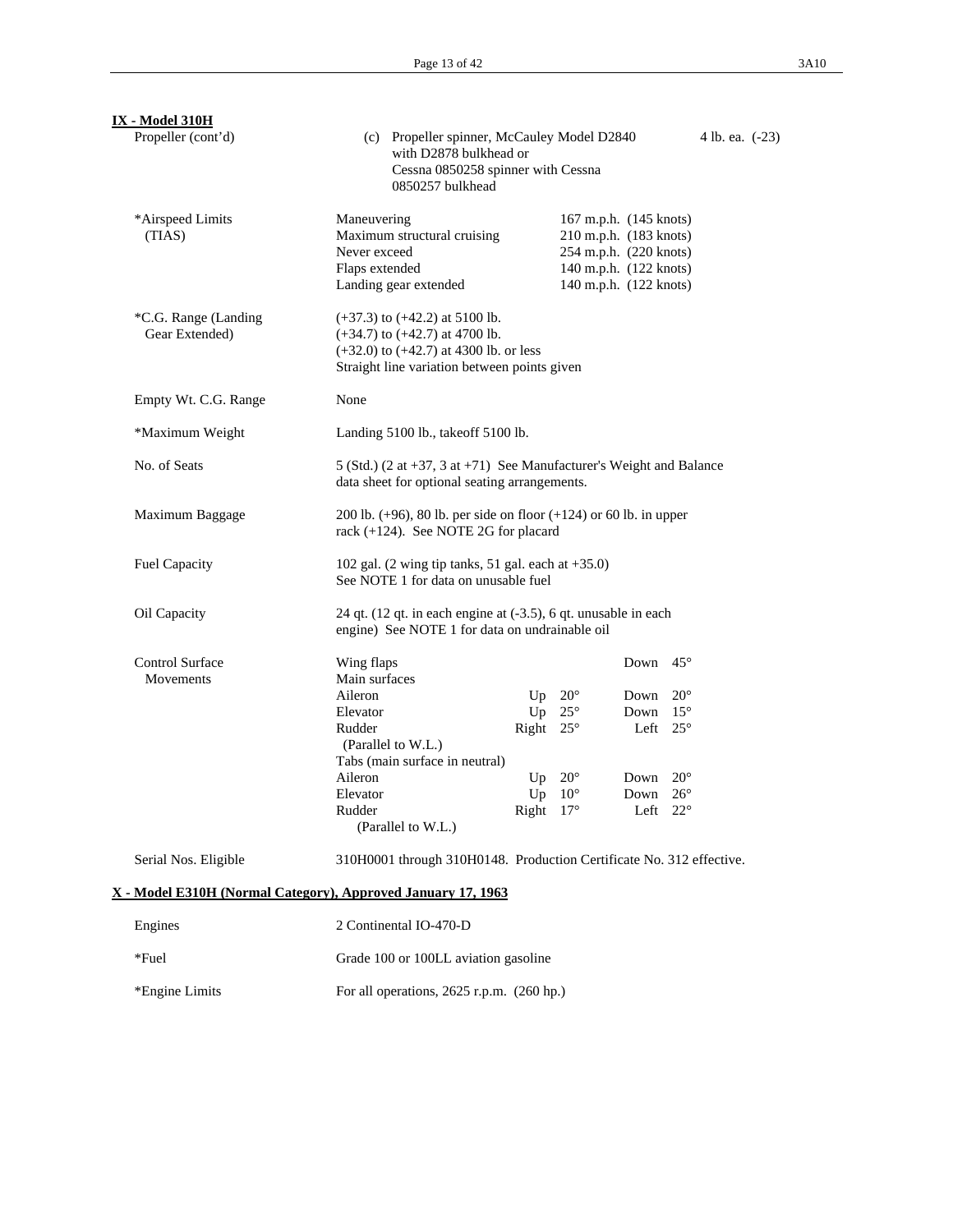| $X - Model E310H$ (cont'd)             |                                                                                                                                                                                                                                                                                                                                                                                                                                                                                                                                                                                                              |                                                                                                                                |                                                          |  |  |
|----------------------------------------|--------------------------------------------------------------------------------------------------------------------------------------------------------------------------------------------------------------------------------------------------------------------------------------------------------------------------------------------------------------------------------------------------------------------------------------------------------------------------------------------------------------------------------------------------------------------------------------------------------------|--------------------------------------------------------------------------------------------------------------------------------|----------------------------------------------------------|--|--|
| Propeller and<br>Propeller Limits      | 2 full-feathering propeller installations<br>1.<br>(a) Hartzell hub HC82XF-2 or HC-A2XF-2<br>with 8433 blades<br>Diameter: not over 84 in., not under 78 in.<br>Pitch settings at 30 in. sta.:<br>low 13.5°, high 22.0°, feathered 82.0°<br>(b) Hydraulic governor, Woodward 210105,<br>210155, 210280, 210444, A210438, 210290 or<br>C210355; McCauley DCFU290D1/T2,<br>DCFU290D2/T2<br>(c) Propeller spinner, Hartzell C-888 dome<br>with C-807-1 bulkhead or<br>Cessna 0752006 dome with 0850300 bulkhead or<br>Cessna 0850311 dome with 0850300 bulkhead or<br>Cessna 0850313 dome with 0850300 bulkhead |                                                                                                                                | 68 lb. ea. (-24)<br>4 lb. ea. $(-17)$<br>4 lb. ea. (-23) |  |  |
|                                        | 2 full-feathering propeller installations<br>2.<br>(a) McCauley hub D2AF36C48 with 90MF-10 blades<br>Diameter: not over 80 in., not under 78 in.<br>Pitch settings at 36 in. sta.:                                                                                                                                                                                                                                                                                                                                                                                                                           |                                                                                                                                | 68 lb. ea. (-25)                                         |  |  |
|                                        | low 11°, feathered 77°<br>(b) Hydraulic governor, Woodward 210105,<br>210155, 210280, 210444, A210438, 210290<br>or C210355; McCauley DCFU290D1/T2,<br>DCFU290D2/T2<br>(c) Propeller spinner, McCauley Model D2840                                                                                                                                                                                                                                                                                                                                                                                           | 4 lb. ea. $(-17)$<br>4 lb. ea. (-23)                                                                                           |                                                          |  |  |
|                                        | with D2878 bulkhead or<br>Cessna 0850258 spinner with Cessna<br>0850257 bulkhead                                                                                                                                                                                                                                                                                                                                                                                                                                                                                                                             |                                                                                                                                |                                                          |  |  |
| *Airspeed Limits<br>(TIAS)             | Maneuvering<br>Maximum structural cruising<br>Never exceed<br>Flaps extended<br>Landing gear extended                                                                                                                                                                                                                                                                                                                                                                                                                                                                                                        | 167 m.p.h. (145 knots)<br>210 m.p.h. (183 knots)<br>254 m.p.h. (220 knots)<br>140 m.p.h. (122 knots)<br>140 m.p.h. (122 knots) |                                                          |  |  |
| *C.G. Range (Landing<br>Gear Extended) | $(+36.6)$ to $(+42.3)$ at 4990 lb.<br>$(+34.7)$ to $(+42.7)$ at 4700 lb.<br>$(+32.0)$ to $(+42.7)$ at 4300 lb. or less<br>Straight line variation between points given                                                                                                                                                                                                                                                                                                                                                                                                                                       |                                                                                                                                |                                                          |  |  |
| Empty Wt. C.G. Range                   | None                                                                                                                                                                                                                                                                                                                                                                                                                                                                                                                                                                                                         |                                                                                                                                |                                                          |  |  |
| *Maximum Weight                        | Landing 4990 lb., takeoff 4990 lb.                                                                                                                                                                                                                                                                                                                                                                                                                                                                                                                                                                           |                                                                                                                                |                                                          |  |  |
| No. of Seats                           | 5 (Std.) (2 at +37, 3 at +71) See Manufacturer's Weight and Balance<br>data sheet for optional seating arrangements.                                                                                                                                                                                                                                                                                                                                                                                                                                                                                         |                                                                                                                                |                                                          |  |  |
| Maximum Baggage                        | 200 lb. $(+96)$ , 60 lb. upper rack $(+124)$ , and 80 lb. per side on floor $(+124)$ .<br>See NOTE 2G for placard                                                                                                                                                                                                                                                                                                                                                                                                                                                                                            |                                                                                                                                |                                                          |  |  |
| Fuel Capacity                          | 102 gal. (2 wing tip tanks, 51 gal. each at $+35.0$ )<br>See NOTE 1 for data on unusable fuel                                                                                                                                                                                                                                                                                                                                                                                                                                                                                                                |                                                                                                                                |                                                          |  |  |
| Oil Capacity                           | 24 qt. (12 qt. in each engine at (-3.5), 6 qt. unusable per engine)<br>See NOTE 1 for data on undrainable oil                                                                                                                                                                                                                                                                                                                                                                                                                                                                                                |                                                                                                                                |                                                          |  |  |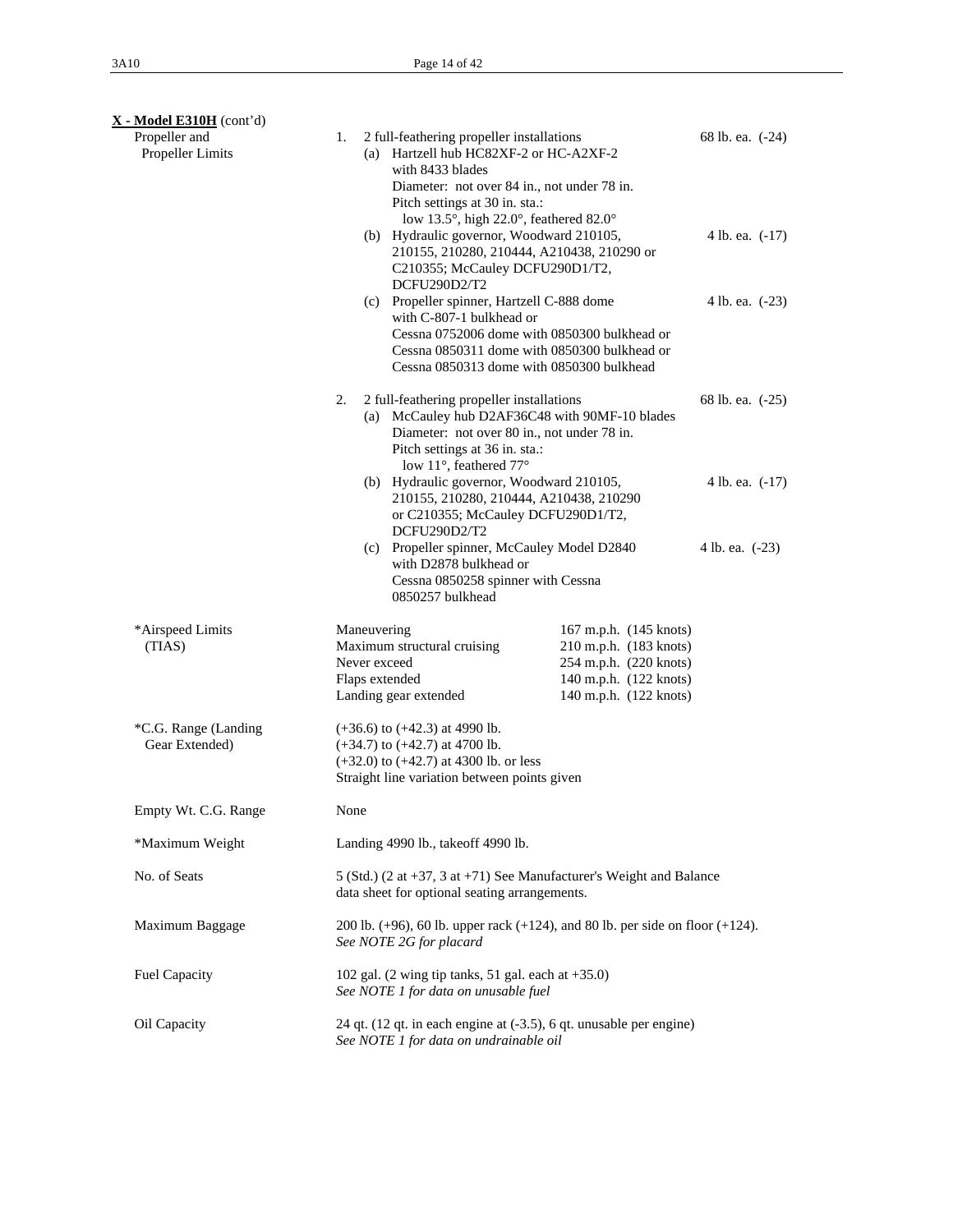| $X - Model E310H$ (cont'd)<br><b>Control Surface</b>          |                                                                                                                                                                                                                                                                                                                                                                                      |                  |              | Down                                                                                                                           | $45^{\circ}$ |                 |
|---------------------------------------------------------------|--------------------------------------------------------------------------------------------------------------------------------------------------------------------------------------------------------------------------------------------------------------------------------------------------------------------------------------------------------------------------------------|------------------|--------------|--------------------------------------------------------------------------------------------------------------------------------|--------------|-----------------|
| Movements                                                     | Wing flaps<br>Main surfaces                                                                                                                                                                                                                                                                                                                                                          |                  |              |                                                                                                                                |              |                 |
|                                                               | Aileron                                                                                                                                                                                                                                                                                                                                                                              | Up               | $20^{\circ}$ | Down                                                                                                                           | $20^{\circ}$ |                 |
|                                                               | Elevator                                                                                                                                                                                                                                                                                                                                                                             | Up               | $25^{\circ}$ | Down                                                                                                                           | $15^{\circ}$ |                 |
|                                                               | Rudder                                                                                                                                                                                                                                                                                                                                                                               | Right $25^\circ$ |              | Left $25^\circ$                                                                                                                |              |                 |
|                                                               | (Parallel to W.L.)                                                                                                                                                                                                                                                                                                                                                                   |                  |              |                                                                                                                                |              |                 |
|                                                               | Tabs (main surface in neutral)                                                                                                                                                                                                                                                                                                                                                       |                  |              |                                                                                                                                |              |                 |
|                                                               | Aileron                                                                                                                                                                                                                                                                                                                                                                              | Up               | $20^{\circ}$ | Down                                                                                                                           | $20^{\circ}$ |                 |
|                                                               | Elevator                                                                                                                                                                                                                                                                                                                                                                             | Up               | $10^{\circ}$ | Down                                                                                                                           | $26^{\circ}$ |                 |
|                                                               | Rudder                                                                                                                                                                                                                                                                                                                                                                               | Right $17^\circ$ |              | Left $22^{\circ}$                                                                                                              |              |                 |
|                                                               | (Parallel to W.L.)                                                                                                                                                                                                                                                                                                                                                                   |                  |              |                                                                                                                                |              |                 |
| Serial Nos. Eligible                                          | All Model 310H's (Section IX), 310H0001 through 310H0148. Production<br>Certificate No. 312 effective.                                                                                                                                                                                                                                                                               |                  |              |                                                                                                                                |              |                 |
| XI - Model 310I (Normal Category), Approved December 20, 1963 |                                                                                                                                                                                                                                                                                                                                                                                      |                  |              |                                                                                                                                |              |                 |
| Engines                                                       | 2 Continental IO-470-U                                                                                                                                                                                                                                                                                                                                                               |                  |              |                                                                                                                                |              |                 |
| *Fuel                                                         | Grade 100 or 100LL aviation gasoline                                                                                                                                                                                                                                                                                                                                                 |                  |              |                                                                                                                                |              |                 |
| *Engine Limits                                                | For all operations, $2625$ r.p.m. $(260$ hp.)                                                                                                                                                                                                                                                                                                                                        |                  |              |                                                                                                                                |              |                 |
| Propeller and<br>Propeller Limits                             | 2 full-feathering propeller installations<br>60 lb. ea. (-25)<br>(a) McCauley hub D2AF34C52, blades 80GF<br>Diameter: not over 80 in., not under 78 in.<br>Pitch settings at 30 in. sta.:<br>low 13.8°, feathered 80.5°<br>(b) Hydraulic governor, Woodward 210105, 210155,<br>4 lb. ea. (-17)<br>210280, 210444, A210438, 210290 or C210355;<br>McCauley DCFU290D1/T2, DCFU290D2/T2 |                  |              |                                                                                                                                |              |                 |
|                                                               | (c) Propeller spinner, Cessna 0850326 dome<br>with 0850257 bulkhead and 0850330 support                                                                                                                                                                                                                                                                                              |                  |              |                                                                                                                                |              | 4 lb. ea. (-23) |
| *Airspeed Limits<br>(TIAS)                                    | Maneuvering<br>Maximum structural cruising<br>Never exceed<br>Flaps extended<br>Landing gear extended                                                                                                                                                                                                                                                                                |                  |              | 170 m.p.h. (148 knots)<br>210 m.p.h. (183 knots)<br>254 m.p.h. (220 knots)<br>140 m.p.h. (122 knots)<br>140 m.p.h. (122 knots) |              |                 |
| *C.G. Range (Landing<br>Gear Extended)                        | $(+37.3)$ to $(+42.9)$ at 5100 lb.<br>$(+43.6)$ at $4700$ lb.<br>$(+32.0)$ to $(+43.6)$ at 4300 lb. or less<br>Straight line variation between points given                                                                                                                                                                                                                          |                  |              |                                                                                                                                |              |                 |
| Empty Wt. C.G. Range                                          | None                                                                                                                                                                                                                                                                                                                                                                                 |                  |              |                                                                                                                                |              |                 |
| *Maximum Weight                                               | Landing 5100 lb., takeoff 5100 lb.                                                                                                                                                                                                                                                                                                                                                   |                  |              |                                                                                                                                |              |                 |
| No. of Seats                                                  | 5 (Std.) $(2 \text{ at } +37, 3 \text{ at } +71)$<br>See Manufacturer's Weight and Balance data sheet for optional seating arrangements.                                                                                                                                                                                                                                             |                  |              |                                                                                                                                |              |                 |
| Maximum Baggage                                               | 200 lb. $(+96)$ , 80 lb. per side on floor $(+124)$ , 120 lb. per nacelle $(+63)$                                                                                                                                                                                                                                                                                                    |                  |              |                                                                                                                                |              |                 |
| <b>Fuel Capacity</b>                                          | 102 gal. $(2 \text{ wing tip tanks}, 51 \text{ gal. each at } +35.0)$<br>See NOTE 1 for data on system fuel                                                                                                                                                                                                                                                                          |                  |              |                                                                                                                                |              |                 |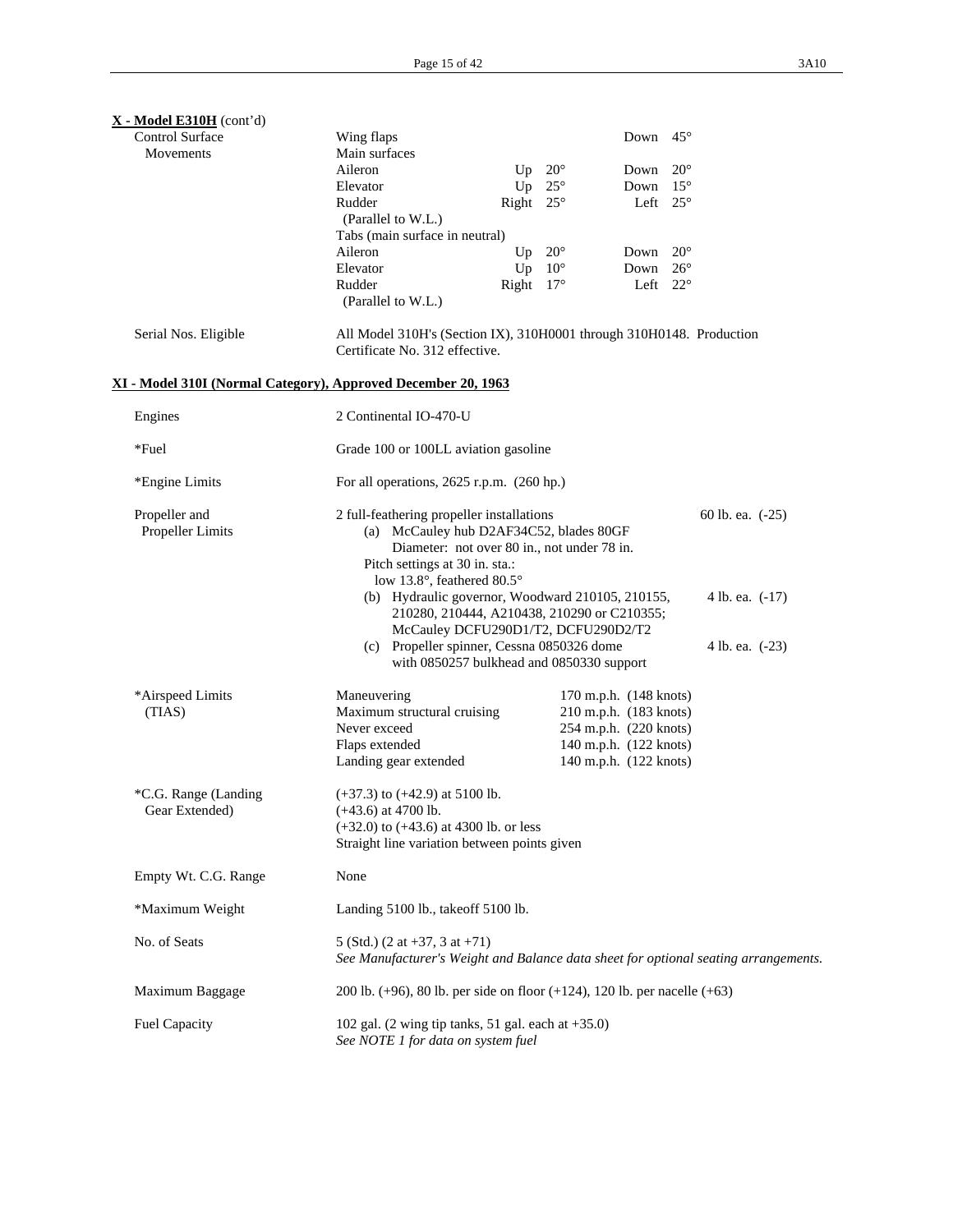| XI - Model 310I (cont'd)            |                                                                                                                                                                                                                                                                                                                                                                                                                                                                                                                                                                  |                  |                        |      |              |  |
|-------------------------------------|------------------------------------------------------------------------------------------------------------------------------------------------------------------------------------------------------------------------------------------------------------------------------------------------------------------------------------------------------------------------------------------------------------------------------------------------------------------------------------------------------------------------------------------------------------------|------------------|------------------------|------|--------------|--|
| Oil Capacity                        | 24 qt. (12 qt. in each engine at (-3.5), 6 qt. unusable per engine)<br>See NOTE 1 for data on system oil                                                                                                                                                                                                                                                                                                                                                                                                                                                         |                  |                        |      |              |  |
| <b>Control Surface</b><br>Movements | Wing flaps<br>Main surfaces                                                                                                                                                                                                                                                                                                                                                                                                                                                                                                                                      |                  |                        | Down | $35^{\circ}$ |  |
|                                     | Aileron                                                                                                                                                                                                                                                                                                                                                                                                                                                                                                                                                          | Up               | $20^{\circ}$           | Down | $20^{\circ}$ |  |
|                                     | Elevator                                                                                                                                                                                                                                                                                                                                                                                                                                                                                                                                                         | Up               | $16.5^\circ$           | Down | $15^{\circ}$ |  |
|                                     | Rudder                                                                                                                                                                                                                                                                                                                                                                                                                                                                                                                                                           | Right $25^\circ$ |                        | Left | $25^{\circ}$ |  |
|                                     | (Parallel to W.L.)                                                                                                                                                                                                                                                                                                                                                                                                                                                                                                                                               |                  |                        |      |              |  |
|                                     | Tabs (main surface in neutral)                                                                                                                                                                                                                                                                                                                                                                                                                                                                                                                                   |                  |                        |      |              |  |
|                                     | Aileron                                                                                                                                                                                                                                                                                                                                                                                                                                                                                                                                                          | Up               | $20^{\circ}$           | Down | $20^{\circ}$ |  |
|                                     | Elevator                                                                                                                                                                                                                                                                                                                                                                                                                                                                                                                                                         | Up               | $10^{\circ}$           | Down | $26^{\circ}$ |  |
|                                     | Rudder                                                                                                                                                                                                                                                                                                                                                                                                                                                                                                                                                           | Right            | $17^{\circ}$           | Left | $22^{\circ}$ |  |
|                                     | (Parallel to W.L.)                                                                                                                                                                                                                                                                                                                                                                                                                                                                                                                                               |                  |                        |      |              |  |
| Serial Nos. Eligible                | 310I0001 through 310I0200. Production Certificate No. 312 effective.                                                                                                                                                                                                                                                                                                                                                                                                                                                                                             |                  |                        |      |              |  |
|                                     | XII - Model 310J (Normal Category), Approved September 3, 1964                                                                                                                                                                                                                                                                                                                                                                                                                                                                                                   |                  |                        |      |              |  |
| Engines                             | 2 Continental IO-470-U                                                                                                                                                                                                                                                                                                                                                                                                                                                                                                                                           |                  |                        |      |              |  |
| *Fuel                               | Grade 100 or 100LL aviation gasoline                                                                                                                                                                                                                                                                                                                                                                                                                                                                                                                             |                  |                        |      |              |  |
| *Engine Limits                      | For all operations, $2625$ r.p.m. $(260$ hp.)                                                                                                                                                                                                                                                                                                                                                                                                                                                                                                                    |                  |                        |      |              |  |
| Propeller and<br>Propeller Limits   | 2 full-feathering propeller installations<br>62 lb. ea. (-28)<br>(a) McCauley hub D2AF34C65, blades 84JF-3<br>McCauley hub D2AF34C81, blades 84JF-3<br>Diameter: not over 81 in., not under 79 in.<br>Pitch settings at 30 in. sta.:<br>low 12.8°, feathered 82.6°<br>(b) Hydraulic governor, Woodward 210105, 210155,<br>4 lb. ea. $(-17)$<br>210280, 210290, C210355, A210438, 210444;<br>McCauley DCFU290D1/T2, DCFU290D2/T2<br>(c) Propeller spinner, Cessna 0855030-12 dome<br>4 lb. ea. (-23)<br>with 0855030-14 and -15 bulkhead and<br>0855030-3 support |                  |                        |      |              |  |
| *Airspeed Limits                    | Maneuvering                                                                                                                                                                                                                                                                                                                                                                                                                                                                                                                                                      |                  | 170 m.p.h. (148 knots) |      |              |  |
| (TIAS)                              | Maximum structural cruising                                                                                                                                                                                                                                                                                                                                                                                                                                                                                                                                      |                  | 210 m.p.h. (183 knots) |      |              |  |
|                                     | Never exceed                                                                                                                                                                                                                                                                                                                                                                                                                                                                                                                                                     |                  | 254 m.p.h. (220 knots) |      |              |  |
|                                     | Flaps extended                                                                                                                                                                                                                                                                                                                                                                                                                                                                                                                                                   |                  | 140 m.p.h. (122 knots) |      |              |  |
|                                     | Landing gear extended                                                                                                                                                                                                                                                                                                                                                                                                                                                                                                                                            |                  | 140 m.p.h. (122 knots) |      |              |  |
| *C.G. Range (Landing                | $(+37.3)$ to $(+43.1)$ at 5100 lb.                                                                                                                                                                                                                                                                                                                                                                                                                                                                                                                               |                  |                        |      |              |  |
| Gear Extended)                      | $(+43.6)$ at 4700 lb.                                                                                                                                                                                                                                                                                                                                                                                                                                                                                                                                            |                  |                        |      |              |  |
|                                     | $(+32.0)$ to $(+43.6)$ at 4300 lb. or less                                                                                                                                                                                                                                                                                                                                                                                                                                                                                                                       |                  |                        |      |              |  |
|                                     | Straight line variation between points given                                                                                                                                                                                                                                                                                                                                                                                                                                                                                                                     |                  |                        |      |              |  |
| Empty Wt. C.G. Range                | None                                                                                                                                                                                                                                                                                                                                                                                                                                                                                                                                                             |                  |                        |      |              |  |
| *Maximum Weight                     | Landing 5100 lb., takeoff 5100 lb.                                                                                                                                                                                                                                                                                                                                                                                                                                                                                                                               |                  |                        |      |              |  |
| No. of Seats                        | 5 (Std.) $(2 \text{ at } +37, 3 \text{ at } +71)$<br>See Manufacturer's Weight and Balance data sheet for optional seating arrangements.                                                                                                                                                                                                                                                                                                                                                                                                                         |                  |                        |      |              |  |
| Maximum Baggage                     | 200 lb. $(+96)$ , 80 lb. per side on floor $(+124)$ , 120 lb. per nacelle $(+63)$                                                                                                                                                                                                                                                                                                                                                                                                                                                                                |                  |                        |      |              |  |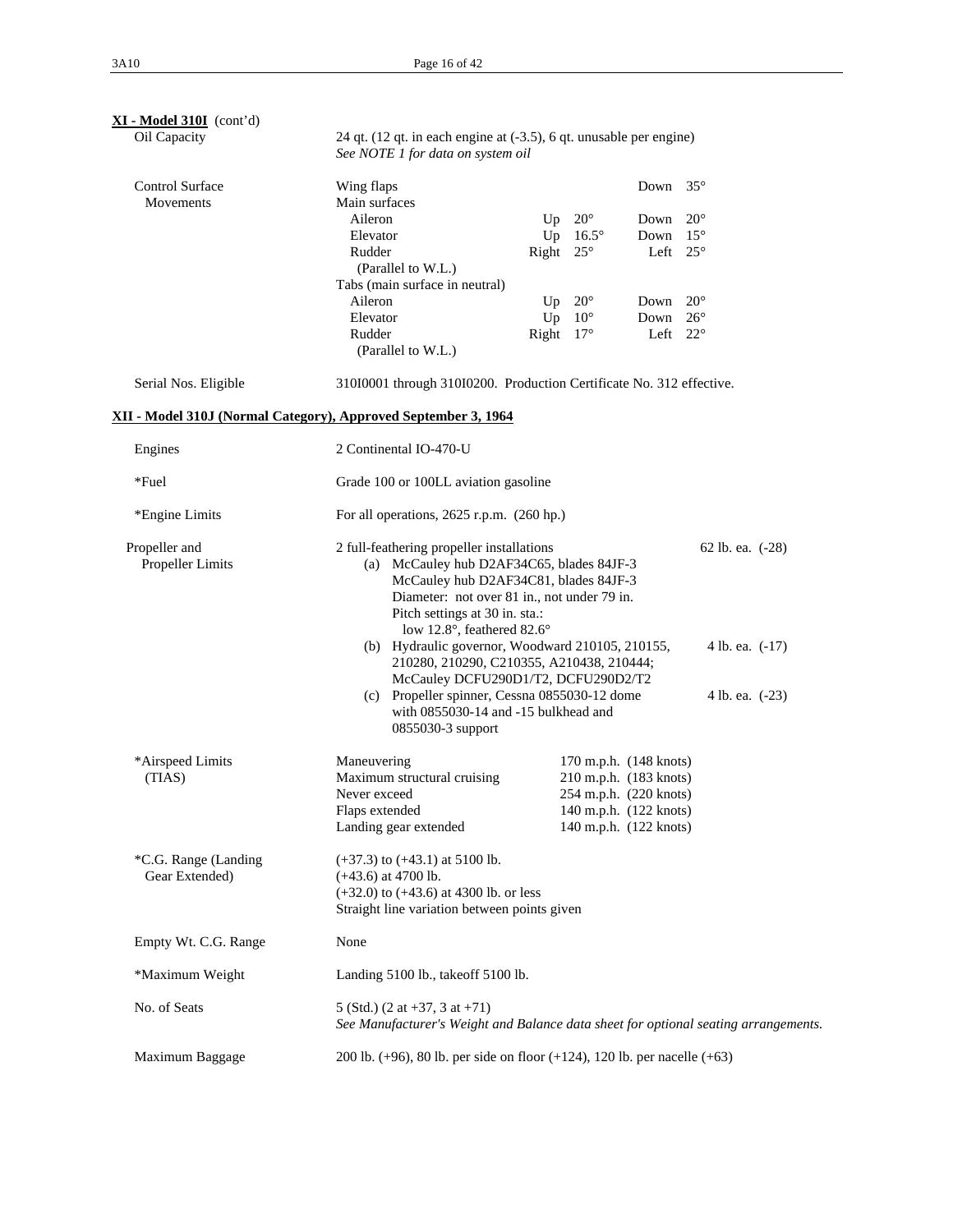| <b>XII - Model 310J</b><br>(cont'd)<br><b>Fuel Capacity</b>        | 102 gal. $(2 \text{ wing tip tanks}, 51 \text{ gal. each at } +35.0)$<br>See NOTE 1 for data on unusable fuel                                                                                                                                                                                                                                |                    |                                                  |                 |  |
|--------------------------------------------------------------------|----------------------------------------------------------------------------------------------------------------------------------------------------------------------------------------------------------------------------------------------------------------------------------------------------------------------------------------------|--------------------|--------------------------------------------------|-----------------|--|
| Oil Capacity                                                       | 24 qt. (12 qt. in each engine at (-3.5), 6 qt. unusable per engine)<br>See NOTE 1 for data on undrainable oil                                                                                                                                                                                                                                |                    |                                                  |                 |  |
| <b>Control Surface</b><br>Movements                                | Wing flaps<br>Main surfaces                                                                                                                                                                                                                                                                                                                  |                    | Down $35^\circ$                                  |                 |  |
|                                                                    | Aileron                                                                                                                                                                                                                                                                                                                                      | Up $20^\circ$      | Down                                             | $20^{\circ}$    |  |
|                                                                    | Elevator                                                                                                                                                                                                                                                                                                                                     | Up $16.5^\circ$    | Down                                             | $15^{\circ}$    |  |
|                                                                    | Rudder<br>(Parallel to W.L.)                                                                                                                                                                                                                                                                                                                 | Right $25^\circ$   | Left $25^\circ$                                  |                 |  |
|                                                                    | Tabs (main surface in neutral)                                                                                                                                                                                                                                                                                                               |                    |                                                  |                 |  |
|                                                                    | Aileron                                                                                                                                                                                                                                                                                                                                      | Up $20^\circ$      | Down                                             | $20^{\circ}$    |  |
|                                                                    | Elevator                                                                                                                                                                                                                                                                                                                                     | $10^{\circ}$<br>Up | Down                                             | $26^{\circ}$    |  |
|                                                                    | Rudder                                                                                                                                                                                                                                                                                                                                       | Right $17^\circ$   | Left $22^{\circ}$                                |                 |  |
|                                                                    | (Parallel to W.L.)                                                                                                                                                                                                                                                                                                                           |                    |                                                  |                 |  |
| Serial Nos. Eligible                                               | 310J0001 through 310J0200. Production Certificate No. 312 effective.                                                                                                                                                                                                                                                                         |                    |                                                  |                 |  |
| XIII - Model 310J-1 (Utility Category), Approved November 30, 1964 |                                                                                                                                                                                                                                                                                                                                              |                    |                                                  |                 |  |
| Engines                                                            | 2 Continental IO-470-U                                                                                                                                                                                                                                                                                                                       |                    |                                                  |                 |  |
| *Fuel                                                              | Grade 100 or 100LL aviation gasoline                                                                                                                                                                                                                                                                                                         |                    |                                                  |                 |  |
| *Engine Limits                                                     | For all operations, $2625$ r.p.m. $(260$ hp.)                                                                                                                                                                                                                                                                                                |                    |                                                  |                 |  |
| Propeller and<br>Propeller Limits                                  | 2 full-feathering propeller installations<br>61 lb. ea. (-25)<br>(a) McCauley hub D2AF34C71, blades 84JF-3<br>Diameter: not over 81 in., not under 79 in.<br>Pitch settings at 30 in. sta.:<br>low 11.4°, feathered 83.0°<br>(b) Hydraulic governor, Woodward 210105, 210155,<br>4 lb. ea. (-17)<br>210280, 210290, C210355, 210438, 210444; |                    |                                                  |                 |  |
|                                                                    | McCauley DCFU290D1/T2, DCFU290D2/T2<br>(c) Propeller spinner, Cessna 0850326 dome with<br>0850257 bulkhead and 0855030 support                                                                                                                                                                                                               |                    |                                                  | 4 lb. ea. (-23) |  |
| *Airspeed Limits                                                   | Maneuvering                                                                                                                                                                                                                                                                                                                                  |                    | 183 m.p.h. (159 knots)                           |                 |  |
| (TIAS)                                                             | Maximum structural cruising                                                                                                                                                                                                                                                                                                                  |                    | 210 m.p.h. (183 knots)                           |                 |  |
|                                                                    | Never exceed                                                                                                                                                                                                                                                                                                                                 |                    | 272 m.p.h. (236 knots)                           |                 |  |
|                                                                    | Flaps extended<br>Landing gear extended                                                                                                                                                                                                                                                                                                      |                    | 140 m.p.h. (122 knots)<br>140 m.p.h. (122 knots) |                 |  |
|                                                                    |                                                                                                                                                                                                                                                                                                                                              |                    |                                                  |                 |  |
| *C.G. Range (Landing                                               | $(+37.7)$ to $(+43.1)$ at 5150 lb.                                                                                                                                                                                                                                                                                                           |                    |                                                  |                 |  |
| Gear Extended)                                                     | $(+43.6)$ at 4750 lb.<br>$(+32.0)$ to $(+43.6)$ at 4300 lb. or less<br>Straight line variation between points given                                                                                                                                                                                                                          |                    |                                                  |                 |  |
| Empty Wt. C.G. Range                                               | None                                                                                                                                                                                                                                                                                                                                         |                    |                                                  |                 |  |
| *Maximum Weight                                                    | Landing 5150 lb., takeoff 5150 lb.                                                                                                                                                                                                                                                                                                           |                    |                                                  |                 |  |
| No. of Seats                                                       | $4(2 \text{ at } +37, 2 \text{ at } +68)$                                                                                                                                                                                                                                                                                                    |                    |                                                  |                 |  |
| Maximum Baggage                                                    | 200 lb. (+96), 120 lb. per nacelle (+63)                                                                                                                                                                                                                                                                                                     |                    |                                                  |                 |  |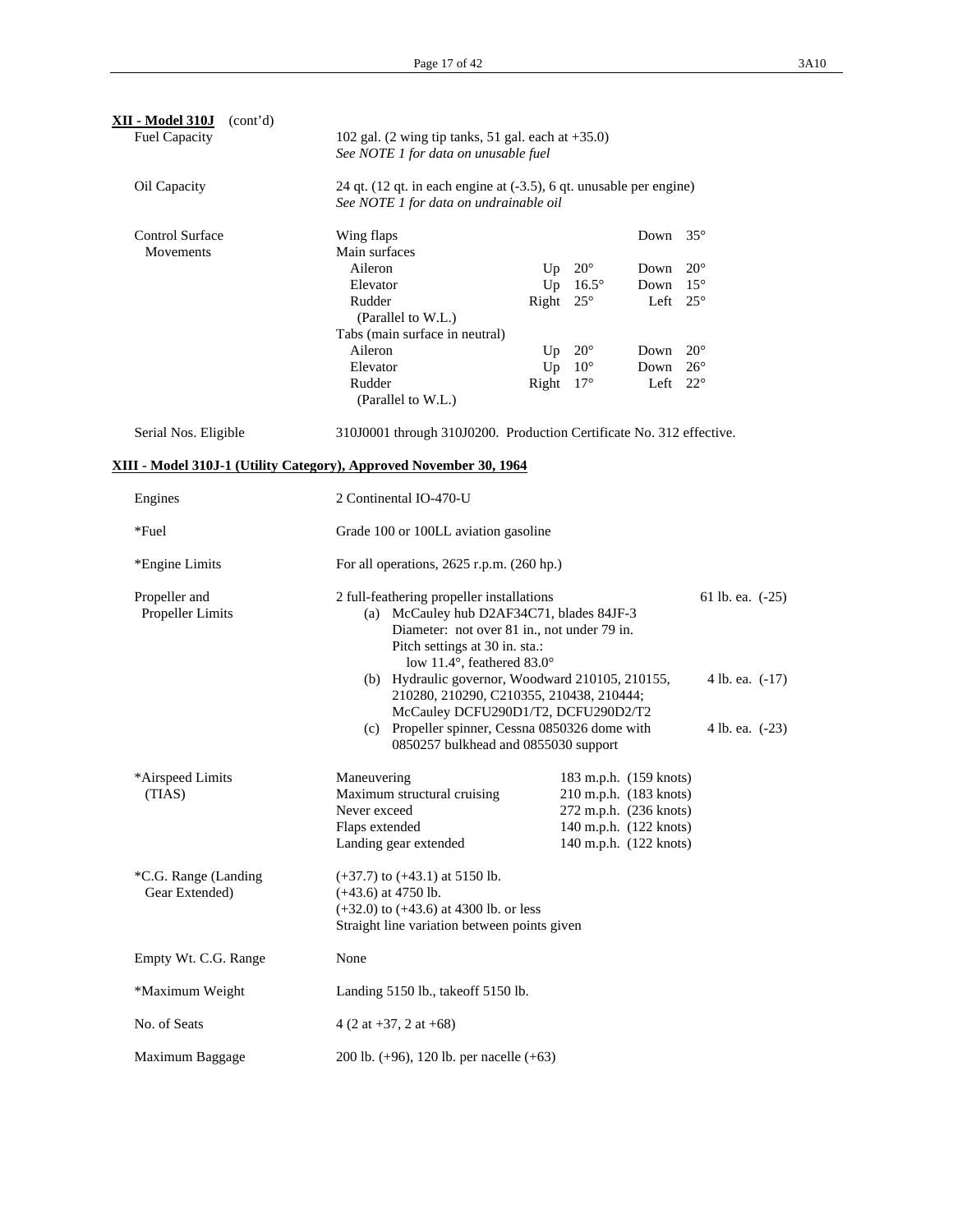| XIII - Model 310J-1 (cont'd)<br>Fuel Capacity                |                                                                                                                                                                                                                                                                                                                                                                                           | 102 gal. $(2 \text{ wing tip tanks}, 51 \text{ gal. each at } +35.0)$<br>See NOTE 1 for data on unusable fuel                                                        |               |                                                                                                                                |              |  |  |
|--------------------------------------------------------------|-------------------------------------------------------------------------------------------------------------------------------------------------------------------------------------------------------------------------------------------------------------------------------------------------------------------------------------------------------------------------------------------|----------------------------------------------------------------------------------------------------------------------------------------------------------------------|---------------|--------------------------------------------------------------------------------------------------------------------------------|--------------|--|--|
| Oil Capacity                                                 | 24 qt. (12 qt. in each engine at (-3.5), 6 qt. unusable per engine)<br>See NOTE 1 for data on undrainable oil                                                                                                                                                                                                                                                                             |                                                                                                                                                                      |               |                                                                                                                                |              |  |  |
| Control Surface<br>Movements                                 | Wing flaps<br>Main surfaces                                                                                                                                                                                                                                                                                                                                                               |                                                                                                                                                                      |               | Down $35^\circ$                                                                                                                |              |  |  |
|                                                              | Aileron                                                                                                                                                                                                                                                                                                                                                                                   |                                                                                                                                                                      | Up $20^\circ$ | Down                                                                                                                           | $20^{\circ}$ |  |  |
|                                                              | Elevator                                                                                                                                                                                                                                                                                                                                                                                  | Up                                                                                                                                                                   | $16.5^\circ$  | Down                                                                                                                           | $15^{\circ}$ |  |  |
|                                                              | Rudder                                                                                                                                                                                                                                                                                                                                                                                    | Right $25^\circ$                                                                                                                                                     |               | Left $25^\circ$                                                                                                                |              |  |  |
|                                                              | (Parallel to W.L.)                                                                                                                                                                                                                                                                                                                                                                        |                                                                                                                                                                      |               |                                                                                                                                |              |  |  |
|                                                              | Tabs (main surface in neutral)<br>Aileron                                                                                                                                                                                                                                                                                                                                                 |                                                                                                                                                                      |               |                                                                                                                                | $20^{\circ}$ |  |  |
|                                                              | Elevator                                                                                                                                                                                                                                                                                                                                                                                  | Up<br>Up $10^{\circ}$                                                                                                                                                | $20^{\circ}$  | Down<br>Down                                                                                                                   | $26^{\circ}$ |  |  |
|                                                              | Rudder                                                                                                                                                                                                                                                                                                                                                                                    | Right $17^\circ$                                                                                                                                                     |               | Left                                                                                                                           | $22^{\circ}$ |  |  |
|                                                              | (Parallel to W.L.)                                                                                                                                                                                                                                                                                                                                                                        |                                                                                                                                                                      |               |                                                                                                                                |              |  |  |
| Serial Nos. Eligible                                         | 310J0001 through 310J0200. Production Certificate No. 312 effective.                                                                                                                                                                                                                                                                                                                      |                                                                                                                                                                      |               |                                                                                                                                |              |  |  |
| XIV - Model E310J (Normal Category), Approved March 15, 1965 |                                                                                                                                                                                                                                                                                                                                                                                           |                                                                                                                                                                      |               |                                                                                                                                |              |  |  |
| Engines                                                      | 2 Continental IO-470-U                                                                                                                                                                                                                                                                                                                                                                    |                                                                                                                                                                      |               |                                                                                                                                |              |  |  |
| *Fuel                                                        | Grade 100 or 100LL aviation gasoline                                                                                                                                                                                                                                                                                                                                                      |                                                                                                                                                                      |               |                                                                                                                                |              |  |  |
| *Engine Limits                                               |                                                                                                                                                                                                                                                                                                                                                                                           | For all operations, $2625$ r.p.m. $(260$ hp.)                                                                                                                        |               |                                                                                                                                |              |  |  |
| Propeller and<br>Propeller Limits                            | 2 full-feathering propeller installations<br>62 lb. ea. (-28)<br>(a) McCauley hub D2AF34C65, blades 84JF-3 or<br>McCauley hub D2AF34C81, blades 84JF-3<br>Diameter: not over 81 in., not under 79 in.<br>Pitch settings at 30 in. sta.:<br>low 12.8°, feathered 82.6°<br>(b) Hydraulic governor, Woodward 210105, 210155,<br>4 lb. ea. (-17)<br>210280, 210290, C210355, A210438, 210444; |                                                                                                                                                                      |               |                                                                                                                                |              |  |  |
|                                                              |                                                                                                                                                                                                                                                                                                                                                                                           | McCauley DCFU290D1/T2, DCFU290D2/T2<br>(c) Propeller spinner, Cessna 0855030-12 dome<br>4 lb. ea. (-23)<br>with 0855030-14 and -15 bulkhead and<br>0855030-3 support |               |                                                                                                                                |              |  |  |
| *Airspeed Limits<br>(TIAS)                                   | Maneuvering<br>Maximum structural cruising<br>Never exceed<br>Flaps extended<br>Landing gear extended                                                                                                                                                                                                                                                                                     |                                                                                                                                                                      |               | 170 m.p.h. (148 knots)<br>210 m.p.h. (183 knots)<br>254 m.p.h. (220 knots)<br>140 m.p.h. (122 knots)<br>140 m.p.h. (122 knots) |              |  |  |
| *C.G. Range (Landing<br>Gear Extended)                       | $(+36.6)$ to $(+43.1)$ at 4990 lb.<br>$(+43.6)$ at 4700 lb.<br>$(+32.0)$ to $(+43.6)$ at 4300 lb. or less<br>Straight line variation between points given                                                                                                                                                                                                                                 |                                                                                                                                                                      |               |                                                                                                                                |              |  |  |
| Empty Wt. C.G. Range                                         | None                                                                                                                                                                                                                                                                                                                                                                                      |                                                                                                                                                                      |               |                                                                                                                                |              |  |  |
| *Maximum Weight                                              | Landing 4990 lb., takeoff 4990 lb.                                                                                                                                                                                                                                                                                                                                                        |                                                                                                                                                                      |               |                                                                                                                                |              |  |  |
| No. of Seats                                                 | 5 (Std.) (2 at $+37$ , 3 at $+71$ ) See Manufacturer's Weight and<br>Balance data sheet for optional seating arrangements.                                                                                                                                                                                                                                                                |                                                                                                                                                                      |               |                                                                                                                                |              |  |  |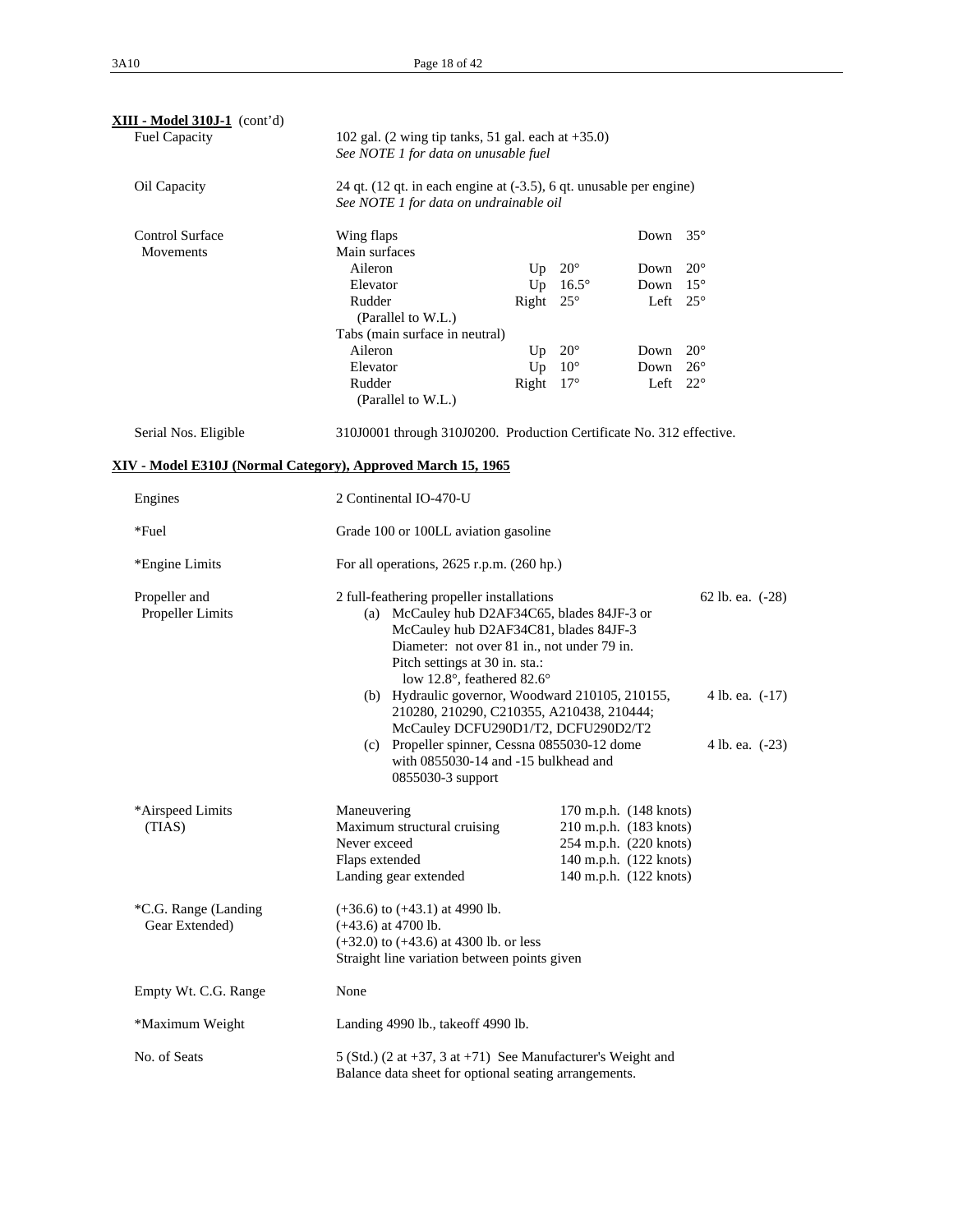| XIV - Model E310J (cont'd)                                   |    |    |                                                                                                                                                                                        |                                                                                                                                                                                        |                        |                                 |                                                |                 |                                                                                            |
|--------------------------------------------------------------|----|----|----------------------------------------------------------------------------------------------------------------------------------------------------------------------------------------|----------------------------------------------------------------------------------------------------------------------------------------------------------------------------------------|------------------------|---------------------------------|------------------------------------------------|-----------------|--------------------------------------------------------------------------------------------|
| Maximum Baggage                                              |    |    |                                                                                                                                                                                        | 200 lb. $(+96)$ , 80 lb. per side on floor $(+124)$<br>120 lb. per nacelle $(+63)$                                                                                                     |                        |                                 |                                                |                 |                                                                                            |
| <b>Fuel Capacity</b>                                         |    |    |                                                                                                                                                                                        | 102 gal. (2 wing tip tanks, 51 gal. each at $+35.0$ )<br>See NOTE 1 for data on unusable fuel                                                                                          |                        |                                 |                                                |                 |                                                                                            |
| Oil Capacity                                                 |    |    |                                                                                                                                                                                        | 24 qt. (12 qt. in each engine at (-3.5), 6 qt. unusable per engine).<br>See NOTE 1 for data on undrainable oil                                                                         |                        |                                 |                                                |                 |                                                                                            |
| <b>Control Surface</b><br>Movements                          |    |    | Wing flaps<br>Aileron                                                                                                                                                                  | Main surfaces                                                                                                                                                                          |                        | Up $20^\circ$                   | Down $35^\circ$                                |                 |                                                                                            |
|                                                              |    |    | Elevator<br>Rudder                                                                                                                                                                     | (Parallel to W.L.)<br>Tabs (main surface in neutral)                                                                                                                                   | Right $25^\circ$       | Up $16.5^\circ$                 | Down<br>Down $15^{\circ}$<br>Left $25^\circ$   | $20^{\circ}$    |                                                                                            |
|                                                              |    |    | Aileron<br>Elevator<br>Rudder                                                                                                                                                          |                                                                                                                                                                                        | Up<br>Right $17^\circ$ | $20^{\circ}$<br>Up $10^{\circ}$ | Down $20^{\circ}$<br>Down<br>Left $22^{\circ}$ | $26^{\circ}$    |                                                                                            |
| Serial Nos. Eligible                                         |    |    |                                                                                                                                                                                        | (Parallel to W.L.)                                                                                                                                                                     |                        |                                 |                                                |                 | 310J0001 through 310J0200 (same as Section XII). Production Certificate No. 312 effective. |
| XV - Model 310K (Normal Category), Approved October 20, 1965 |    |    |                                                                                                                                                                                        |                                                                                                                                                                                        |                        |                                 |                                                |                 |                                                                                            |
| Engines                                                      |    |    |                                                                                                                                                                                        | 2 Continental IO-470-V or IO-470-VO                                                                                                                                                    |                        |                                 |                                                |                 |                                                                                            |
| *Fuel                                                        |    |    |                                                                                                                                                                                        | Grade 100 or 100LL aviation gasoline                                                                                                                                                   |                        |                                 |                                                |                 |                                                                                            |
| *Engine Limits                                               |    |    |                                                                                                                                                                                        | For all operations, $2625$ r.p.m. $(260$ hp.)                                                                                                                                          |                        |                                 |                                                |                 |                                                                                            |
| Propeller and<br>Propeller Limits                            |    | 1. |                                                                                                                                                                                        | 2 full-feathering propeller installations<br>(a) McCauley hub D2AF34C81, blades 84JF-3<br>Diameter: not over 81 in., not under 78 in.<br>Pitch settings at 30 in. sta.:                |                        |                                 |                                                |                 | 62 lb. ea. (-25)                                                                           |
|                                                              |    |    | low 12.8°, feathered 82.5°<br>(b) Hydraulic governor, Woodward 210105,<br>210155, 210280, 210290, C210355, A210438,<br>210444; 210446, A210449; McCauley<br>DCFU290D1/T2, DCFU290D2/T2 |                                                                                                                                                                                        |                        |                                 |                                                | 4 lb. ea. (-17) |                                                                                            |
|                                                              |    |    |                                                                                                                                                                                        | (c) Propeller spinner, Cessna 0855030-12 dome<br>with 0855030-14 and -15 bulkhead and<br>0855030-3 support                                                                             |                        |                                 |                                                |                 | 4 lb. ea. $(-23)$                                                                          |
|                                                              | or | 2. | (a)                                                                                                                                                                                    | McCauley full-feathering 3-bladed propeller<br>installations<br>McCauley hub D3AF32C80, blades 82NC-4<br>Diameter: not over 78 in., not under 74 in.<br>Pitch settings at 30 in. sta.: |                        |                                 |                                                |                 | 79 lb. ea. (-25)                                                                           |
|                                                              |    |    |                                                                                                                                                                                        | low 12.5°, feathered 81.3°<br>(b) Hydraulic governor, Woodward 210105,<br>210155, 210280, 210290, C210355, A210438,<br>210444, 210446, A210449; McCauley                               |                        |                                 |                                                |                 | 4 lb. ea. (-17)                                                                            |
|                                                              |    |    |                                                                                                                                                                                        | DCFU290D1/T2, DCFU290D2/T2<br>(c) Propeller spinner, 3-bladed, McCauley<br>D-3651 dome with D-3652 bulkhead                                                                            |                        |                                 |                                                |                 | 4 lb. ea. (-23)                                                                            |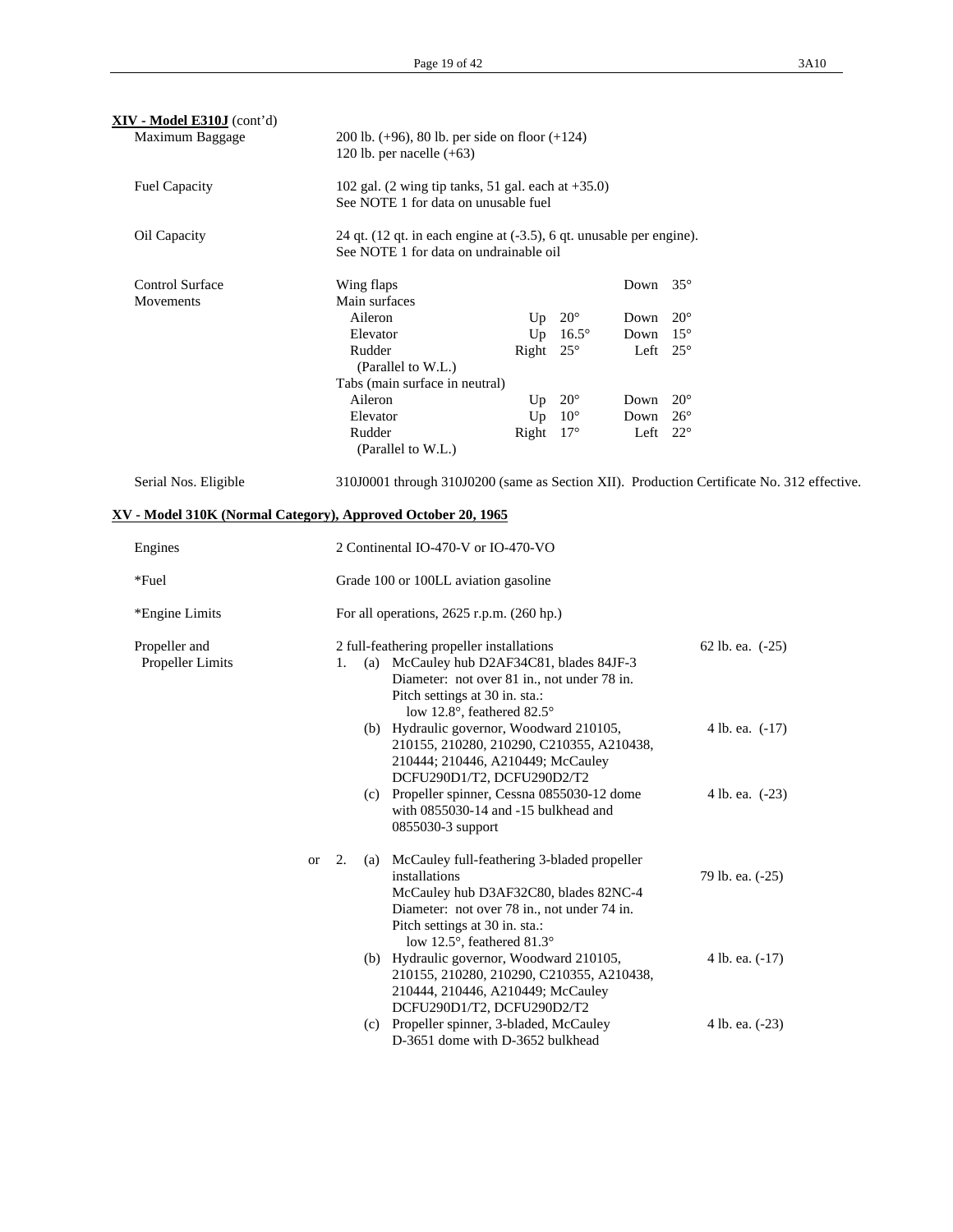| $XY - Model 310K$ (cont'd)             |                                                                                                                                                                                                                                                                                                                             |                                                                                                                                |                                                      |                                                                                                            |  |  |  |
|----------------------------------------|-----------------------------------------------------------------------------------------------------------------------------------------------------------------------------------------------------------------------------------------------------------------------------------------------------------------------------|--------------------------------------------------------------------------------------------------------------------------------|------------------------------------------------------|------------------------------------------------------------------------------------------------------------|--|--|--|
| *Airspeed Limits<br>(CAS)              | Maneuvering<br>Maximum structural cruising<br>Never exceed<br>Flaps extended 35°<br>Landing gear extended                                                                                                                                                                                                                   | 170 m.p.h. (148 knots)<br>210 m.p.h. (183 knots)<br>257 m.p.h. (224 knots)<br>140 m.p.h. (122 knots)<br>140 m.p.h. (122 knots) |                                                      |                                                                                                            |  |  |  |
| *C.G. Range (Landing<br>Gear Extended) | $(+38.0)$ to $(+43.1)$ at 5200 lb.<br>$(+43.6)$ at 4800 lb.<br>$(+32.0)$ to $(+43.6)$ at 4300 lb. or less<br>Straight line variation between points given                                                                                                                                                                   |                                                                                                                                |                                                      |                                                                                                            |  |  |  |
| Empty Wt. C.G. Range                   | None                                                                                                                                                                                                                                                                                                                        |                                                                                                                                |                                                      |                                                                                                            |  |  |  |
| *Maximum Weight                        | Landing 5200 lb., takeoff 5200 lb.                                                                                                                                                                                                                                                                                          |                                                                                                                                |                                                      |                                                                                                            |  |  |  |
| No. of Seats                           | 5 (Std.) $(2 \text{ at } +37, 3 \text{ at } +71)$<br>See Manufacturer's Weight and Balance data sheet for optional seating arrangements                                                                                                                                                                                     |                                                                                                                                |                                                      |                                                                                                            |  |  |  |
| Maximum Baggage                        | 120 lb. per nacelle $(+63)$                                                                                                                                                                                                                                                                                                 | 200 lb. $(+96)$ , 80 lb. per side on floor $(+124)$                                                                            |                                                      |                                                                                                            |  |  |  |
| Fuel Capacity                          | 102 gal. $(2 \text{ wing tip tanks}, 51 \text{ gal. each at } +35.0)$<br>See NOTE 1 for data on system fuel                                                                                                                                                                                                                 |                                                                                                                                |                                                      |                                                                                                            |  |  |  |
| Oil Capacity                           | 24 qt. (12 qt. in each engine at (-3.5), 6 qt. unusable per engine)<br>See NOTE 1 for data on system oil                                                                                                                                                                                                                    |                                                                                                                                |                                                      |                                                                                                            |  |  |  |
| <b>Control Surface</b><br>Movements    | Wing flaps<br>Main surfaces<br>Aileron<br>Elevator<br>Rudder<br>(Parallel to W.L.)<br>Tabs (main surface in neutral)<br>Aileron<br>Elevator<br>Rudder                                                                                                                                                                       | Up $20^\circ$<br>Up<br>$16.5^\circ$<br>Right $25^\circ$<br>Up $20^\circ$<br>Up $10^{\circ}$<br>Right $17^\circ$                | Down<br>Down<br>Down<br>Left<br>Down<br>Down<br>Left | $35^\circ$<br>$20^{\circ}$<br>$15^{\circ}$<br>$25^{\circ}$<br>$20^{\circ}$<br>$26^{\circ}$<br>$22^{\circ}$ |  |  |  |
| Serial Nos. Eligible                   | (Parallel to W.L.)<br>310K0001 through 310K0245. Production Certificate No. 312 effective.                                                                                                                                                                                                                                  |                                                                                                                                |                                                      |                                                                                                            |  |  |  |
|                                        | XVI - Model 310L (Normal Category), Approved September 20, 1966                                                                                                                                                                                                                                                             |                                                                                                                                |                                                      |                                                                                                            |  |  |  |
| Engines                                | 2 Continental IO-470-V or IO-470-VO                                                                                                                                                                                                                                                                                         |                                                                                                                                |                                                      |                                                                                                            |  |  |  |
| *Fuel                                  | Grade 100 or 100LL aviation gasoline                                                                                                                                                                                                                                                                                        |                                                                                                                                |                                                      |                                                                                                            |  |  |  |
| *Engine Limits                         | For all operations, $2625$ r.p.m. $(260$ hp.)                                                                                                                                                                                                                                                                               |                                                                                                                                |                                                      |                                                                                                            |  |  |  |
| Propeller and<br>Propeller Limits      | 2 full-feathering propeller installations<br>(a) McCauley hub D2AF34C81, blades 84JF-3<br>1.<br>Diameter: not over 81 in., not under 78 in.<br>Pitch settings at 30 in. sta.:<br>low 12.8°, feathered 82.5°<br>(b) Hydraulic governor, Woodward A210438,<br>210444, 210446, A210449; McCauley<br>DCFU290D1/T2, DCFU290D2/T2 |                                                                                                                                |                                                      | 62 lb. ea. (-25)<br>4 lb. ea. (-17)                                                                        |  |  |  |

 $\overline{\phantom{a}}$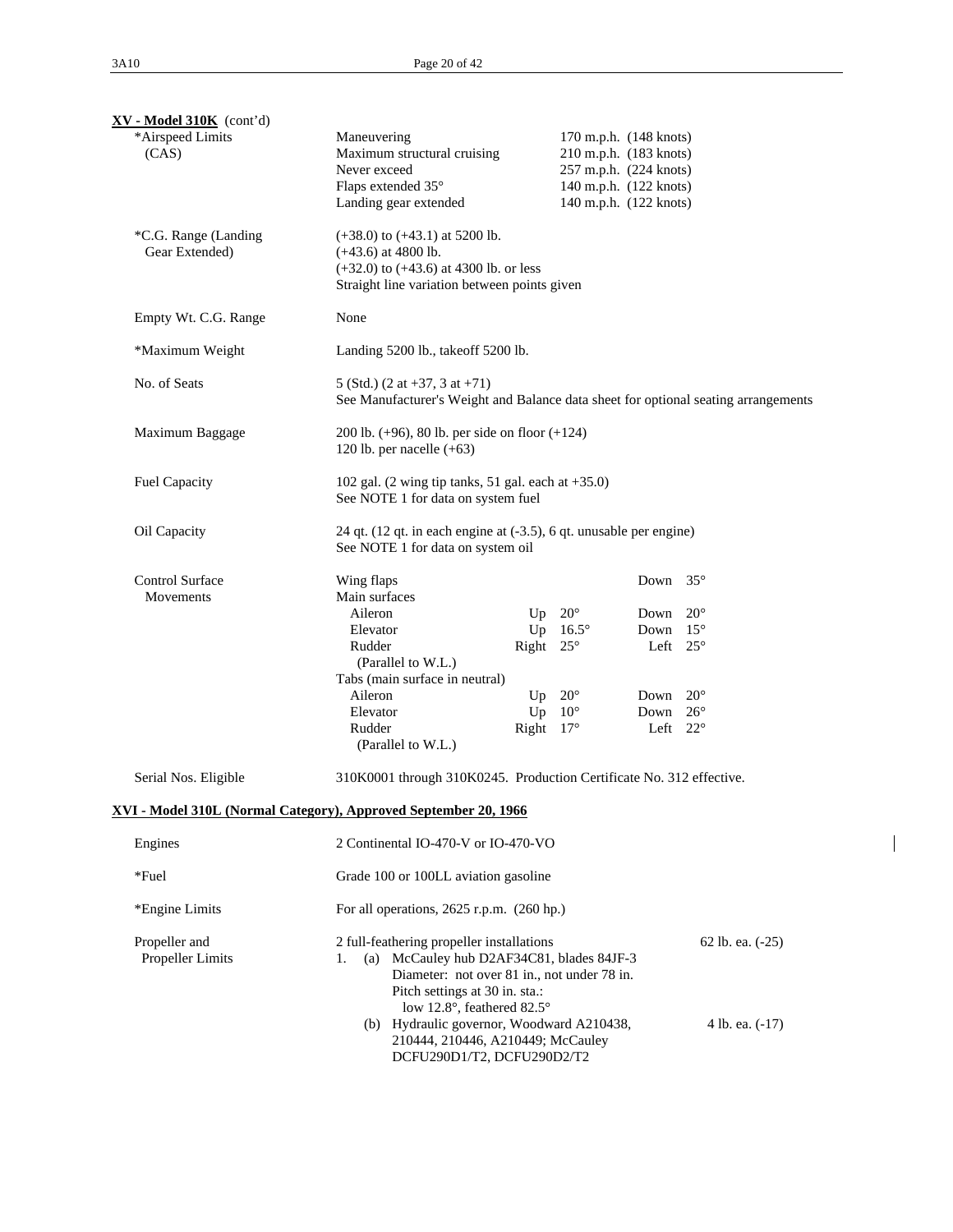| XVI - Model 310L (cont'd)<br>Propeller (cont'd) |           | (c) Propeller spinner, Cessna 0855030-12 dome<br>with 0855030-14 and -15 bulkhead and                                              |                       |                        | 4 lb. ea. (-23)  |
|-------------------------------------------------|-----------|------------------------------------------------------------------------------------------------------------------------------------|-----------------------|------------------------|------------------|
|                                                 | <b>or</b> | 0855030-3 support<br>2 McCauley full-feathering 3-bladed propeller<br>2.                                                           |                       |                        |                  |
|                                                 |           | installations                                                                                                                      |                       |                        | 79 lb. ea. (-25) |
|                                                 |           | (a) McCauley hubs D3AF32C80, blades 82NC-4                                                                                         |                       |                        |                  |
|                                                 |           | Diameter: not over 78 in., not under 74 in.                                                                                        |                       |                        |                  |
|                                                 |           | Pitch settings at 30 in. sta.:                                                                                                     |                       |                        |                  |
|                                                 |           | low 12.5°, feathered 81.3°<br>(b) Hydraulic governor, Woodward A210438,                                                            |                       |                        | 4 lb. ea. (-17)  |
|                                                 |           | 210444, 210446, A210449; McCauley<br>DCFU290D1/T2, DCFU290D2/T2                                                                    |                       |                        |                  |
|                                                 |           | (c) Propeller spinner, 3-bladed, McCauley                                                                                          |                       |                        | 4 lb. ea. (-23)  |
|                                                 |           | D-3651 dome with D-3652 bulkhead                                                                                                   |                       |                        |                  |
| *Airspeed Limits                                |           | Maneuvering                                                                                                                        |                       | 170 m.p.h. (148 knots) |                  |
| (CAS)                                           |           | Maximum structural cruising                                                                                                        |                       | 210 m.p.h. (183 knots) |                  |
|                                                 |           | Never exceed                                                                                                                       |                       | 257 m.p.h. (224 knots) |                  |
|                                                 |           | Flaps extended 35°                                                                                                                 |                       | 160 m.p.h. (139 knots) |                  |
|                                                 |           | Landing gear extended                                                                                                              |                       | 160 m.p.h. (139 knots) |                  |
| *C.G. Range (Landing                            |           | $(+38.0)$ to $(+43.1)$ at 5200 lb.                                                                                                 |                       |                        |                  |
| Gear Extended)                                  |           | $(+43.6)$ at 4800 lb.                                                                                                              |                       |                        |                  |
|                                                 |           | $(+32.0)$ to $(+43.6)$ at 4300 lb. or less<br>Straight line variation between points given                                         |                       |                        |                  |
|                                                 |           |                                                                                                                                    |                       |                        |                  |
| Empty Wt. C.G. Range                            |           | None                                                                                                                               |                       |                        |                  |
| *Maximum Weight                                 |           | Landing 5200 lb., takeoff 5200 lb.                                                                                                 |                       |                        |                  |
| No. of Seats                                    |           | 5 (Std.) (2 at $+37$ , 3 at $+71$ ) See Manufacturer's Weight and<br>Balance data sheet for optional seating arrangements          |                       |                        |                  |
| Maximum Baggage                                 |           | 200 lb. $(+96)$ , 80 lb. per side on floor $(+124)$ , 120 lb. per nacelle $(+63)$                                                  |                       |                        |                  |
| Fuel Capacity                                   | or        | 102 gal. $(2 \text{ wing tip tanks}, 51 \text{ gal. each at } +35.0)$<br>143 gal. (2 wing tip tanks, 51 gal. each at $+35.0$ ) and |                       |                        |                  |
|                                                 |           | 2 auxiliary tanks 20.5 gal. each at $+47.0$ )                                                                                      |                       |                        |                  |
|                                                 | or        | 183 gal. (2 wing tip tanks, 51 gal. each at +35.0, 2 auxiliary                                                                     |                       |                        |                  |
|                                                 |           | tanks, 20 gal. each at $+47.0$ , and 2 wing locker transfer tanks,                                                                 |                       |                        |                  |
|                                                 |           | 20.0 gal. each at +49.0). See NOTE 1 for data on system fuel                                                                       |                       |                        |                  |
| Oil Capacity                                    |           | 24 qt. $(12 \text{ qt. in each engine at } (-3.5), 6 \text{ qt. unusable per engine})$<br>See NOTE 1 for data on system oil        |                       |                        |                  |
|                                                 |           |                                                                                                                                    |                       |                        |                  |
| Control Surface<br>Movements                    |           | Wing flaps<br>Main surfaces                                                                                                        |                       | Down<br>$35^{\circ}$   |                  |
|                                                 |           | Aileron                                                                                                                            | $20^{\circ}$<br>Up    | Down                   | $20^{\circ}$     |
|                                                 |           | Elevator                                                                                                                           | Up<br>$16.5^\circ$    | Down                   | $15^{\circ}$     |
|                                                 |           | Rudder                                                                                                                             | Right<br>$25^{\circ}$ | Left                   | $25^{\circ}$     |
|                                                 |           | (Parallel to W.L.)                                                                                                                 |                       |                        |                  |
|                                                 |           | Tabs (main surface in neutral)                                                                                                     |                       |                        |                  |
|                                                 |           | Aileron                                                                                                                            | $20^{\circ}$<br>Up    | Down                   | $20^{\circ}$     |
|                                                 |           | Elevator                                                                                                                           | Up<br>$10^{\circ}$    | Down                   | $26^{\circ}$     |
|                                                 |           | Rudder                                                                                                                             | Right<br>$17^{\circ}$ | Left                   | $22^{\circ}$     |
|                                                 |           | (Parallel to W.L.)                                                                                                                 |                       |                        |                  |
| Serial Nos. Eligible                            |           | 310L0001 through 310L0207. Production Certificate No. 312 effective.                                                               |                       |                        |                  |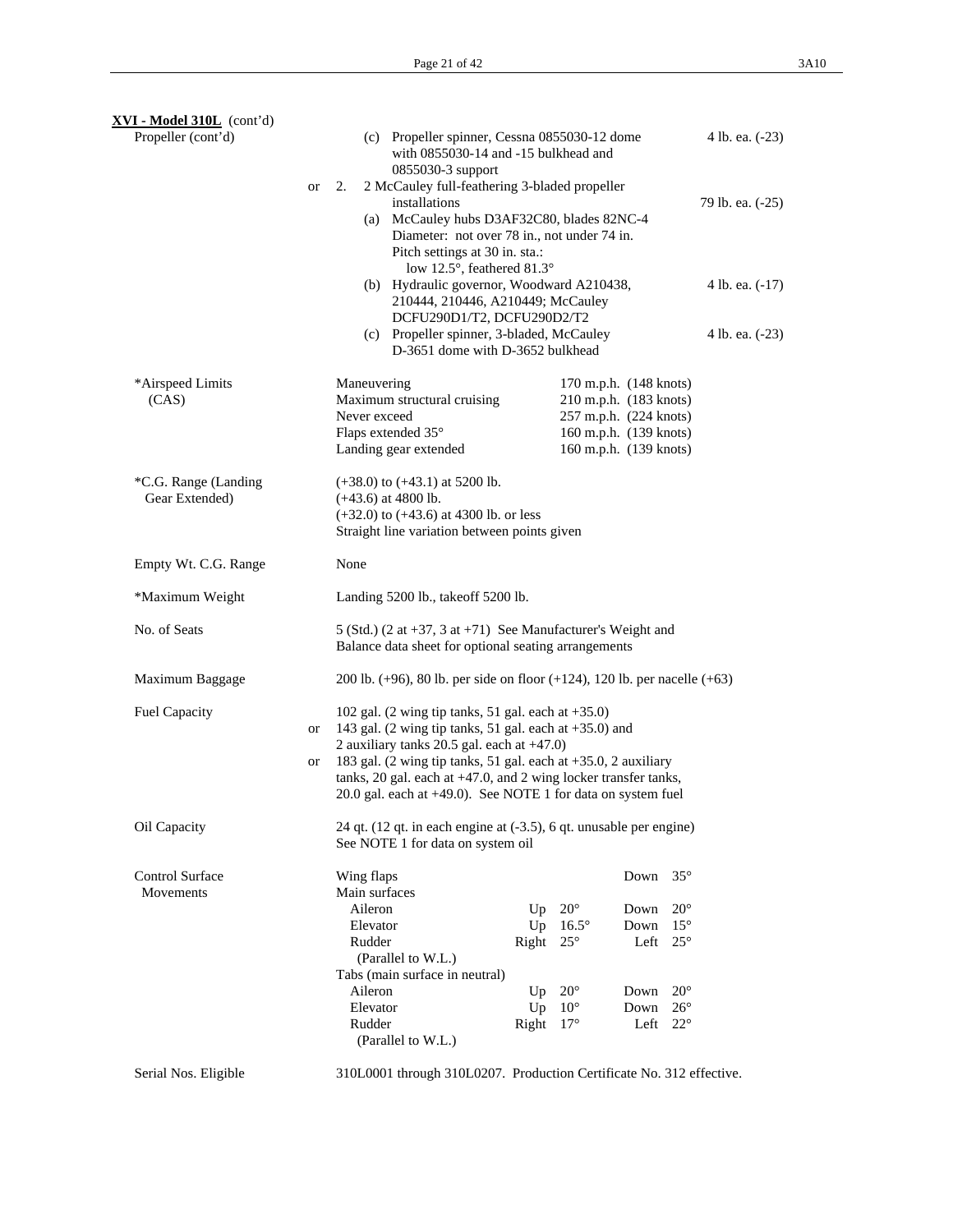# **XVII - Model 310N (Normal Category), Approved August 22, 1967**

| Engines                                | 2 Continental IO-470-V or IO-470-VO                                                                                                                                                                                                                                                                                                                                                                                                         |  |  |  |
|----------------------------------------|---------------------------------------------------------------------------------------------------------------------------------------------------------------------------------------------------------------------------------------------------------------------------------------------------------------------------------------------------------------------------------------------------------------------------------------------|--|--|--|
| *Fuel                                  | Grade 100 or 100LL aviation gasoline                                                                                                                                                                                                                                                                                                                                                                                                        |  |  |  |
| *Engine Limits                         | For all operations, $2625$ r.p.m. $(260$ hp.)                                                                                                                                                                                                                                                                                                                                                                                               |  |  |  |
| Propeller and<br>Propeller Limits      | 2 full-feathering propeller installations<br>(a) McCauley hub D2AF34C81, blades 84JF-3<br>1.<br>Diameter: not over 81 in., not under 78 in.<br>Pitch settings at 30 in. sta.:<br>low 12.8°, feathered 82.5°<br>(b) Hydraulic governor, Woodward 210446,<br>210444, A210438 or A210449; McCauley<br>DCFU290D1/T2, DCFU290D2/T2<br>(c) Propeller spinner, Cessna 0855030-12 dome<br>with 0855030-14 and -15 bulkhead and 0855030-3 support    |  |  |  |
|                                        | 2.<br>2 McCauley full-feathering 3-bladed propeller installations<br><b>or</b><br>(a) McCauley hubs D3AF32C80, blades 82NC-4<br>Diameter: not over 78 in., not under 74 in.<br>Pitch settings at 30 in. sta.:<br>low 12.5°, feathered 81.3°<br>(b) Hydraulic governor, Woodward 210446,<br>210444, A210438 or A210449; McCauley<br>DCFU290D1/T2, DCFU290D2/T2<br>(c) Propeller spinner, 3-blades, McCauley D-3651 dome with D-3652 bulkhead |  |  |  |
| *Airspeed Limits<br>(CAS)              | Maneuvering<br>170 m.p.h. (148 knots)<br>Maximum structural cruising<br>210 m.p.h. (183 knots)<br>257 m.p.h. (224 knots)<br>Never exceed<br>Flaps extended 35°<br>160 m.p.h. (139 knots)<br>Landing gear extended<br>160 m.p.h. (139 knots)                                                                                                                                                                                                 |  |  |  |
| *C.G. Range (Landing<br>Gear Extended) | $(+38.0)$ to $(+43.1)$ at 5200 lb.<br>$(+43.6)$ at 4800 lb.<br>$(+32.0)$ to $(+43.6)$ at 4300 lb. or less<br>Straight line variation between points given                                                                                                                                                                                                                                                                                   |  |  |  |
| Empty Wt. C.G. Range                   | None                                                                                                                                                                                                                                                                                                                                                                                                                                        |  |  |  |
| *Maximum Weight                        | Landing 5200 lb., take of 5200 lb.                                                                                                                                                                                                                                                                                                                                                                                                          |  |  |  |
| No. of Seats                           | 5 (Std.) (2 at +37, 3 at +71) See Manufacturer's Weight and<br>Balance data sheet for optional seating arrangements.                                                                                                                                                                                                                                                                                                                        |  |  |  |
| Maximum Baggage                        | 200 lb. $(+96)$ , 80 lb. per side on floor $(+124)$ ,<br>120 lb. per nacelle $(+63)$                                                                                                                                                                                                                                                                                                                                                        |  |  |  |
| Fuel Capacity                          | 102 gal. $(2 \text{ wing tip tanks}, 51 \text{ gal. each at } +35.0)$<br>143 gal. (2 wing tip tanks, 51 gal. each at $+35.0$ and<br>or<br>2 auxiliary tanks 20.5 gal. each at $+47.0$ )<br>183 gal. (2 wing tip tanks, 51 gal. each at $+35.0$ and<br>or<br>2 auxiliary tanks 20.5 gal. each at +47.0, and 2 wing locker<br>tanks, $20.0$ gal. each at $+49.0$ )<br>See NOTE 1 for data on system fuel                                      |  |  |  |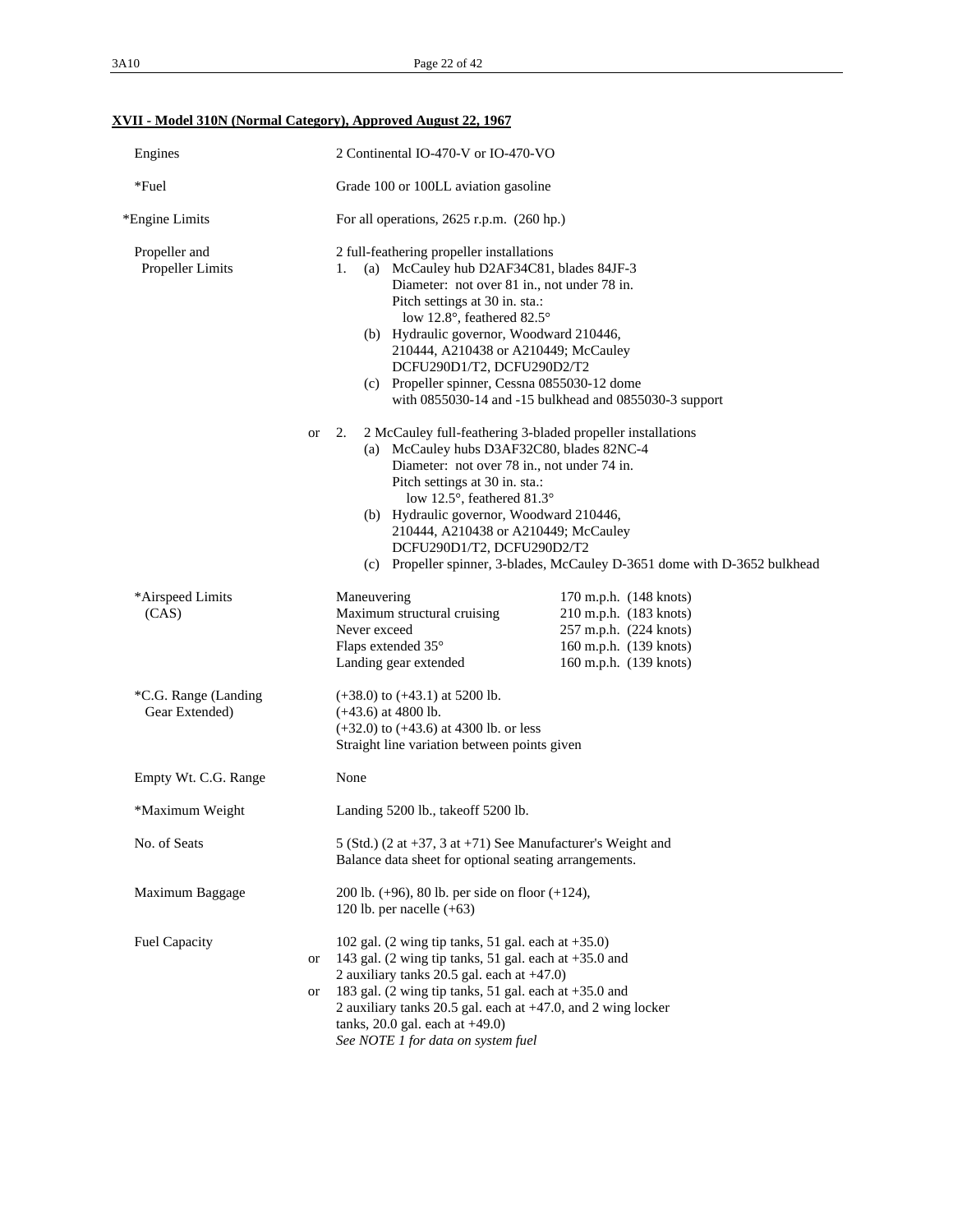| XVII - Model 310N (cont'd)<br>Oil Capacity                     |    | 24 qt. (12 qt. in each engine at (-3.5), 6 qt. unusable per engine)<br>See NOTE 1 for data on system oil |                                      |                 |                        |                                                                    |  |
|----------------------------------------------------------------|----|----------------------------------------------------------------------------------------------------------|--------------------------------------|-----------------|------------------------|--------------------------------------------------------------------|--|
| <b>Control Surface</b><br>Movements                            |    | Wing flaps<br>Main surfaces                                                                              |                                      |                 | Down $35^\circ$        |                                                                    |  |
|                                                                |    | Aileron                                                                                                  | Up                                   | $20^{\circ}$    | Down                   | $20^{\circ}$                                                       |  |
|                                                                |    | Elevator                                                                                                 |                                      | Up $16.5^\circ$ | Down                   | $15^{\circ}$                                                       |  |
|                                                                |    | Rudder                                                                                                   | Right $25^\circ$                     |                 | Left                   | $25^{\circ}$                                                       |  |
|                                                                |    | (Parallel to W.L.)                                                                                       |                                      |                 |                        |                                                                    |  |
|                                                                |    | Tabs (main surface in neutral)                                                                           |                                      |                 |                        |                                                                    |  |
|                                                                |    | Aileron                                                                                                  | Up                                   | $20^{\circ}$    | Down                   | $20^{\circ}$                                                       |  |
|                                                                |    | Elevator                                                                                                 | Up                                   | $10^{\circ}$    | Down                   | $26^{\circ}$                                                       |  |
|                                                                |    | Rudder                                                                                                   | Right $17^\circ$                     |                 | Left $22^{\circ}$      |                                                                    |  |
|                                                                |    | (Parallel to W.L.)                                                                                       |                                      |                 |                        |                                                                    |  |
| Serial Nos. Eligible                                           |    | 310N0001 through 310N0198. Production Certificate No. 312 effective.                                     |                                      |                 |                        |                                                                    |  |
| XVIII - Model 310P (Normal Category), Approved August 30, 1968 |    |                                                                                                          |                                      |                 |                        |                                                                    |  |
| Engines                                                        |    | 2 Continental IO-470-VO                                                                                  |                                      |                 |                        |                                                                    |  |
| *Fuel                                                          |    |                                                                                                          | Grade 100 or 100LL aviation gasoline |                 |                        |                                                                    |  |
| *Engine Limits                                                 |    | For all operations, $2625$ r.p.m. $(260$ hp.)                                                            |                                      |                 |                        |                                                                    |  |
| Propeller and                                                  |    | 2 McCauley full-feathering 2-bladed propeller installations<br>1.                                        |                                      |                 |                        |                                                                    |  |
| Propeller Limits                                               |    | (a) McCauley hubs D2AF34C71, blades 84JF-3                                                               |                                      |                 |                        |                                                                    |  |
|                                                                |    | Diameter: not over 81 in., not under 78 in.                                                              |                                      |                 |                        |                                                                    |  |
|                                                                |    | Pitch settings at 30 in. sta.:                                                                           |                                      |                 |                        |                                                                    |  |
|                                                                |    | low 12.8°, feathered 82.6°                                                                               |                                      |                 |                        |                                                                    |  |
|                                                                |    | (b) Hydraulic governor, Woodward 210446, 210444, A210438 or                                              |                                      |                 |                        |                                                                    |  |
|                                                                |    |                                                                                                          |                                      |                 |                        | A210499; McCauley DCF290D1/T2, DCFU290D1/T2, DCFS290D1/T2,         |  |
|                                                                |    | DCFUS290D2/T2, DCF290D2/T2, DCFU290D2/T2, DCFS290D2/T2,                                                  |                                      |                 |                        |                                                                    |  |
|                                                                |    | DCFUS290D2/T2, DCFS290D7/T2, DCFUS290D7/T2 or DCFUS290D13/T2                                             |                                      |                 |                        |                                                                    |  |
|                                                                |    | (c) Propeller spinner, McCauley D3935 dome with D3923                                                    |                                      |                 |                        |                                                                    |  |
|                                                                |    | bulkhead and 0855030-3 support<br>2 McCauley full-feathering 3-bladed propeller installations            |                                      |                 |                        |                                                                    |  |
|                                                                | or | 2.                                                                                                       |                                      |                 |                        |                                                                    |  |
|                                                                |    | (a) McCauley hubs 3AF32C87, blades 82NC-4.                                                               |                                      |                 |                        |                                                                    |  |
|                                                                |    | Diameter: not over 78 in., not under 74 in.<br>Pitch settings at 30 in sta.:                             |                                      |                 |                        |                                                                    |  |
|                                                                |    | Low 12.5°, feathered 81.3°                                                                               |                                      |                 |                        |                                                                    |  |
|                                                                | or | McCauley hubs 3AF32C504, with 82NEA-5.5 blades                                                           |                                      |                 |                        |                                                                    |  |
|                                                                |    | Diameter: not over 76.5 in., not under 74 in.                                                            |                                      |                 |                        |                                                                    |  |
|                                                                |    | Pitch settings at 30 in. sta.:                                                                           |                                      |                 |                        |                                                                    |  |
|                                                                |    | low 13.0°, feathered 81.7°                                                                               |                                      |                 |                        |                                                                    |  |
|                                                                |    | (b) Hydraulic governor, Woodward 210446, 210444, A210438 or                                              |                                      |                 |                        |                                                                    |  |
|                                                                |    | A210499; McCauley DCF290D1/T2, DCFU290D1/T2, DCFS290D1/T2,                                               |                                      |                 |                        |                                                                    |  |
|                                                                |    | DCFUS290D2/T2, DCF290D2/T2, DCFU290D2/T2, DCFS290D2/T2,                                                  |                                      |                 |                        |                                                                    |  |
|                                                                |    | DCFUS290D2/T2, DCFS290D7/T2, DCFUS290D7/T2 or DCFUS290D13/T2                                             |                                      |                 |                        |                                                                    |  |
|                                                                |    | (c) Propeller spinner, McCauley D3651 dome and D3925 bulkhead with                                       |                                      |                 |                        |                                                                    |  |
|                                                                |    |                                                                                                          |                                      |                 |                        | 3AF32C87 hub or McCauley D7185 spinner assembly with 3AF32C504 hub |  |
| *Airspeed Limits                                               |    | Maneuvering                                                                                              |                                      |                 | 170 m.p.h. (148 knots) |                                                                    |  |
| (CAS)                                                          |    | Maximum structural cruising                                                                              |                                      |                 | 210 m.p.h. (183 knots) |                                                                    |  |
|                                                                |    | Never exceed                                                                                             |                                      |                 | 257 m.p.h. (224 knots) |                                                                    |  |
|                                                                |    | Flaps extended 35°                                                                                       |                                      |                 | 160 m.p.h. (139 knots) |                                                                    |  |
|                                                                |    | Landing gear extended                                                                                    |                                      |                 | 160 m.p.h. (139 knots) |                                                                    |  |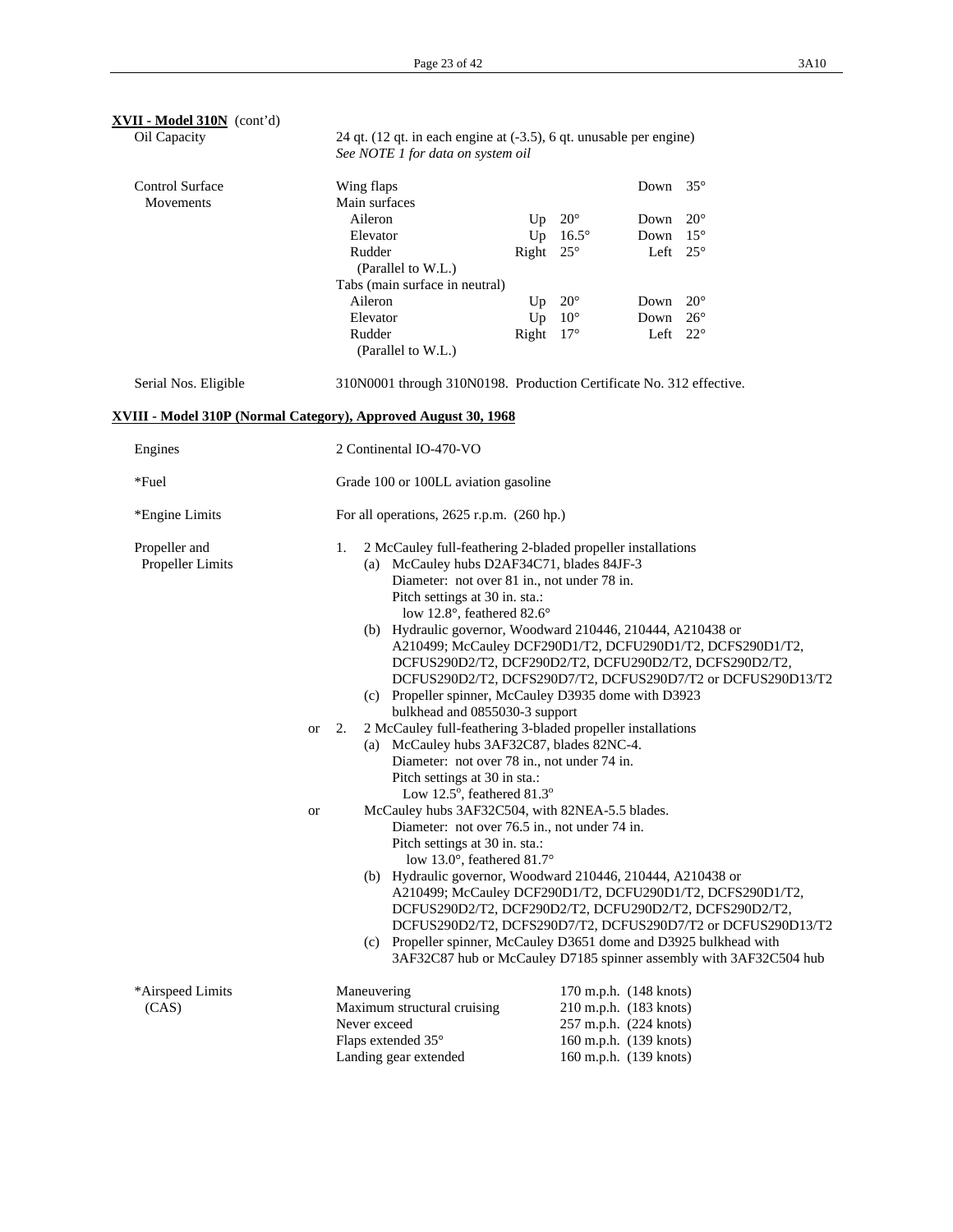| <b>XVIII - Model 310P</b> (cont'd)<br>*C.G. Range (Landing<br>Gear Extended)      |          | $(+38.0)$ to $(+43.1)$ at 5200 lb.<br>$(+43.6)$ at 4800 lb.<br>$(+32.0)$ to $(+43.6)$ at 4300 lb. or less<br>Straight line variation between points given                                                                                                                                                                                                                                                                                                           |                                            |                                                                        |                                                                                           |                                                              |  |
|-----------------------------------------------------------------------------------|----------|---------------------------------------------------------------------------------------------------------------------------------------------------------------------------------------------------------------------------------------------------------------------------------------------------------------------------------------------------------------------------------------------------------------------------------------------------------------------|--------------------------------------------|------------------------------------------------------------------------|-------------------------------------------------------------------------------------------|--------------------------------------------------------------|--|
| Empty Wt. C.G. Range<br>*Maximum Weight                                           |          | None<br>Landing 5200 lb., takeoff 5200 lb.                                                                                                                                                                                                                                                                                                                                                                                                                          |                                            |                                                                        |                                                                                           |                                                              |  |
| No. of Seats                                                                      |          | 5 (Std.) (2 at $+37$ , 3 at $+71$ ) See Manufacturer's Weight and<br>Balance data sheet for optional seating arrangements                                                                                                                                                                                                                                                                                                                                           |                                            |                                                                        |                                                                                           |                                                              |  |
| Maximum Baggage                                                                   |          | 200 lb. $(+96)$ , 80 lb. per side on floor $(+124)$<br>120 lb. per nacelle $(+63)$                                                                                                                                                                                                                                                                                                                                                                                  |                                            |                                                                        |                                                                                           |                                                              |  |
| Fuel Capacity                                                                     | or<br>or | 102 gal. $(2 \text{ wing tip tanks}, 51 \text{ gal. each at } +35.0)$<br>143 gal. (2 wing tip tanks, 51 gal. each at +35.0 and 2 auxiliary<br>tanks, $20.5$ gal. each at $+47.0$ )<br>183 gal. (2 wing tip tanks, 51 gal. each at +35.0, 2 auxiliary tanks,<br>20.5 gal. each at $+47.0$ and 2 wing locker tanks, 20.5 gal. each at $+49.0$ )<br>See NOTE 1 for data on system fuel                                                                                 |                                            |                                                                        |                                                                                           |                                                              |  |
| Oil Capacity                                                                      |          | 6 gal. (3 gal. in each engine at (-3.5), unusable 1.5 gal. per engine)<br>See NOTE 1 for data on system oil                                                                                                                                                                                                                                                                                                                                                         |                                            |                                                                        |                                                                                           |                                                              |  |
| <b>Control Surface</b><br>Movements                                               |          | Wing flaps<br>Main surfaces<br>Aileron<br>Elevator<br>Rudder<br>(Parallel to W.L.)<br>Tabs (main surface in neutral)<br>Aileron<br>Elevator<br>Rudder<br>(Parallel to W.L.)                                                                                                                                                                                                                                                                                         | Up<br>Right $25^\circ$<br>Right $17^\circ$ | $20^{\circ}$<br>Up $16.5^\circ$<br>Up $20^\circ$<br>$Up$ 10 $^{\circ}$ | Down $35^\circ$<br>Down<br>Down<br>Left $25^{\circ}$<br>Down<br>Down<br>Left $22^{\circ}$ | $20^{\circ}$<br>$15^{\circ}$<br>$20^{\circ}$<br>$26^{\circ}$ |  |
| Serial Nos. Eligible                                                              |          | 310P0001 through 310P0240. Production Certificate No. 312 effective.                                                                                                                                                                                                                                                                                                                                                                                                |                                            |                                                                        |                                                                                           |                                                              |  |
| XIX - Model T310P (Turbo-System 310P) (Normal Category), Approved August 30, 1968 |          |                                                                                                                                                                                                                                                                                                                                                                                                                                                                     |                                            |                                                                        |                                                                                           |                                                              |  |
| Engines                                                                           |          | 2 Continental TSIO-520-B or TSIO-520-BB                                                                                                                                                                                                                                                                                                                                                                                                                             |                                            |                                                                        |                                                                                           |                                                              |  |
| *Fuel                                                                             |          | Grade 100 or 100LL aviation gasoline                                                                                                                                                                                                                                                                                                                                                                                                                                |                                            |                                                                        |                                                                                           |                                                              |  |
| *Engine Limits                                                                    |          | For all operations, 2700 r.p.m. (285 hp., 32 in. Hg MP)<br>(Critical altitude is 16,000 ft. in standard atmosphere)<br>Maximum<br>Altitude<br>Allowable MP<br>Sea level<br>32.0 in. Hg<br>$16,000$ ft.<br>32.0 in. Hg<br>18,000 ft.<br>30.7 in. Hg<br>$20,000$ ft.<br>29.0 in. Hg<br>26.4 in. Hg<br>$22,000$ ft.<br>24,000 ft.<br>24.3 in. Hg<br>$26,000$ ft.<br>22.2 in. Hg<br>28,000 ft.<br>20.2 in. Hg<br>30,000 ft.<br>18.5 in. Hg<br>32,000 ft.<br>17.0 in. Hg |                                            |                                                                        |                                                                                           |                                                              |  |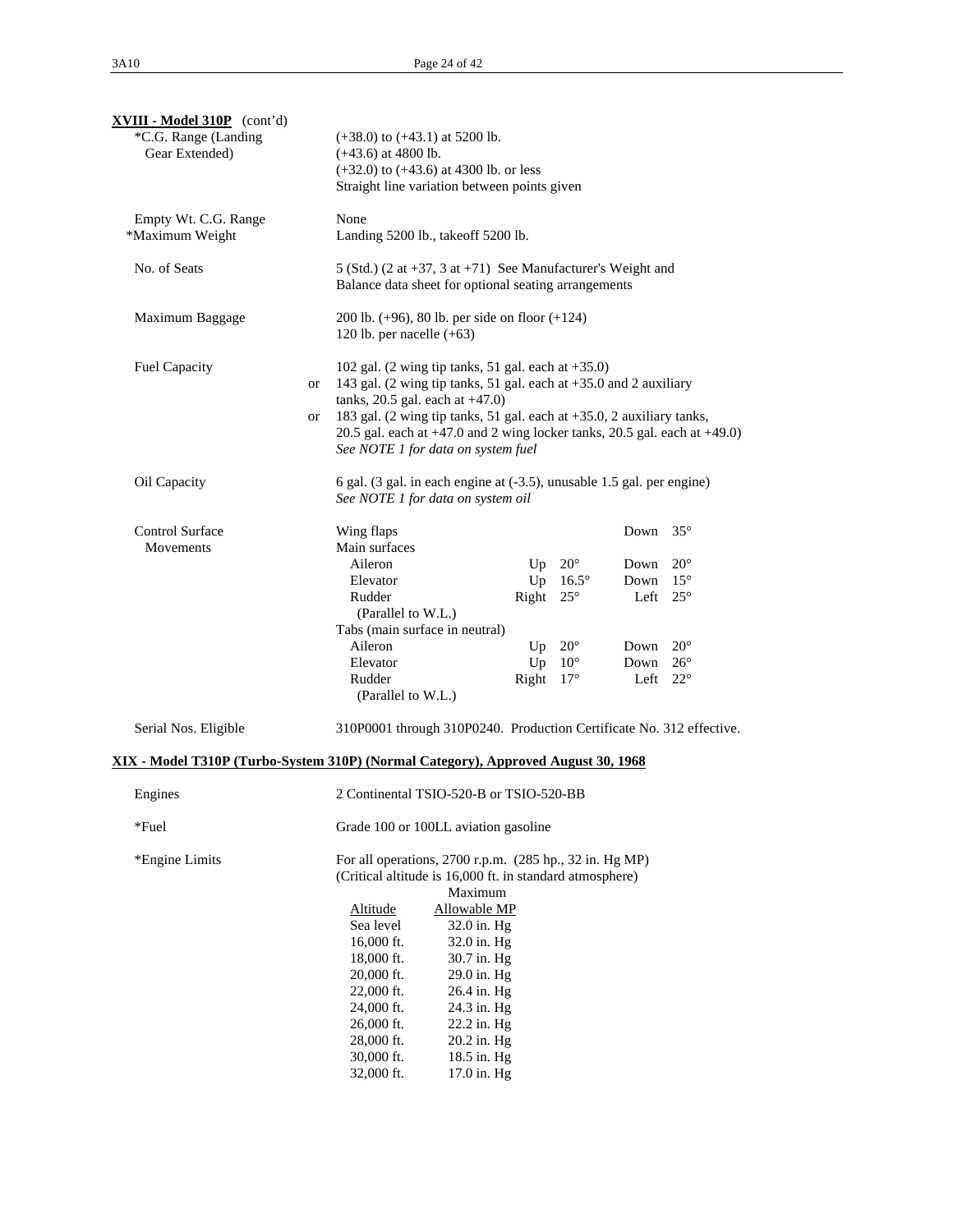| XIX - Model T310P (cont'd)             |          |                                                                                                                                                                                |                                                                                                                                                                                                                                                                                                                                                                              |  |  |
|----------------------------------------|----------|--------------------------------------------------------------------------------------------------------------------------------------------------------------------------------|------------------------------------------------------------------------------------------------------------------------------------------------------------------------------------------------------------------------------------------------------------------------------------------------------------------------------------------------------------------------------|--|--|
| Propeller and<br>Propeller Limits      |          | 1.<br>(a) Hub D2AF34C71 with 84JF-3 blades<br>Diameter: not over 81 in., not under 79 in.<br>Pitch settings at 30 in. sta.:<br>low 13.3°, feathered 82.7°<br>or DCFUS290D13/T3 | 2 McCauley full-feathering 2-bladed propeller installations<br>(b) Hydraulic governor Woodward B210446, A210529, B210444 or<br>C210439; McCauley DCFS290D1/T3, DCFUS290D1/T3,<br>DCFS290D2/T3, DCFUS290D2/T3, DCFS290D7/T3, DCFUS290D7/T3<br>(c) Propeller spinner McCauley D3800 dome with D3818 bulkhead                                                                   |  |  |
|                                        | or       | 2.<br>3AF32C504 with 82NEA-4 blades<br>Diameter: not over 78 in., not under 74 in.<br>Pitch settings at 30 in. sta.:<br>low 13.0°, feathered 82.6°<br>or DCFUS290D13/T3        | 2 McCauley full-feathering 3-bladed propeller installations<br>(a) McCauley hubs 3AF32C87 with 82NC-4 blades or McCauley hubs<br>(b) Hydraulic governor Woodward B210446, A210529, B210444 or<br>C210439; McCauley DCFS290D1/T3, DCFUS290D1/T3,<br>DCFS290D2/T3, DCFUS290D2/T3, DCFS290D7/T3, DCFUS290D7/T3<br>(c) Propeller spinner McCauley D3534 dome with D3796 bulkhead |  |  |
| *Airspeed Limits<br>(CAS)              |          | Maneuvering<br>Maximum structural cruising<br>Never exceed<br>Flaps extended 35°<br>Landing gear extended                                                                      | 170 m.p.h. (148 knots)<br>210 m.p.h. (183 knots)<br>257 m.p.h. (224 knots)<br>160 m.p.h. (139 knots)<br>160 m.p.h. (139 knots)                                                                                                                                                                                                                                               |  |  |
| *C.G. Range (Landing<br>Gear Extended) |          | $(+38.0)$ to $(+43.1)$ at 5400 lb.<br>$(+43.6)$ at 5000 lb.<br>$(+32.0)$ to $(+43.6)$ at 4500 lb. or less<br>Straight line variation between points given                      |                                                                                                                                                                                                                                                                                                                                                                              |  |  |
| Empty Wt. C.G. Range                   |          | None                                                                                                                                                                           |                                                                                                                                                                                                                                                                                                                                                                              |  |  |
| *Maximum Weight                        |          | Landing 5400 lb., take of 5400 lb.                                                                                                                                             |                                                                                                                                                                                                                                                                                                                                                                              |  |  |
| No. of Seats                           |          | data sheet for optional seating arrangements.                                                                                                                                  | 5 (Std.) (2 at $+37$ , 3 at $+71$ ) See Manufacturer's Weight and Balance                                                                                                                                                                                                                                                                                                    |  |  |
| Maximum Baggage                        |          | 200 lb. $(+96)$ , 80 lb. per side on floor $(+124)$<br>120 lb. per nacelle $(+63)$                                                                                             |                                                                                                                                                                                                                                                                                                                                                                              |  |  |
| Fuel Capacity                          | or<br>or | 5 gal. each at $+47.0$ )                                                                                                                                                       | 102 gal. (2 wing tip tanks, 51 gal. each at $+35.0$ )<br>143 gal. (2 wing tip tanks, 51 gal. each at +35.0 and 2 auxiliary tanks,<br>183 gal. (2 wing tip tanks, 51 gal. each at +35.0, 2 auxiliary tanks 20.5 gal. each at<br>.0 and 2 wing locker tanks, $20.5$ gal. each at $+49.0$ )<br>See NOTE 1 for data on system fuel                                               |  |  |
| Oil Capacity                           |          | See NOTE 1 for data on system oil                                                                                                                                              | 6.5 gal. (3.25 gal. in each engine at (-3.5), unusable 1.5 gal. per engine)                                                                                                                                                                                                                                                                                                  |  |  |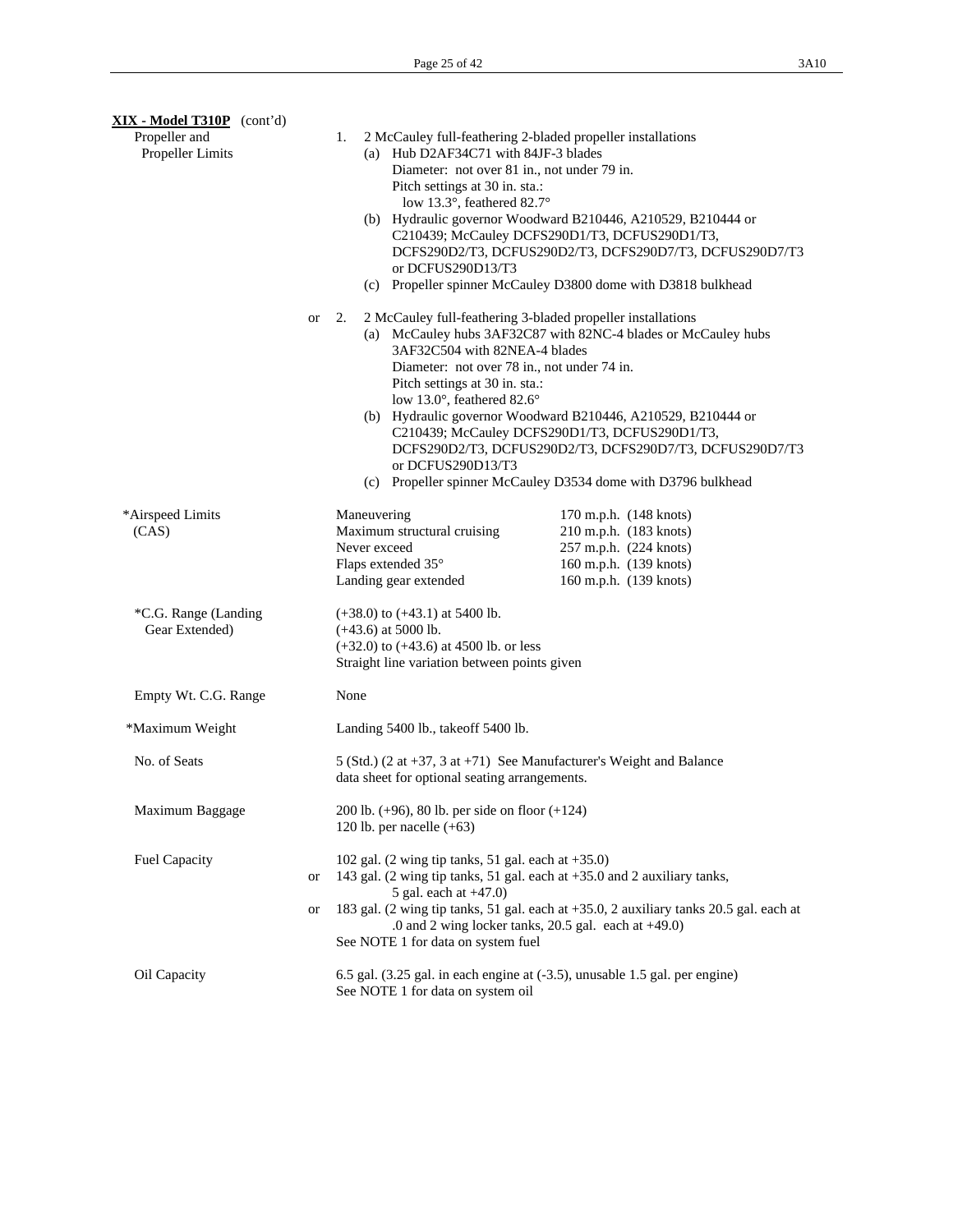| $XIX - Model T310P (cont'd)$                                |           |                                                                                                                                                                                                                                                                                                                                                                                                                                                                                                                                                                                                                                                                                                                                                                                                                                                                                                                                                                               |                    |              |                                                                                                                                                          |                                                                                                                                                                                                                                                                                                                                                                                                                                                      |
|-------------------------------------------------------------|-----------|-------------------------------------------------------------------------------------------------------------------------------------------------------------------------------------------------------------------------------------------------------------------------------------------------------------------------------------------------------------------------------------------------------------------------------------------------------------------------------------------------------------------------------------------------------------------------------------------------------------------------------------------------------------------------------------------------------------------------------------------------------------------------------------------------------------------------------------------------------------------------------------------------------------------------------------------------------------------------------|--------------------|--------------|----------------------------------------------------------------------------------------------------------------------------------------------------------|------------------------------------------------------------------------------------------------------------------------------------------------------------------------------------------------------------------------------------------------------------------------------------------------------------------------------------------------------------------------------------------------------------------------------------------------------|
| <b>Control Surface</b>                                      |           | Wing flaps                                                                                                                                                                                                                                                                                                                                                                                                                                                                                                                                                                                                                                                                                                                                                                                                                                                                                                                                                                    |                    |              | Down                                                                                                                                                     | $35^{\circ}$                                                                                                                                                                                                                                                                                                                                                                                                                                         |
| Movements                                                   |           | Main surfaces<br>Aileron                                                                                                                                                                                                                                                                                                                                                                                                                                                                                                                                                                                                                                                                                                                                                                                                                                                                                                                                                      | Up                 | $20^{\circ}$ | Down                                                                                                                                                     | $20^{\circ}$                                                                                                                                                                                                                                                                                                                                                                                                                                         |
|                                                             |           | Elevator                                                                                                                                                                                                                                                                                                                                                                                                                                                                                                                                                                                                                                                                                                                                                                                                                                                                                                                                                                      | Up                 | $16.5^\circ$ | Down                                                                                                                                                     | $15^{\circ}$                                                                                                                                                                                                                                                                                                                                                                                                                                         |
|                                                             |           | Rudder                                                                                                                                                                                                                                                                                                                                                                                                                                                                                                                                                                                                                                                                                                                                                                                                                                                                                                                                                                        | Right $29.3^\circ$ |              | Left                                                                                                                                                     | $29.3^\circ$                                                                                                                                                                                                                                                                                                                                                                                                                                         |
|                                                             |           | (Parallel to W.L.)                                                                                                                                                                                                                                                                                                                                                                                                                                                                                                                                                                                                                                                                                                                                                                                                                                                                                                                                                            |                    |              |                                                                                                                                                          |                                                                                                                                                                                                                                                                                                                                                                                                                                                      |
|                                                             |           | Tabs (main surface in neutral)                                                                                                                                                                                                                                                                                                                                                                                                                                                                                                                                                                                                                                                                                                                                                                                                                                                                                                                                                |                    |              |                                                                                                                                                          |                                                                                                                                                                                                                                                                                                                                                                                                                                                      |
|                                                             |           | Aileron                                                                                                                                                                                                                                                                                                                                                                                                                                                                                                                                                                                                                                                                                                                                                                                                                                                                                                                                                                       | Up                 | $20^{\circ}$ | Down                                                                                                                                                     | $20^{\circ}$                                                                                                                                                                                                                                                                                                                                                                                                                                         |
|                                                             |           | Elevator                                                                                                                                                                                                                                                                                                                                                                                                                                                                                                                                                                                                                                                                                                                                                                                                                                                                                                                                                                      | Up                 | $10^{\circ}$ | Down                                                                                                                                                     | $26^{\circ}$                                                                                                                                                                                                                                                                                                                                                                                                                                         |
|                                                             |           | Rudder<br>(Parallel to W.L.)                                                                                                                                                                                                                                                                                                                                                                                                                                                                                                                                                                                                                                                                                                                                                                                                                                                                                                                                                  | Right              | $17^{\circ}$ | Left                                                                                                                                                     | $22^{\circ}$                                                                                                                                                                                                                                                                                                                                                                                                                                         |
| Serial Nos. Eligible                                        |           | 310P0001 through 310P0240. Production Certificate No. 312 effective.                                                                                                                                                                                                                                                                                                                                                                                                                                                                                                                                                                                                                                                                                                                                                                                                                                                                                                          |                    |              |                                                                                                                                                          |                                                                                                                                                                                                                                                                                                                                                                                                                                                      |
| XX - Model 310Q (Normal Category), Approved August 20, 1969 |           |                                                                                                                                                                                                                                                                                                                                                                                                                                                                                                                                                                                                                                                                                                                                                                                                                                                                                                                                                                               |                    |              |                                                                                                                                                          |                                                                                                                                                                                                                                                                                                                                                                                                                                                      |
| Engines                                                     |           | 2 Continental IO-470-VO                                                                                                                                                                                                                                                                                                                                                                                                                                                                                                                                                                                                                                                                                                                                                                                                                                                                                                                                                       |                    |              |                                                                                                                                                          |                                                                                                                                                                                                                                                                                                                                                                                                                                                      |
| *Fuel                                                       |           | Grade 100 or 100LL aviation gasoline                                                                                                                                                                                                                                                                                                                                                                                                                                                                                                                                                                                                                                                                                                                                                                                                                                                                                                                                          |                    |              |                                                                                                                                                          |                                                                                                                                                                                                                                                                                                                                                                                                                                                      |
| *Engine Limits                                              |           | For all operations, $2625$ r.p.m. $(260$ hp.)                                                                                                                                                                                                                                                                                                                                                                                                                                                                                                                                                                                                                                                                                                                                                                                                                                                                                                                                 |                    |              |                                                                                                                                                          |                                                                                                                                                                                                                                                                                                                                                                                                                                                      |
| Propeller and<br>Propeller Limits                           | <b>or</b> | 2 McCauley full-feathering 2-bladed propeller installations<br>1.<br>(a) McCauley hubs D2AF34C71, blades 84JF-3<br>Diameter: not over 81 in., not under 78 in.<br>Pitch settings at 30 in. sta.:<br>low 12.8°, feathered 82.6°<br>(b) Hydraulic governor, Woodward 210444, 210446, A210438,<br>(c) Propeller spinner, McCauley D3935 dome with D3923 bulkhead<br>and 0855030-3 support<br>2 McCauley full-feathering 3-bladed propeller installations<br>2.<br>(a) McCauley hubs 3AF32C87, blades 82NC-4<br>Diameter: Not over 78 in., not under 74 in.<br>Pitch settings at 30 in. sta.:<br>Low $12.5^{\circ}$ , feathered $81.3^{\circ}$<br>McCauley hubs 3AF32C504, with 82NEA-5.5 blades<br>or<br>Diameter: not over 76.5 in., not under 74 in.<br>Pitch settings at 30 in. sta.:<br>low 13.0 $^{\circ}$ , feathered 81.7 $^{\circ}$<br>(b) Hydraulic governor, Woodward 210444, 210446, A210438 or<br>(c) Propeller spinner, McCauley D3651 dome and D3925 bulkhead with |                    |              |                                                                                                                                                          | A210499; McCauley DCF290D1/T2, DCFU290D1/T2, DCFS290D1/T2,<br>DCFUS290D1/T2, DCF290D2/T2, DCFU290D2/T2, DCFS290D2/T2,<br>DCFUS290D2/T2, DCFS290D7/T2, DCFUS290D7/T2 or DCFUS290D13/T2<br>A210499; McCauley DCF290D1/T2, DCFU290D1/T2, DCFS290D1/T2,<br>DCFUS290D1/T2, DCF290D2/T2, DCFU290D2/T2, DCFS290D2/T2,<br>DCFUS290D2/T2, DCFS290D7/T2, DCFUS290D7/T2 or DCFUS290D13/T2<br>3AF32C87 hub or McCauley D7185 spinner assembly with 3AF32C504 hub |
| *Airspeed Limits<br>(CAS)                                   |           | S/N 310Q0001 through 310Q0845<br>Maneuvering<br>Maximum structural cruising<br>Never exceed<br>Flaps extended 15°<br>Flaps extended 35°<br>Landing gear extended                                                                                                                                                                                                                                                                                                                                                                                                                                                                                                                                                                                                                                                                                                                                                                                                              |                    |              | 170 m.p.h. (148 knots)<br>210 m.p.h. (183 knots)<br>257 m.p.h. (224 knots)<br>180 m.p.h. (157 knots)<br>160 m.p.h. (139 knots)<br>160 m.p.h. (139 knots) |                                                                                                                                                                                                                                                                                                                                                                                                                                                      |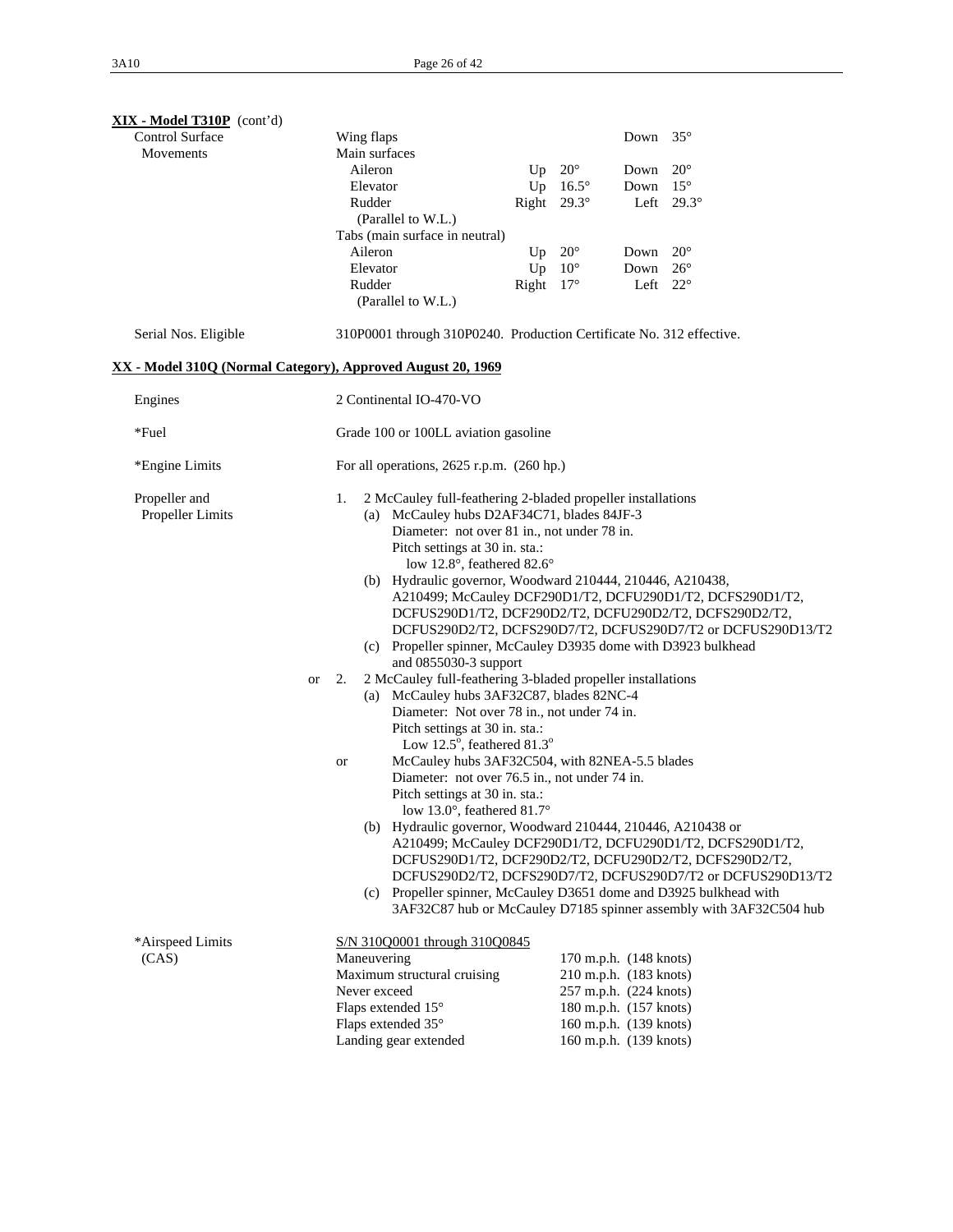| $\overline{\text{XX}}$ - Model 310Q (cont'd) |                                                                                                                                                           |                 |              |                                                  |              |
|----------------------------------------------|-----------------------------------------------------------------------------------------------------------------------------------------------------------|-----------------|--------------|--------------------------------------------------|--------------|
| *Airspeed Limits (cont'd)                    | S/N 310Q0901 through 310Q1160                                                                                                                             |                 |              |                                                  |              |
|                                              | Maneuvering<br>Maximum structural cruise                                                                                                                  |                 |              | 148 knots (170 m.p.h.)<br>183 knots (210 m.p.h.) |              |
|                                              | Never exceed                                                                                                                                              |                 |              | 224 knots (257 m.p.h.)                           |              |
|                                              | Flaps extended 15°                                                                                                                                        |                 |              | 160 knots (184 m.p.h.)                           |              |
|                                              | Flaps extended 35°                                                                                                                                        |                 |              | 140 knots (161 m.p.h.)                           |              |
|                                              | Landing gear extended                                                                                                                                     |                 |              | 140 knots (161 m.p.h.)                           |              |
| *C.G. Range (Landing<br>Gear Extended)       | $(+37.3)$ to $(+43.1)$ at 5300 lb.<br>$(+43.6)$ at 4900 lb.<br>$(+32.0)$ to $(+43.6)$ at 4500 lb. or less<br>Straight line variation between points given |                 |              |                                                  |              |
| Empty Wt. C.G. Range                         | None                                                                                                                                                      |                 |              |                                                  |              |
| *Maximum Weight                              | Landing 5300 lb. - Takeoff 5300 lb.                                                                                                                       |                 |              |                                                  |              |
| No. of Seats                                 | 5 (Std.) (2 at +37, 3 at +71) See Manufacturer's Weight and<br>Balance data sheet for optional seating arrangements                                       |                 |              |                                                  |              |
| Maximum Baggage                              | 200 lb. $(+96)$ , 80 lb. per side on floor $(+124)$ ,<br>120 lb. per nacelle $(+63)$                                                                      |                 |              |                                                  |              |
| Fuel Capacity                                | Tank<br>S/N 310Q0001 through 310Q1160                                                                                                                     | Capacity (Gal.) |              | Usable(Gal.)                                     | Moment Arm   |
|                                              | LH tip tank                                                                                                                                               | 51              | 50           |                                                  | $+35$        |
|                                              | RH tip tank                                                                                                                                               | 51              | 50           |                                                  | $+35$        |
|                                              | LH aux. tank (40 gal. opt)                                                                                                                                | 20.5            | 20           |                                                  | $+47$        |
|                                              | RH aux. tank (40 gal. opt)                                                                                                                                | 20.5            | 20           |                                                  | $+47$        |
|                                              | LH wing locker tank                                                                                                                                       | 20.5            | 20           |                                                  | $+49$        |
|                                              | RH wing locker tank                                                                                                                                       | 20.5            | 20           |                                                  | $+49$        |
|                                              | S/N 310Q0601 through 310Q1160                                                                                                                             |                 |              |                                                  |              |
|                                              | LH aux. tank (63 gal. opt)                                                                                                                                | 32              |              | 31.5                                             | $+47$        |
|                                              | RH aux. tank (63 gal. opt)<br>See NOTE 1 for data on unusable fuel                                                                                        | 32              |              | 31.5                                             | $+47$        |
| Oil Capacity                                 | 6 gallons (3 gal. in each engine at (-3.5), unusable 1.5 gal. each engine)<br>See NOTE 1 for data on undrainable oil                                      |                 |              |                                                  |              |
| Control Surface                              | Wing flaps                                                                                                                                                |                 |              | Down 35°                                         |              |
| Movements                                    | Main surfaces                                                                                                                                             |                 |              |                                                  |              |
|                                              | Aileron                                                                                                                                                   | Up              | $20^{\circ}$ | Down                                             | $20^{\circ}$ |
|                                              | Elevator                                                                                                                                                  | Up              | $16.5^\circ$ | Down                                             | $15^{\circ}$ |
|                                              | Rudder                                                                                                                                                    | Right           | $25^{\circ}$ | Left                                             | $25^{\circ}$ |
|                                              | (Parallel to W.L.)                                                                                                                                        |                 |              |                                                  |              |
|                                              | Tabs (main surface in neutral)                                                                                                                            |                 |              |                                                  |              |
|                                              | Aileron                                                                                                                                                   | Up              | $20^{\circ}$ | Down                                             | $20^{\circ}$ |
|                                              | Elevator                                                                                                                                                  | Up              | $10^{\circ}$ | Down                                             | $26^{\circ}$ |
|                                              | Rudder<br>(Parallel to W.L.)                                                                                                                              | Right           | $17^{\circ}$ | Left                                             | $22^{\circ}$ |
| Serial Nos. Eligible                         | 310Q0001 through 310Q1160. Production Certificate No. 312 effective                                                                                       |                 |              |                                                  |              |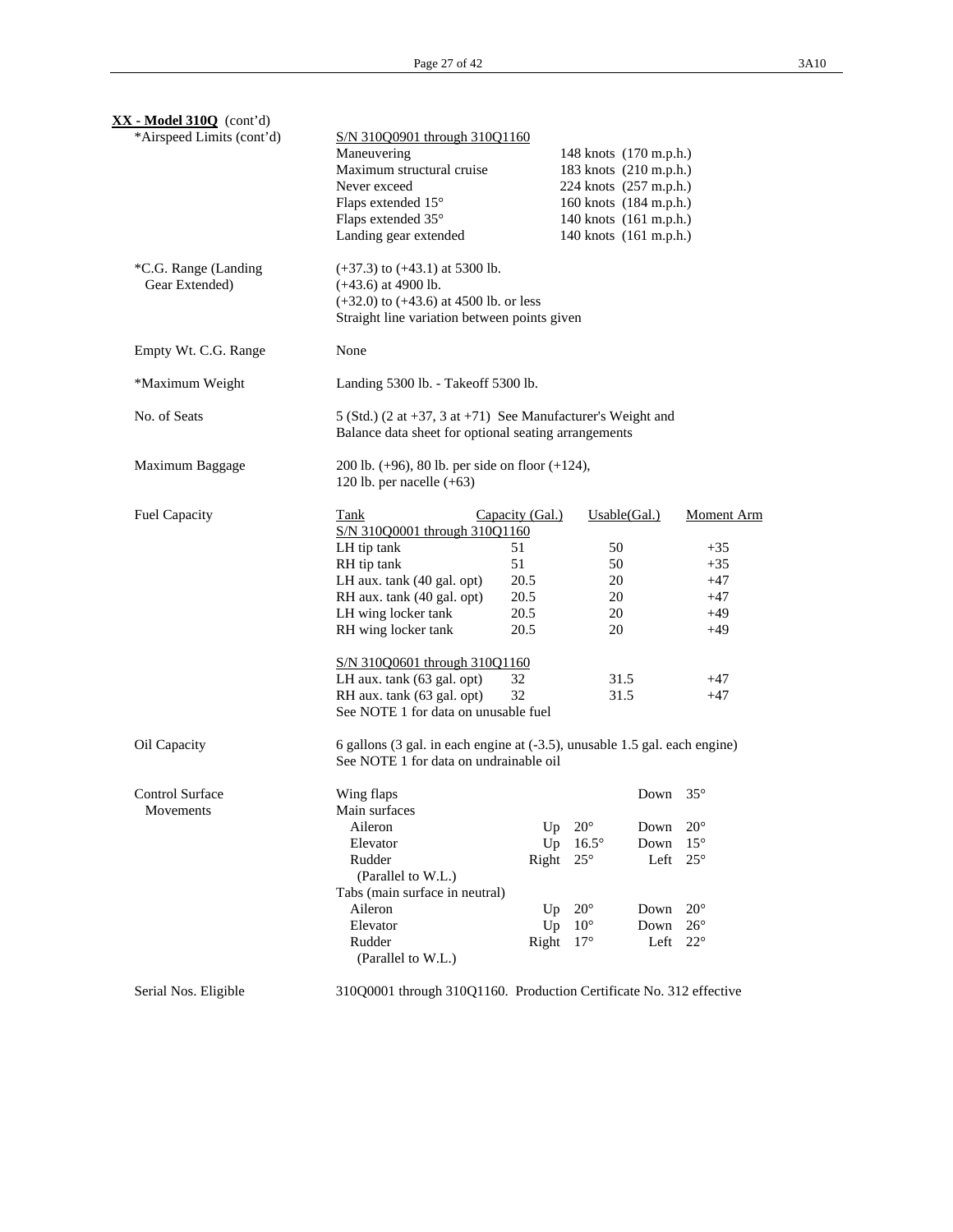| Engines                           | <u> XXI - Mouch 1910Q (1urbo-bystem 910Q) (Inormal Category), Approved August 20, 1909</u><br>2 Continental TSIO-520-B or TSIO-520-BB                                                                                                                                                                                                |                                                                                                                                                                                                                                                                                                                      |
|-----------------------------------|--------------------------------------------------------------------------------------------------------------------------------------------------------------------------------------------------------------------------------------------------------------------------------------------------------------------------------------|----------------------------------------------------------------------------------------------------------------------------------------------------------------------------------------------------------------------------------------------------------------------------------------------------------------------|
| *Fuel                             | Grade 100 or 100LL aviation gasoline                                                                                                                                                                                                                                                                                                 |                                                                                                                                                                                                                                                                                                                      |
| *Engine Limits                    | For all operations, 2700 r.p.m. (285 hp., 32 in. Hg MP)<br>Critical altitude is 16,000 ft. in standard atmosphere.                                                                                                                                                                                                                   |                                                                                                                                                                                                                                                                                                                      |
|                                   | Maximum<br>Altitude<br>Allowable MP<br>Sea level<br>32.0 in. Hg<br>16,000 ft.<br>32.0 in. Hg<br>18,000 ft.<br>30.7 in. Hg<br>20,000 ft.<br>29.0 in. Hg<br>22,000 ft.<br>26.4 in. Hg<br>24,000 ft.<br>24.3 in. Hg<br>22.2 in. Hg<br>26,000 ft.<br>20.2 in. Hg<br>28,000 ft.<br>18.5 in. Hg<br>30,000 ft.<br>32,000 ft.<br>17.0 in. Hg |                                                                                                                                                                                                                                                                                                                      |
| Propeller and<br>Propeller Limits | 1.<br>2 McCauley full-feathering 2-bladed propeller installations<br>(a) Hub D2AF34C71 with 84JF-3 blades<br>Diameter: not over 81 in., not under 79 in.<br>Pitch settings at 30 in. sta.:<br>low 13.3°, feathered 82.7°<br>(b) Hydraulic governor, Woodward B210446, A210529;                                                       | McCauley DCFS290D1/T3, DCFUS290D1/T3, DCFS290D2/T3, DCFUS290D2/T3,<br>DCFS290D7/T3, DCFUS290D7/T3 or DCFUS290D13/T3<br>(c) Propeller spinner, McCauley D3800 dome with D3818 bulkhead                                                                                                                                |
| <b>or</b>                         | 2 McCauley full-feathering 3-bladed propeller installations<br>2.<br>3AF32C504 with 82NEA-4 blades<br>Diameter: not over 78 in., not under 74 in.<br>Pitch settings at 30 in. sta.:<br>low 13.0°, feathered 82.6°                                                                                                                    | (a) McCauley hubs 3AF32C87 with 82NC-4 blades or McCauley hubs<br>(b) Hydraulic governor Woodward A210529, B210446; McCauley<br>DCFS290D1/T3, DCFUS290D1/T3, DCFS290D2/T3, DCFUS290D2/T3,<br>DCFS290D7/T3, DCFUS290D7/T3 or DCFUS290D13/T3<br>(c) Propeller spinner McCauley D3534 dome with D3796 bulkhead          |
| *Airspeed Limits<br>(CAS)         | S/N 310Q0001 through 310Q0845<br>Maneuvering<br>Maximum structural cruising<br>Never exceed<br>Flaps extended 15°<br>Flaps extended 35°<br>Landing gear extended<br>S/N 310Q0901 through 310Q1160<br>Maneuvering<br>Maximum structural cruising<br>Never exceed<br>Flaps extended 15°<br>Flaps extended 35°<br>Landing gear extended | 172 m.p.h. (150 knots)<br>210 m.p.h. (183 knots)<br>261 m.p.h. (227 knots)<br>180 m.p.h. (157 knots)<br>160 m.p.h. (139 knots)<br>160 m.p.h. (139 knots)<br>150 knots (172 m.p.h.)<br>183 knots (210 m.p.h.)<br>227 knots (261 m.p.h.)<br>160 knots (184 m.p.h.)<br>140 knots (161 m.p.h.)<br>140 knots (161 m.p.h.) |

# **XXI - Model T310Q (Turbo-System 310Q) (Normal Category), Approved August 20, 1969**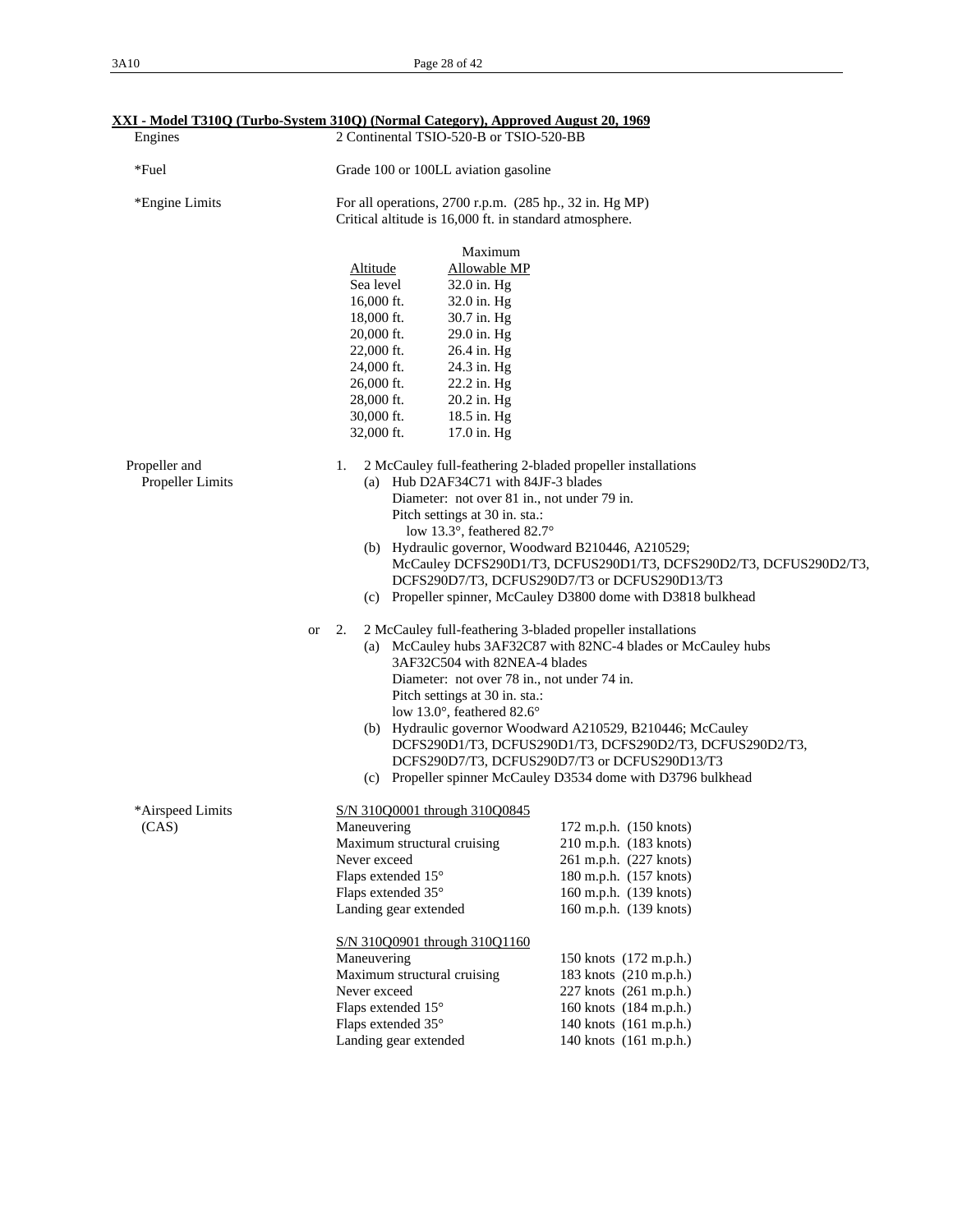| <b>XXI - Model T310Q</b> (cont'd)<br>*C.G. Range (Landing<br>Gear Extended) | $(+38.7)$ to $(+43.1)$ at 5500 lb. (takeoff)<br>$(+38.0)$ to $(+43.2)$ at 5400 lb. (landing)<br>$(+43.6)$ at 5100 lb.<br>$(+32.0)$ to $(+43.6)$ at 4500 lb. or less<br>Straight line variation between points given |                                                                                     |                                                                 |                                                         |                                                                                                   |  |
|-----------------------------------------------------------------------------|---------------------------------------------------------------------------------------------------------------------------------------------------------------------------------------------------------------------|-------------------------------------------------------------------------------------|-----------------------------------------------------------------|---------------------------------------------------------|---------------------------------------------------------------------------------------------------|--|
|                                                                             | Landing gear retracted moment change: +848 in. lb.                                                                                                                                                                  |                                                                                     |                                                                 |                                                         |                                                                                                   |  |
| Empty Wt. C.G. Range                                                        | None                                                                                                                                                                                                                |                                                                                     |                                                                 |                                                         |                                                                                                   |  |
| *Maximum Weight                                                             | Landing 5400 lb., takeoff 5500 lb.                                                                                                                                                                                  |                                                                                     |                                                                 |                                                         |                                                                                                   |  |
| No. of Seats                                                                | 5 (Std.) $(2 \text{ at } +37, 3 \text{ at } +71)$                                                                                                                                                                   | See Manufacturer's Weight and Balance data sheet for optional seating arrangements. |                                                                 |                                                         |                                                                                                   |  |
| Maximum Baggage                                                             | 200 lb. $(+96)$ , 80 lb. per side on floor $(+124)$<br>120 lb. per nacelle $(+63)$                                                                                                                                  |                                                                                     |                                                                 |                                                         |                                                                                                   |  |
| <b>Fuel Capacity</b>                                                        | Tank<br>S/N 310Q0001 through 310Q1160<br>LH tip tank<br>RH tip tank                                                                                                                                                 | Capacity (Gal.)<br>51<br>51                                                         |                                                                 | Usable (Gal.)<br>50<br>50                               | <b>Moment Arm</b><br>$+35$<br>$+35$                                                               |  |
|                                                                             | LH aux. tank (40 gal. opt)<br>RH aux. tank (40 gal. opt)<br>LH wing locker tank<br>RH wing locker tank                                                                                                              | 20.5<br>20.5<br>20.5<br>20.5                                                        |                                                                 | 20<br>20<br>20<br>20                                    | $+47$<br>$+47$<br>$+49$<br>$+49$                                                                  |  |
|                                                                             | S/N 310Q0601 through 310Q1160<br>LH aux. tank (63 gal. opt)<br>RH aux. tank (63 gal. opt)<br>See NOTE 1 for data on unusable fuel                                                                                   | 32<br>32                                                                            |                                                                 | 31.5<br>31.5                                            | $+47$<br>$+47$                                                                                    |  |
| Oil Capacity                                                                | $6.5$ gal. $(3.25$ gal. in each engine at $(-3.5)$ , usable 1.75 gal. ea. engine)<br>See NOTE 1 for data on undrainable oil                                                                                         |                                                                                     |                                                                 |                                                         |                                                                                                   |  |
| <b>Control Surface</b><br>Movements                                         | Wing flaps<br>Main surfaces<br>Aileron<br>Elevator<br>Rudder<br>(Parallel to W.L.)<br>Tabs (main surface in neutral)<br>Aileron<br>Elevator<br>Rudder<br>(Parallel to W.L.)                                         | Up<br>Right $29.3^\circ$<br>Up<br>Up<br>Right $17^\circ$                            | $20^{\circ}$<br>Up $16.5^\circ$<br>$20^{\circ}$<br>$10^{\circ}$ | Down $35^\circ$<br>Down<br>Down<br>Down<br>Down<br>Left | $20^{\circ}$<br>$15^{\circ}$<br>Left $29.3^\circ$<br>$20^{\circ}$<br>$26^{\circ}$<br>$22^{\circ}$ |  |
| Serial Nos. Eligible                                                        | 310Q0001 through 310Q1160. Production Certificate No. 312 effective.                                                                                                                                                |                                                                                     |                                                                 |                                                         |                                                                                                   |  |
| XXII - Model 310R (Normal Category), Approved August 15, 1974               |                                                                                                                                                                                                                     |                                                                                     |                                                                 |                                                         |                                                                                                   |  |
| Engines                                                                     | S/N 310R0001 through 310R1434<br>2 Continental IO-520-M or IO-520-MB                                                                                                                                                |                                                                                     |                                                                 |                                                         |                                                                                                   |  |
|                                                                             | S/N 310R1501 through 310R2140<br>2 Continental IO-520-MB                                                                                                                                                            |                                                                                     |                                                                 |                                                         |                                                                                                   |  |
| *Fuel                                                                       | Grade 100 or 100LL aviation gasoline                                                                                                                                                                                |                                                                                     |                                                                 |                                                         |                                                                                                   |  |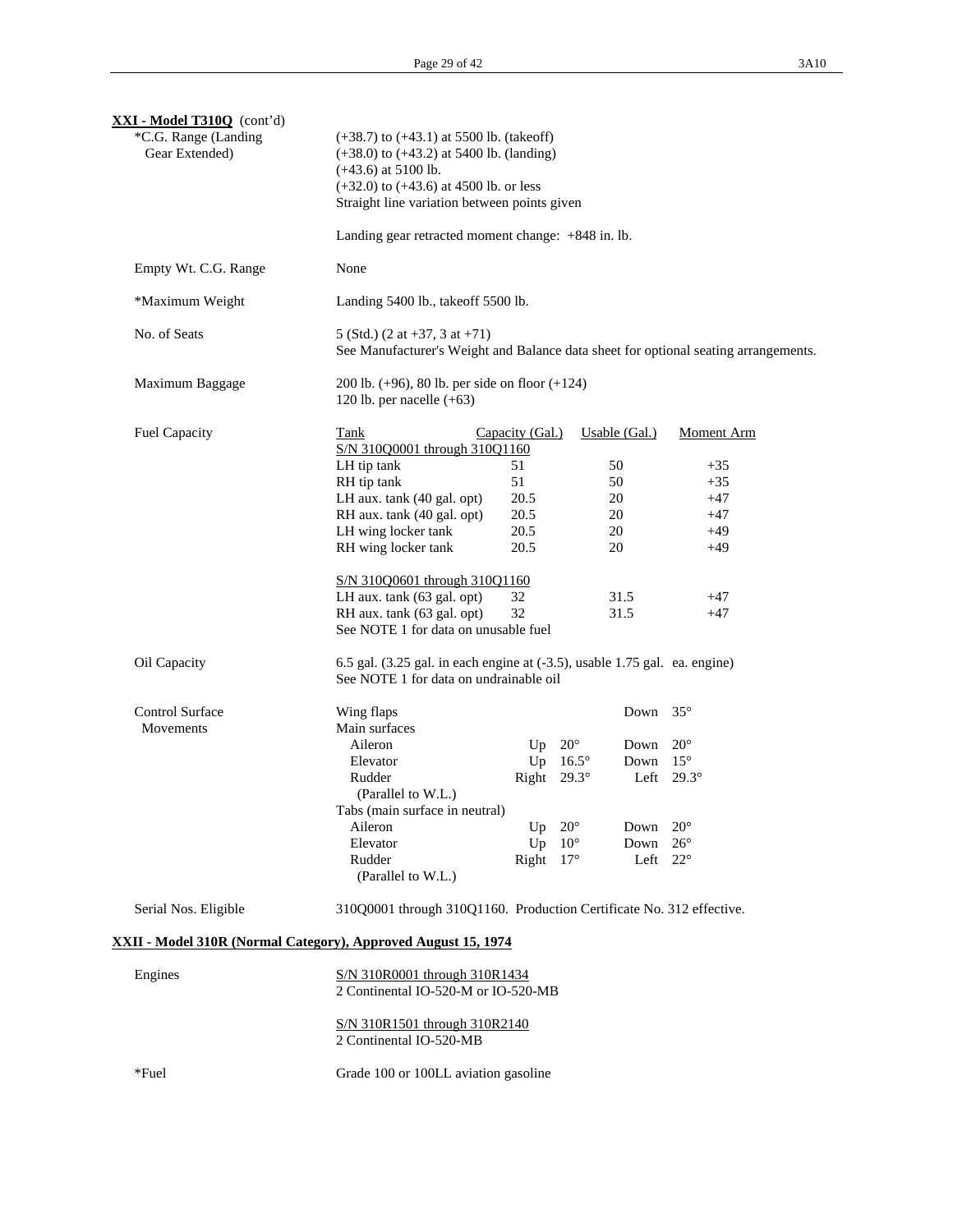| <b>XXII - Model 310R</b> (cont'd)<br>*Engine Limits | For all operations, 2700 r.p.m. (285 hp.)                                                                                                                                                                                                                                 |                                                                                                                                                                                                                                                                                                                                          |
|-----------------------------------------------------|---------------------------------------------------------------------------------------------------------------------------------------------------------------------------------------------------------------------------------------------------------------------------|------------------------------------------------------------------------------------------------------------------------------------------------------------------------------------------------------------------------------------------------------------------------------------------------------------------------------------------|
| Propeller and<br>Propeller Limits                   | 2 McCauley full-feathering 3-bladed propeller installations<br>(a) McCauley hubs 3AF32C87, blades 82NC-5.5<br>Pitch settings at 30 in. sta.:<br>Low 13.9°, feathered $81.7^\circ$                                                                                         | Diameter: Not over 76.5 in., not under 74.5 in.                                                                                                                                                                                                                                                                                          |
|                                                     | or<br>Pitch settings at 30 in. sta.:<br>low 13.9°, feathered 81.7°<br>(b) S/N 310R0001 through 310R0330                                                                                                                                                                   | McCauley hubs 3AF32C504, with 82NEA-5.5 blades<br>Diameter: not over 76.5 in., not under 76.0 in.<br>Hydraulic governor Woodward A210529, B210444, B210446 or<br>C210439; McCauley DCF290D2/T3, DCFS290D2/T3, DCFU290D2/T3,<br>DCFUS290D2/T3, DCF290D7/T3, DCFS290D7/T3, DCFU290D7/T3,<br>DCFUS290D7/T3, DCFU290D13/T3 or DCFUS290D13/T3 |
|                                                     | S/N 310R0501 through 310R1004                                                                                                                                                                                                                                             | Hydraulic governor Woodward B210444, C210439; McCauley<br>DCF290D2/T3, DCFU290D2/T3, DCFS290D4/T3, DCFS290D5/T3,<br>DCFUS290D4/T3, DCFUS290D5/T3, DCF290D7/T3, DCFUS290D7/T3,<br>DCFS290D7/T3, DCFS290D8/T3, DCFUS290D7/T3, DCFUS290D8/T3,<br>DCFU290D13/T3, DCFUS290D13/T3 or DCFUS290D12/T3                                            |
|                                                     | S/N 310R01201 through 310R2140                                                                                                                                                                                                                                            | Hydraulic governor Woodward B210444, C210439; McCauley<br>DCF290D2/T3, DCFU290D2/T3, DCFS290D4/T3, DCFS290D5/T3,<br>DCFUS290D4/T3, DCFUS290D6/T3, DCF290D7/T3, DCFU290D7/T3,<br>DCFS290D7/T3, DCFS290D8/T3, DCFUS290D7/T3, DCFUS290D8/T3,<br>DCFU290D13/T3, DCFUS290D13/T3 or DCFUS290D12/T3                                             |
| Propeller (cont'd)                                  | (c)<br>or D-5212 dome with D-5214 bulkhead.                                                                                                                                                                                                                               | Propeller spinner, McCauley D3534 dome with D3796 bulkhead                                                                                                                                                                                                                                                                               |
| *Airspeed Limits<br>(CAS)                           | S/N 310R0001 through 310R0330<br>Maneuvering<br>Maximum structural cruising<br>Never exceed<br>Flaps extended 15°<br>Flaps extended 35°<br>Landing gear extended                                                                                                          | 150 knots (172 m.p.h.)<br>183 knots (210 m.p.h.)<br>227 knots (261 m.p.h.)<br>160 knots (184 m.p.h.)<br>140 knots (161 m.p.h.)<br>140 knots (161 m.p.h.)                                                                                                                                                                                 |
| (IAS)                                               | S/N 310R0501 through 310R2140<br>Maneuvering<br>Maximum structural cruising<br>Never exceed<br>Flaps extended 15°<br>Flaps extended 35°<br>Landing gear extended                                                                                                          | 148 KIAS (170 m.p.h.)<br>181 KIAS (208 m.p.h.)<br>223 KIAS (257 m.p.h.)<br>158 KIAS (182 m.p.h.)<br>139 KIAS (160 m.p.h.)<br>138 KIAS (159 m.p.h.)                                                                                                                                                                                       |
| *C.G. Range (Landing<br>Gear Extended)              | $(+38.7)$ to $(+43.1)$ at 5500 lb. (takeoff)<br>$(+38.0)$ to $(+43.2)$ at 5400 lb. (landing)<br>$(+43.6)$ at 5100 lb.<br>$(+32.0)$ to $(+43.6)$ at 4500 lb. or less<br>Straight line variation between points given<br>Landing gear retracted moment change: +782 in. lb. |                                                                                                                                                                                                                                                                                                                                          |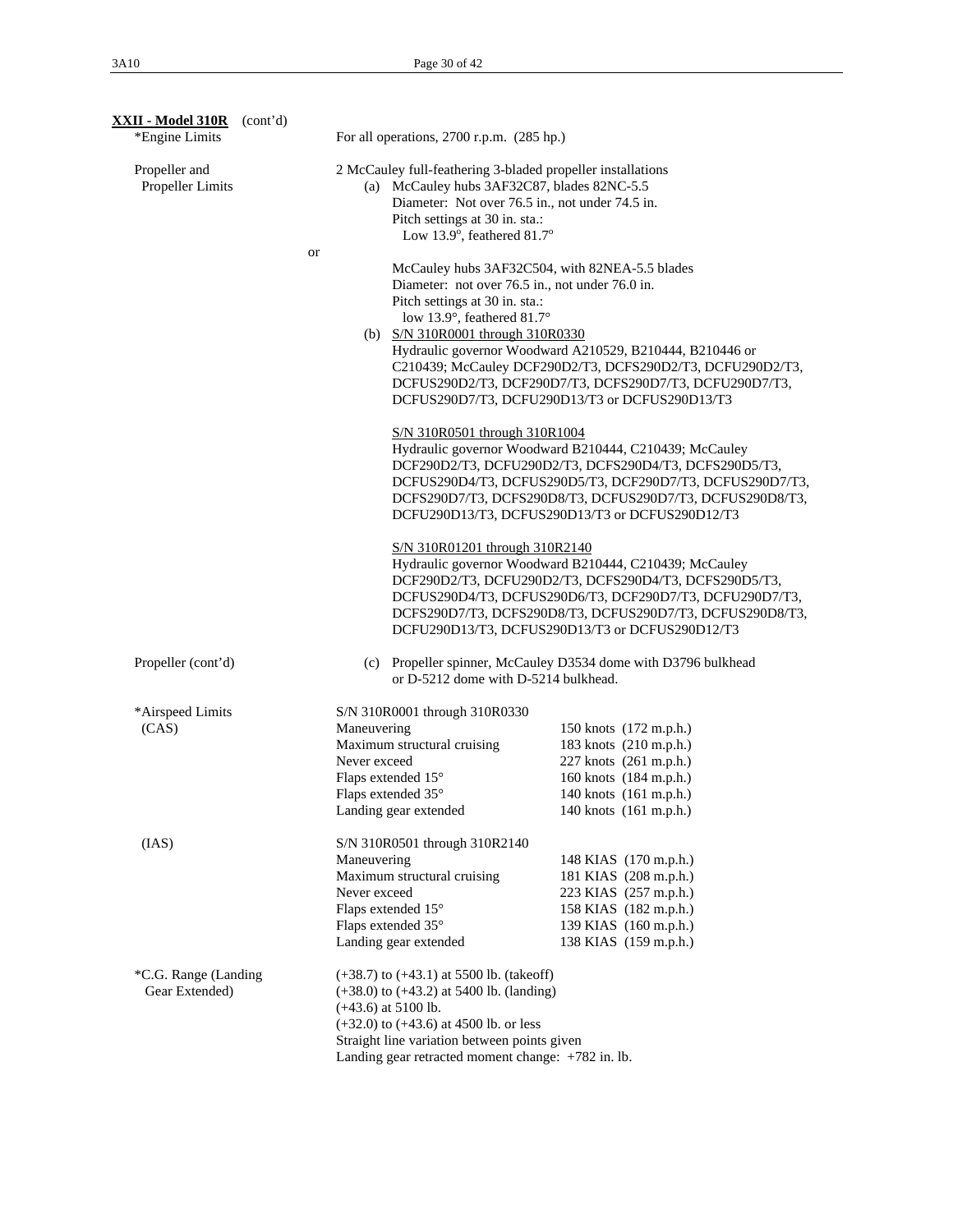| XXII - Model 310R (cont'd)<br>Empty Wt. C.G. Range | None                                                                                                                 |                    |              |          |                |
|----------------------------------------------------|----------------------------------------------------------------------------------------------------------------------|--------------------|--------------|----------|----------------|
| *Maximum Weight                                    | S/N 310R0001 through 310R1004<br>Landing 5400 lb., takeoff 5500 lb.                                                  |                    |              |          |                |
|                                                    | S/N 310R1201 through 310R2140<br>Landing 5400 lb., ramp 5535 lb., takeoff 5500 lb.                                   |                    |              |          |                |
| No. of Seats                                       | 5 (Std.) (2 at +37, 3 at +71) See Manufacturer's Weight and<br>Balance data sheet for optional seating arrangements  |                    |              |          |                |
| Maximum Baggage                                    | 200 lb. $(+96)$ , 80 lb. per side on floor $(+124)$ ,<br>120 lb. per nacelle (+63), 350 lb. nose (-31)               |                    |              |          |                |
| <b>Fuel Capacity</b>                               |                                                                                                                      |                    |              |          |                |
|                                                    |                                                                                                                      | Capacity           |              | Usable   | Moment         |
|                                                    | <b>Tank</b>                                                                                                          | (Gal)              |              | (Gal)    | <u>Arm</u>     |
|                                                    | LH tip tank                                                                                                          | 51                 |              | 50       | $+35$          |
|                                                    | RH tip tank                                                                                                          | 51                 |              | 50       | $+35$          |
|                                                    | LH aux. tank (40 gal. opt)                                                                                           | 20.5               |              | 20       | $+47$          |
|                                                    | RH aux. tank (40 gal. opt)                                                                                           | 20.5               |              | 20       | $+47$          |
|                                                    | LH aux. tank (63 gal. opt)                                                                                           | 32                 |              | 31.5     | $+47$          |
|                                                    | RH aux. tank (63 gal. opt)                                                                                           | 32                 |              | 31.5     | $+47$          |
|                                                    | LH wing locker tank                                                                                                  | 20.5<br>20.5       |              | 20<br>20 | $+49$<br>$+49$ |
|                                                    | RH wing locker tank<br>See NOTE 1 for data on unusable fuel                                                          |                    |              |          |                |
| Oil Capacity                                       | 6.5 gal. (3.25 gal. in each engine at (-3.5), usable 1.75 gal. ea. engine)<br>See NOTE 1 for data on undrainable oil |                    |              |          |                |
| <b>Control Surface</b>                             | Wing flaps                                                                                                           |                    |              | Down     | $35^{\circ}$   |
| Movements                                          | Main surfaces                                                                                                        |                    |              |          |                |
|                                                    | Aileron                                                                                                              | Up                 | $20^{\circ}$ | Down     | $20^{\circ}$   |
|                                                    | Elevator                                                                                                             | Up                 | $16.5^\circ$ | Down     | $15^{\circ}$   |
|                                                    | Rudder                                                                                                               | Right $29.3^\circ$ |              | Left     | $29.3^\circ$   |
|                                                    | (Parallel to W.L.)                                                                                                   |                    |              |          |                |
|                                                    | Tabs (main surface in neutral)                                                                                       |                    |              |          |                |
|                                                    | Aileron                                                                                                              | Up                 | $20^{\circ}$ | Down     | $20^{\circ}$   |
|                                                    | Elevator                                                                                                             | Up                 | $10^{\circ}$ | Down     | $26^{\circ}$   |
|                                                    | Rudder                                                                                                               | Right              | $17^{\circ}$ | Left     | $22^{\circ}$   |
|                                                    | (Parallel to W.L.)                                                                                                   |                    |              |          |                |
| Serial Nos. Eligible                               | 310R0001 through 310R2140. Production Certificate No. 312 effective.                                                 |                    |              |          |                |
|                                                    | XXIII - Model T310R (Turbo-System 310R) (Normal Category), Approved August 15, 1974                                  |                    |              |          |                |
|                                                    |                                                                                                                      |                    |              |          |                |
| Engines                                            | S/N 310R0001 through 310R1434<br>2 Continental TSIO-520-B or TSIO-520-BB                                             |                    |              |          |                |
|                                                    | S/N 310R1501 through 310R2140<br>2 Continental TSIO-520-BB                                                           |                    |              |          |                |
| *Fuel                                              | Grade 100 or 100LL aviation gasoline                                                                                 |                    |              |          |                |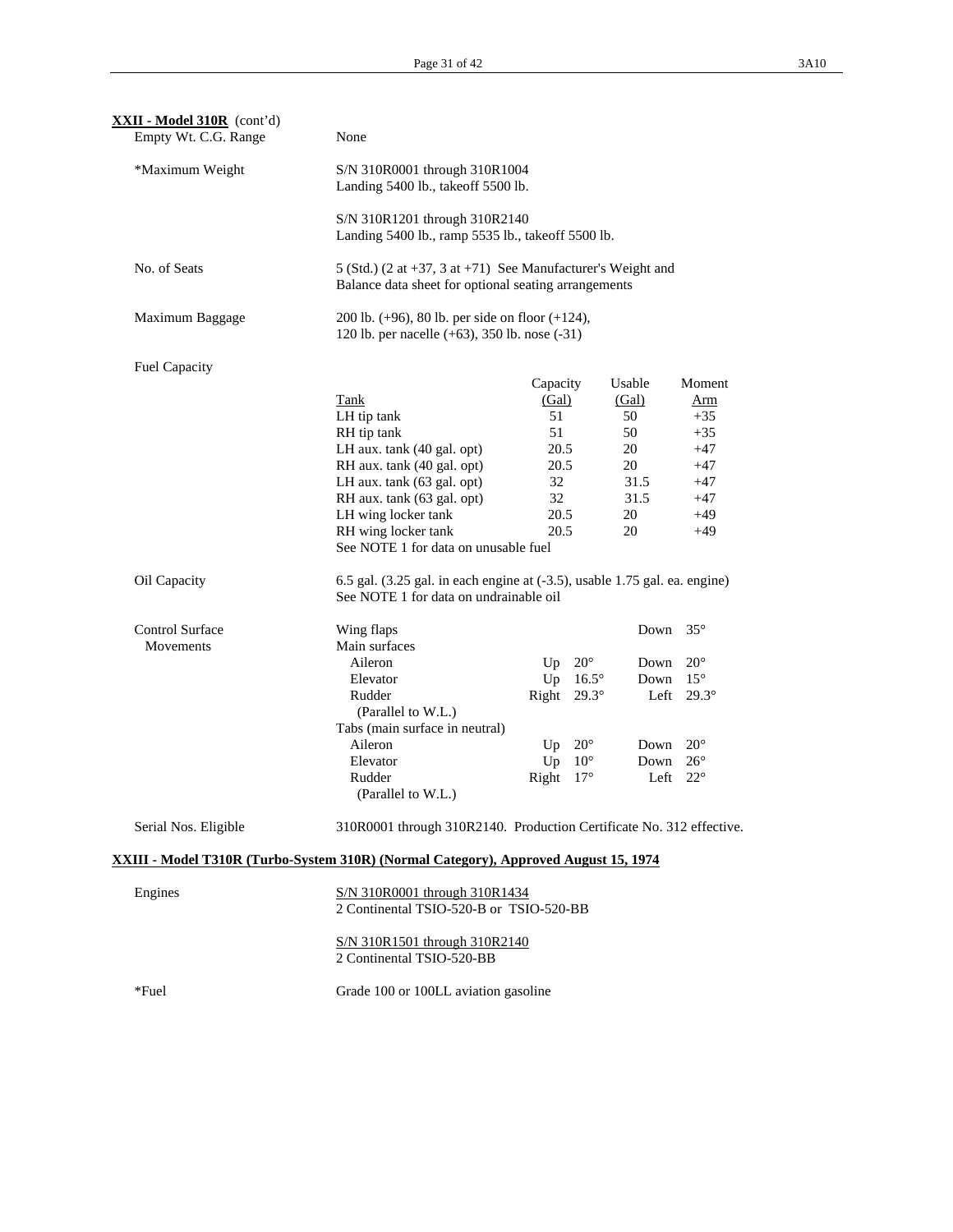| <b>XXIII - Model T310R</b> (cont'd)<br>*Engine Limits |                                                                                                                                                                                                                                                                                                                                                                                           | For all operations, 2700 r.p.m. (285 hp. 32 in. Hg MP)<br>Critical altitude is 16,000 ft. in standard atmosphere                                                                                                                                                                                                                                                                                                                                                                                                                                                                              |  |  |
|-------------------------------------------------------|-------------------------------------------------------------------------------------------------------------------------------------------------------------------------------------------------------------------------------------------------------------------------------------------------------------------------------------------------------------------------------------------|-----------------------------------------------------------------------------------------------------------------------------------------------------------------------------------------------------------------------------------------------------------------------------------------------------------------------------------------------------------------------------------------------------------------------------------------------------------------------------------------------------------------------------------------------------------------------------------------------|--|--|
|                                                       | Maximum<br><b>Allowable MP</b><br><b>Altitude</b><br>Sea level<br>32.0 in. Hg<br>16,000 ft.<br>32.0 in. Hg<br>30.7 in. Hg<br>18,000 ft.<br>20,000 ft.<br>29.0 in. Hg<br>22,000 ft.<br>26.4 in. Hg<br>24.3 in. Hg<br>24,000 ft.<br>22.2 in. Hg<br>26,000 ft.<br>28,000 ft.<br>20.2 in. Hg<br>30,000 ft.<br>18.5 in. Hg<br>32,000 ft.<br>17.0 in. Hg                                        |                                                                                                                                                                                                                                                                                                                                                                                                                                                                                                                                                                                               |  |  |
| Propeller and<br>Propeller Limits                     | 2 McCauley full-feathering 3-bladed propeller installations<br>3AF32C504 with 82NEA-4 blades<br>Diameter: not over 78 in., not under 74 in.<br>Pitch settings at 30 in. sta.:<br>low 13.0°, feathered 82.6°<br>(b) S/N 310R0001 through 310R0330<br>DCFUS290D7/T3 or DCFUS290D13/T3<br>S/N 310R0501 through 310R1004<br>DCFUS290D12/T3<br>S/N 310R1201 through 310R2140<br>DCFUS290D12/T3 | (a) McCauley hubs 3AF32C87 with 82NC-4 blades or McCauley hubs<br>Hydraulic governor Woodward A210529, B210446;<br>McCauley DCFS290D2/T3, DCFUS290D2/T3, DCFS290D7/T3,<br>Hydraulic governor McCauley DCFS290D4/T3, DCFS290D5/T3,<br>DCFUS290D4/T3, DCFUS290D5/T3, DCFS290D7/T3, DCFS290D8/T3,<br>DCFUS290D7/T3, DCFUS290D8/T3, DCFUS290D13/T3 or<br>Hydraulic governor McCauley DCFS290D4/T3, DCFS290D6/T3,<br>DCFUS290D4/T3, DCFUS290D6/T3, DCFS290D7/T3, DCFS290D8/T3,<br>DCFUS290D7/T3, DCFUS290D8/T3, DCFUS290D13/T3 or<br>(c) Propeller spinner McCauley D3534 dome with D3796 bulkhead |  |  |
| *Airspeed Limits<br>(CAS)                             | S/N 310R0001 through 310R0330<br>Maneuvering<br>Maximum structural cruising<br>Never exceed<br>Flaps extended 15°<br>Flaps extended 35°<br>Landing gear extended                                                                                                                                                                                                                          | 150 knots (172 m.p.h.)<br>183 knots (210 m.p.h.)<br>227 knots (261 m.p.h.)<br>160 knots (184 m.p.h.)<br>140 knots (161 m.p.h.)<br>140 knots (161 m.p.h.)                                                                                                                                                                                                                                                                                                                                                                                                                                      |  |  |
| *Airspeed Limits<br>(IAS)                             | S/N 310R0501 through 310R2140<br>Maneuvering<br>Maximum structural cruising<br>Never exceed<br>Flaps extended 15°<br>Flaps extended 35°<br>Landing gear extended                                                                                                                                                                                                                          | 148 KIAS (170 m.p.h.)<br>181 KIAS (208 m.p.h.)<br>223 KIAS (257 m.p.h.)<br>158 KIAS (182 m.p.h.)<br>139 KIAS (160 m.p.h.)<br>138 KIAS (159 m.p.h.)                                                                                                                                                                                                                                                                                                                                                                                                                                            |  |  |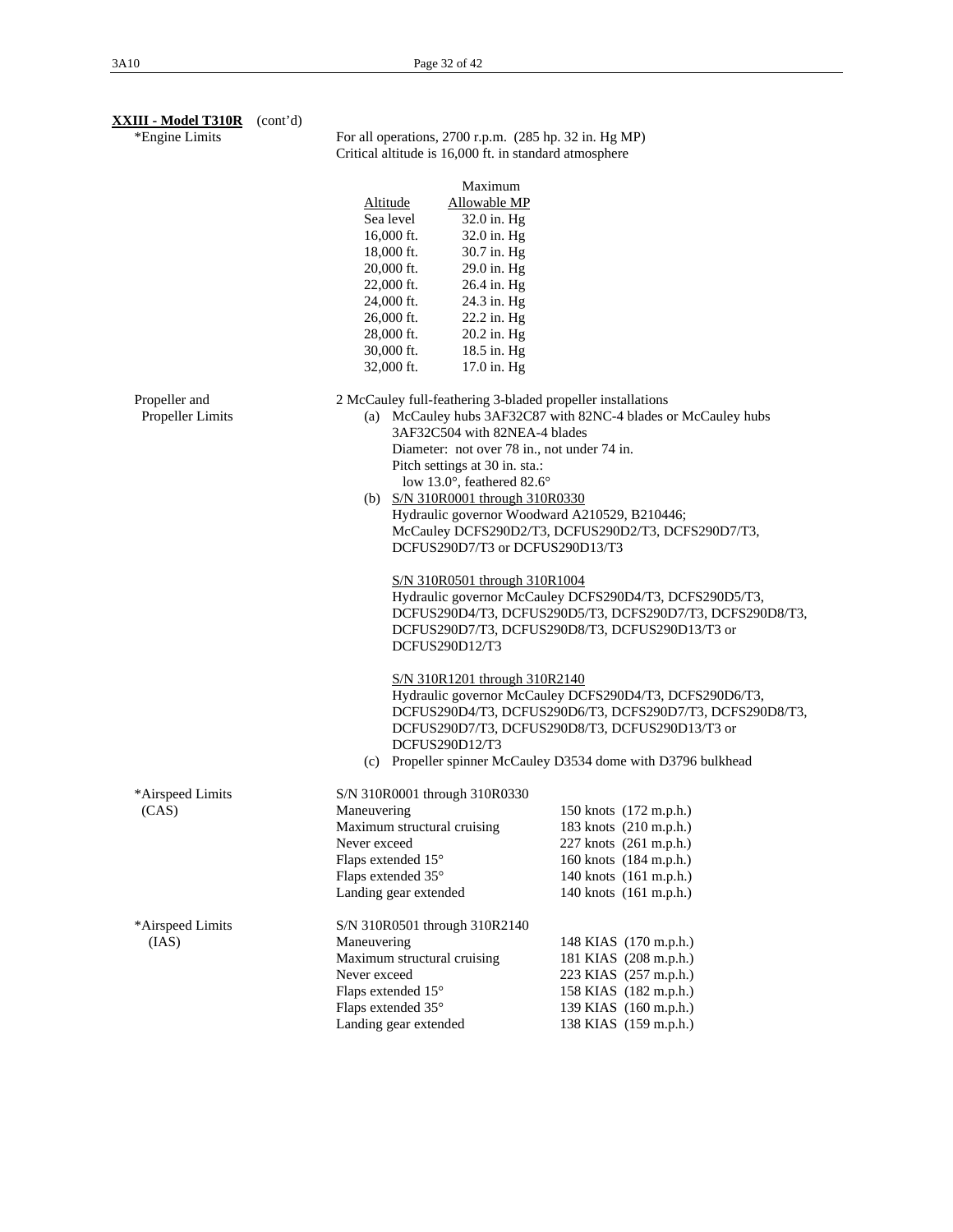| <b>XXIII - Model T310R</b> (cont'd)<br>*C.G. Range (Landing<br>Gear Extended) | $(+38.7)$ to $(+43.1)$ at 5500 lb. (takeoff)<br>$(+38.0)$ to $(+43.2)$ at 5400 lb. (landing)<br>$(+43.6)$ at 5100 lb.<br>$(+32.0)$ to $(+43.6)$ at 4500 lb. or less<br>Straight line variation between points given                                     |                                                                           |                                                                              |                                                                     |                                                                                                                   |
|-------------------------------------------------------------------------------|---------------------------------------------------------------------------------------------------------------------------------------------------------------------------------------------------------------------------------------------------------|---------------------------------------------------------------------------|------------------------------------------------------------------------------|---------------------------------------------------------------------|-------------------------------------------------------------------------------------------------------------------|
|                                                                               | Landing gear retracted moment change: +782 in. lb.                                                                                                                                                                                                      |                                                                           |                                                                              |                                                                     |                                                                                                                   |
| Empty Wt. C.G. Range                                                          | None                                                                                                                                                                                                                                                    |                                                                           |                                                                              |                                                                     |                                                                                                                   |
| *Maximum Weight                                                               | S/N 310R0001 through 310R1004<br>Landing 5400 lb., takeoff 5500 lb.                                                                                                                                                                                     |                                                                           |                                                                              |                                                                     |                                                                                                                   |
|                                                                               | S/N 310R1201 through 310R2140<br>Landing 5400 lb., ramp 5535 lb., takeoff 5500 lb.                                                                                                                                                                      |                                                                           |                                                                              |                                                                     |                                                                                                                   |
| No. of Seats                                                                  | 5 (Std.) (2 at $+37$ , 3 at $+71$ ) See Manufacturer's Weight and<br>Balance data sheet for optional seating arrangements.                                                                                                                              |                                                                           |                                                                              |                                                                     |                                                                                                                   |
| Maximum Baggage                                                               | 200 lb. $(+96)$ , 80 lb. per side on floor $(+124)$<br>120 lb. per nacelle (+63), 350 lb. nose (-31)                                                                                                                                                    |                                                                           |                                                                              |                                                                     |                                                                                                                   |
| <b>Fuel Capacity</b>                                                          | <b>Tank</b><br>LH tip tank<br>RH tip tank<br>LH aux. tank (40 gal. opt)<br>RH aux. tank (40 gal. opt)<br>LH aux. tank (63 gal. opt)<br>RH aux. tank (63 gal. opt)<br>LH wing locker tank<br>RH wing locker tank<br>See NOTE 1 for data on unusable fuel | Capacity<br>(Gal)<br>51<br>51<br>20.5<br>20.5<br>32<br>32<br>20.5<br>20.5 |                                                                              | Usable<br>(Gal)<br>50<br>50<br>20<br>20<br>31.5<br>31.5<br>20<br>20 | Moment<br><u>Arm</u><br>$+35$<br>$+35$<br>$+47$<br>$+47$<br>$+47$<br>$+47$<br>$+49$<br>$+49$                      |
| Oil Capacity                                                                  | 6.5 gal. (3.25 gal. in each engine at (-3.5), usable 1.75 gal. ea. engine)<br>See NOTE 1 for data on undrainable oil                                                                                                                                    |                                                                           |                                                                              |                                                                     |                                                                                                                   |
| <b>Control Surface</b><br>Movements                                           | Wing flaps<br>Main surfaces<br>Aileron<br>Elevator<br>Rudder<br>(Parallel to W.L.)<br>Tabs (main surface in neutral)<br>Aileron<br>Elevator<br>Rudder<br>(Parallel to W.L.)                                                                             | Up<br>Up<br>Right $29.3^\circ$<br>Up<br>Up<br>Right                       | $20^{\circ}$<br>$16.5^\circ$<br>$20^{\circ}$<br>$10^{\circ}$<br>$17^{\circ}$ | Down<br>Down<br>Down<br>Down<br>Down<br>Left                        | $35^{\circ}$<br>$20^{\circ}$<br>$15^{\circ}$<br>Left $29.3^\circ$<br>$20^{\circ}$<br>$26^{\circ}$<br>$22^{\circ}$ |
| Serial Nos. Eligible                                                          | 310R0001 through 310R2140. Production Certificate No. 312 effective.                                                                                                                                                                                    |                                                                           |                                                                              |                                                                     |                                                                                                                   |
| <b>Data Pertinent to All Models</b>                                           |                                                                                                                                                                                                                                                         |                                                                           |                                                                              |                                                                     |                                                                                                                   |
| Datum                                                                         | Forward face of fuselage bulkhead forward of rudder pedals.                                                                                                                                                                                             |                                                                           |                                                                              |                                                                     |                                                                                                                   |
| *Leveling Means                                                               | External splice plate on left side of fuselage under the windows.<br>External leveling screws at F.S. 59.10 and F.S. 88.90 additional for Models<br>310Q, 310R and T310R.                                                                               |                                                                           |                                                                              |                                                                     |                                                                                                                   |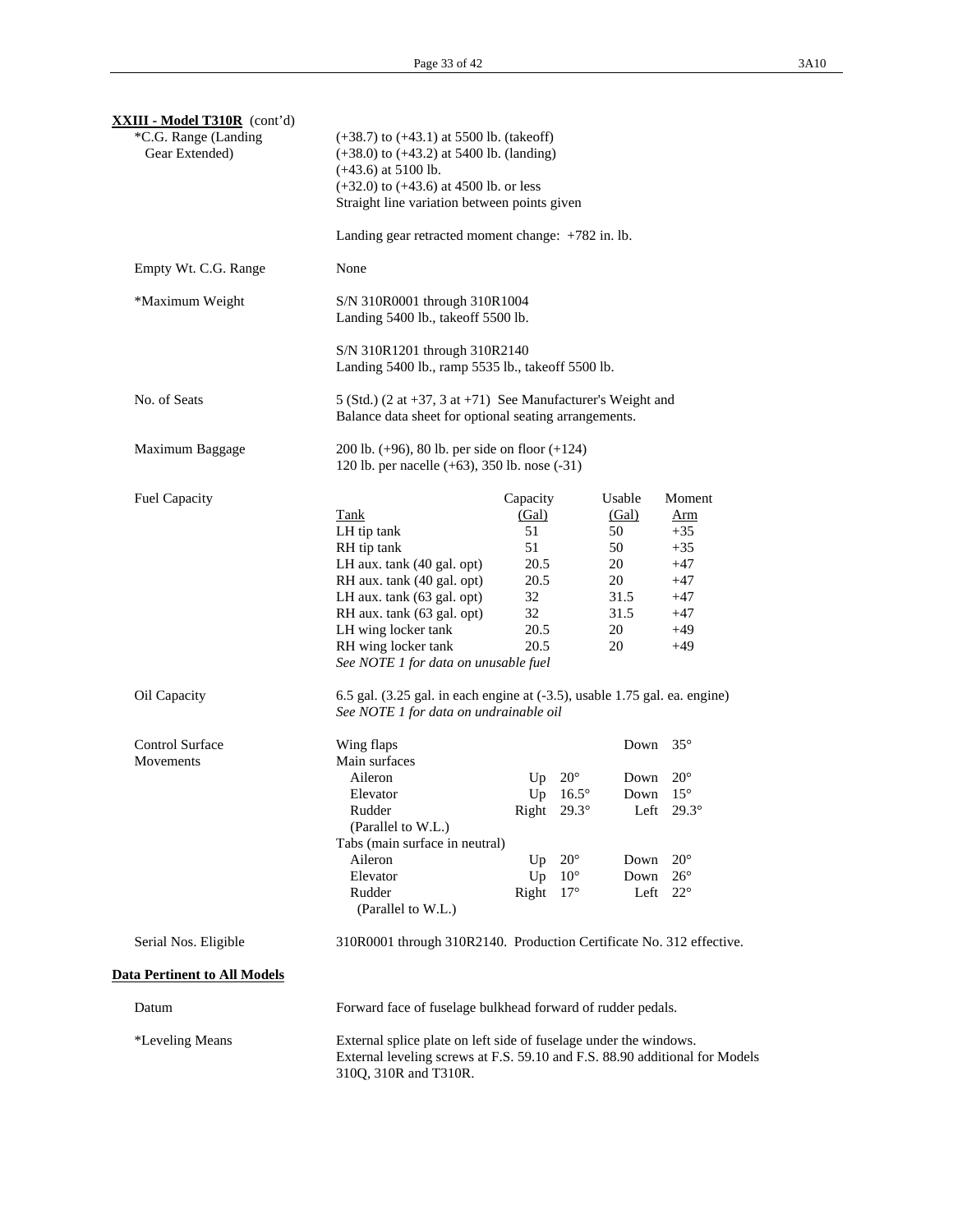| <b>Certification Basis</b> | Models 310, 310A, 310B, 310C, 310D, 310E and 310F<br>CAR 3 dated November 1, 1949, as amended by 3-1 through 3-10.                                                                                                                                                                                                                                                                                                                                                       |  |  |
|----------------------------|--------------------------------------------------------------------------------------------------------------------------------------------------------------------------------------------------------------------------------------------------------------------------------------------------------------------------------------------------------------------------------------------------------------------------------------------------------------------------|--|--|
|                            | Models 310G, 310H, E310H, 310I, 310J, 310J-1, E310J, 310K, 310L, 310N, 310P<br>and T310P<br>CAR 3 dated November 1, 1949, as amended by 3-1 through 3-10 and Sections 3.109,<br>3.111, 3.112, 3.115, 3.118 and 3.120 of CAR 3 dated May 15, 1956, as amended by<br>3-2 and 3-5.                                                                                                                                                                                          |  |  |
|                            | Models 310Q and T310Q<br>CAR 3 dated November 1, 1949, as amended by 3-1 through 3-10, Sections 3.109,<br>3.111, 3.112, 3.115, 3.118, 3.118, 3.120 and 3.688 of CAR 3 dated May 15, 1956, as<br>amended by 3-2, 3-5 and 3-8.                                                                                                                                                                                                                                             |  |  |
|                            | Models 310R and T310R<br>CAR 3 dated November 1, 1949, as amended by 3-1 through 3-10 and Sections 3.109,<br>3.111, 3.112, 3.115, 3.118, 3.120 and 3.688 of CAR 3 dated May 15, 1956, as amended<br>by 3-2, 3-5 and 3-8; and Sections 23.161 and 23.171 through 23.181 of FAR 23 dated<br>February 1, 1965, as amended by 23-1 through 23-7, and 23.1327 as amended through<br>$23-23.$                                                                                  |  |  |
|                            | Model 310R/T310R, S/N 310R0801 through 310R2140<br>In addition to the above certification basis, compliance with ice protection has been<br>demonstrated in accordance with FAR 23.1419 of Amendment 23-14 effective<br>December 20, 1973, when ice protection equipment is installed in accordance with the<br>Pilot's Operating Handbook and Factory Kit (FK) No. 194.                                                                                                 |  |  |
|                            | S/N 310Q0901 through 310Q1160 - Markings, placards and manuals are primarily in<br>knots instead of m.p.h. as required by CAR 3, but permitted by FAR 23, Amendment<br>$23 - 7.$                                                                                                                                                                                                                                                                                         |  |  |
|                            | S/N 310R0501 through 310R2140 - Findings of equivalent level of safety were made for<br>CAR 3.757 and 3.778(a).                                                                                                                                                                                                                                                                                                                                                          |  |  |
|                            | Model 310R/T310R, S/N 310R1801 through 310R2140<br>In addition to the above certification basis, compliance with noise certification<br>requirements has been demonstrated in accordance with FAR 36 dated<br>December 1, 1969, as amended through 36-10.                                                                                                                                                                                                                |  |  |
|                            | Application for type certificate dated April 9, 1952. Type Certificate No. 3A10 issued<br>March 22, 1954. Model 310A and subsequent certificated under delegation option<br>procedures.                                                                                                                                                                                                                                                                                  |  |  |
| Production Basis           | Production Certificates Nos. 4 and 312 (refer to "S/N eligible for applicability").<br>Delegation Option Manufacturer Nos. CE-1 and CE-3 authorized to issue airworthiness<br>certificates under delegation option provisions of Part 21 of the Federal Aviation<br>Regulations. Effective February 15, 1985, and on, Production Certificate No. 4 is<br>applicable to all spares production.                                                                            |  |  |
| Equipment                  | The basic required equipment as prescribed in the applicable airworthiness regulations<br>(see Certification Basis) must be installed in the aircraft for certification. In addition, the<br>following items of equipment are required:                                                                                                                                                                                                                                  |  |  |
|                            | 1.<br>Airspeed Indicator, Cessna Dwg. 0813604 or CM 2640 or complying with<br>(a)<br>TSO-C2, Models 310C, 310D, 310E, 310F, 310G, 310H, E310H, 310I, 310J,<br>310J-1, E310J, 310K.<br>(b) Airspeed Indicator, Cessna Dwg. CM 3301-4, Model 310L.<br>(c) Airspeed Indicator, Cessna Dwg. CM-3301-6, Models 310N, 310P.<br>Airspeed Indicator, Cessna Dwg. CM 3301-2, Model T310P.<br>(d)<br>Airspeed Indicator, Cessna Dwg. C661040-0102, Model 310Q, S/N 310Q0001<br>(e) |  |  |
|                            |                                                                                                                                                                                                                                                                                                                                                                                                                                                                          |  |  |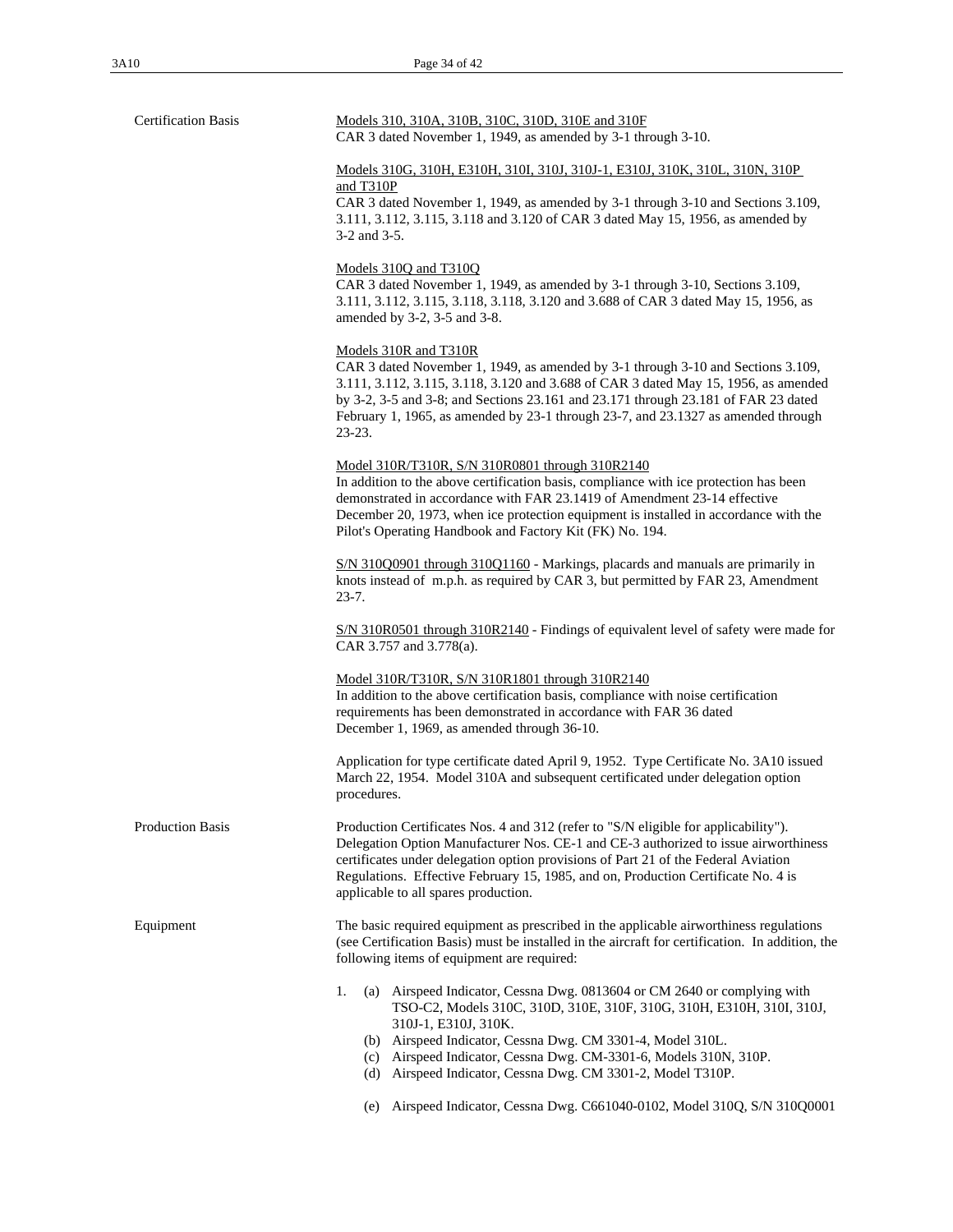through 310Q0845.

- (f) Airspeed Indicator, Cessna Dwg. C661040-0103, Model T310Q, S/N 310Q0001 through 310Q0845.
- (g) Airspeed Indicator, Cessna Dwg. C661040-0202, Model 310Q, S/N 310Q0901 through 310Q1160.
- (h) Airspeed Indicator, Cessna Dwg. C661040-0203, Model T310Q, S/N 310Q0901 through 310Q1160.
- (i) Airspeed Indicator, Cessna Dwg. C661040-0208, Models 310R, S/N 310R0001 through 310R0330; T310R, S/N 310R0001 through 310R0330.
- (j) Airspeed Indicator, Cessna Dwg. C661040-0209, Models 310R, S/N 310R0501 through 310R2140; T310R, S/N 310R0501 through 310R2140
- 2. (a) Safe Flight Stall Warning Indicator, Model 146-5, 24v., Models 310G, 310H, E310H, 310I, 310J, 310J-1, E310J.
	- (b) Safe Flight Stall Warning Indicator, Model 285, 24v., Models 310K, 310L, 310N, 310P, T310P, 310Q, T310Q, 310R, T310R.
	- (c) Safe Flight Stall Warning Indicator, Model 285 or Angle of Attack Indicator System, Cessna Dwg. 0800302, Models 310Q and T310Q.
- NOTE 1. Current weight and balance report including list of equipment included in certificated empty weight, and loading instructions when necessary, must be provided for each aircraft at the time of original certification.

 The certificated empty weight and corresponding center of gravity location must include undrainable oil (not included in oil capacity) and unusable fuel (not included in fuel capacity) as follows:

| Fuel | 6 lb. at $(+44)$  | 310, 310A, 310B                                                       |
|------|-------------------|-----------------------------------------------------------------------|
| Oil  | 1 lb. at $(+ 0)$  | 310, 310A, 310B                                                       |
| Fuel | 12 lb. at $(+44)$ | 310C, 310D, 310E, 310F, 310G, 310H, E310H, 310I, 310J, 310J-1, E310J, |
|      |                   | 310K, 310L, 310N, 310P, T310P, 310Q, T310Q, 310R, T310R               |
| Oil  | 1 lb. at $(-3.5)$ | 310C, 310D, 310E, 310F, 310G, 310H, E310H, 310I, 310J, 310J-1, E310J, |
|      |                   | 310K, 310L, 310N, 310P, T310P, 310Q, T310Q, 310R, T310R               |

 When two 15.5 gal. auxiliary fuel tanks are installed, an additional 6 lb. of unusable fuel at (+47) must be included. (Models 310, 310A, 310B, 310C, 310D, 310E, 310F, 310G, 310H, E310H, 310I, 310J, E310J, 310J-1, 310K).

 When two 20.5 gal. auxiliary fuel tanks are installed, an additional 6 lb. of unusable fuel at (+47) must be included (310L, 310N, 310P, T310P, 310Q, T310Q, 310R, T310R).

 When two 20.5 gal. wing locker fuel tanks are installed, an additional 6 lb. of unusable fuel at (+58) must be included (310L, 310N, 310P, T310P, 310Q, T310Q, 310R, T310R).

 When two 32 gal. auxiliary fuel tanks are installed, an additional 6 lb. of unusable fuel at (+47) must be included (310Q and T310Q S/N 310Q0601 through 310Q1160, 310R and T310R).

NOTE 2. Model 310R/T310R, S/N 310R1501 through 310R2140 The placards specified in the FAA Approved Airplane Flight Manual must be displayed.

> Models (310, 310A, 310B, 310C, 310D, 310E, 310F, 310G, 310H, E310H, 310I, 310J, 310J-1, E310J, 310K, 310L, 310N, 310P, T310P, 310Q, T310Q, 310R S/N 310R0001 through 310R1434, T310R S/N 310R0001 through 310R1434)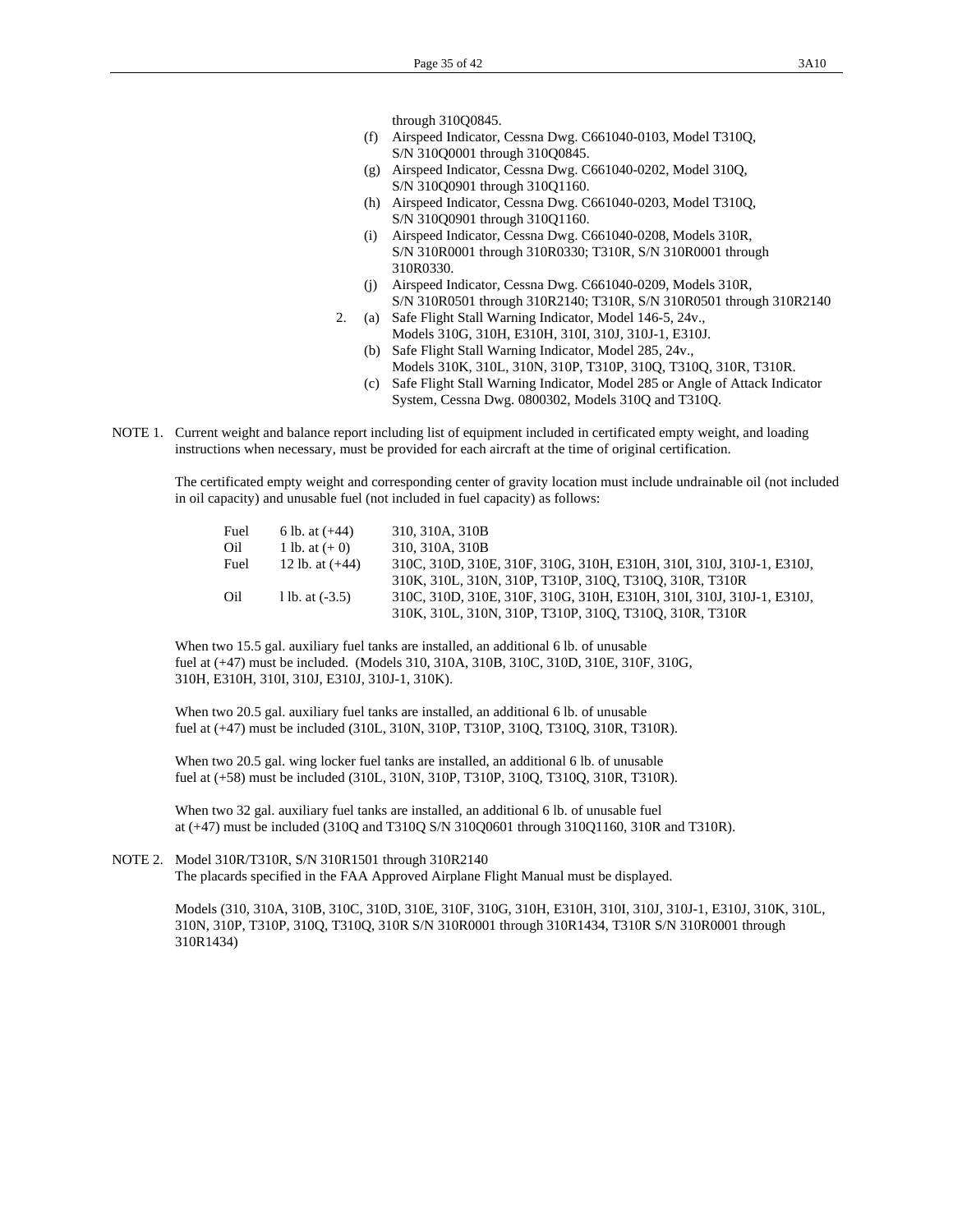The following placards must be displayed as indicated:

- A. "Operation Limits" (On Circuit Breaker Panel)
	- (1) (a) Models (310, 310A, 310B, 310C, 310D, 310E, 310F, 310G, 310H, 310I, 310J, E310J, 310K, 310L, 310N, 310P, T310P, 310Q, T310Q, 310R S/N 310R0001 through 310R1004, T310R S/N 310R0001 through 310R1004)

 "This airplane must be operated as a normal category airplane in compliance with the operating limitations as stated in the form of placards, markings and manuals (Pilot's Check List)."

- (b) (310J-1) "This airplane must be operated as a normal or utility category airplane in compliance with the operating limitations as stated in the form of placards, markings and manuals (Pilot's Check List)."
- (2) (a) Models (310, 310A, 310B, 310C, 310D, 310E, 310F, 310G, 310H, 310I, 310J, E310J, 310K, 310L, 310N, 310P, T310P, 310Q, T310Q, 310R S/N 310R0001 through 310R1004, T310R S/N 310R0001 through 310R1004)

"No acrobatic maneuvers including spins approved."

(b) (310J-1) "Intentional spins prohibited -

| <b>Approved Maneuvers</b> | Maximum Safe Entry Speed |
|---------------------------|--------------------------|
| Lazy Eights               | $160$ m.p.h. $(CAS)$     |
| Steep Turns               | 160 m.p.h. $(CAS)$       |
| Chandelles                | 160 m.p.h. $(CAS)$ "     |
|                           |                          |

- (3) (a) (310) "Minimum speed for single engine operation 95 mph. (TIAS)"
	- (b) (310A, 310B)"Minimum speed for single engine operation 84 mph. (TIAS)"
	- (c) (310C) "Minimum speed for single engine operation 86 mph. (TIAS)"
	- (d) (310D, 310F) "Minimum speed for single engine operation 83 mph. (TIAS)"
	- (e) (310E) "Minimum speed for single engine operation 88 mph. (TIAS)"
	- (f) (310G) "Minimum speed for single engine operation 84 mph. (CAS)"
	- (g) (310H, E310H)"Minimum speed for single engine operation 90 mph. (CAS)"
	- (h) (310I, 310J, 310J-1, E310J, 310K, 310L)
		- "Minimum speed for single engine operation 85 mph. (CAS)"
	- (i) (310N, 310P)"Minimum speed for single engine operation 85 mph. (CAS)"
	- (j) (T310P) "Minimum single engine control speed 90 mph. (CAS)"
	- (k) (310Q S/N 310Q0001 through 310Q0845)
	- "Minimum single engine control speed 86 mph. (CAS)" (l) (T310Q S/N 310Q0001 through 310Q0845)
	- "Minimum single engine control speed 94 mph. (CAS)" (m) (310Q S/N 310Q0901 through 310Q1160)
	- "Minimum single engine control speed 75 knots (CAS)"
	- (n) (T310Q S/N 310Q0901 through 310Q1160, 310R, S/N 310R0001 through 310R0330, T310R S/N 310R0001 through 310R0330) "Minimum single engine control speed 81 knots (CAS)"
	- (o) (310R S/N 310R0501 through 310R1004, T310R S/N 310R0501 through 310R1004) "Air Minimum Control Speed: 80 KIAS"
- (4) (a) (310) "Maximum gear extended speed 130 mph. (CAS)"
	- (b) (310A, 310B, 310C, 310D, 310E, 310F) "Maximum gear extended speed 140 mph. (CAS)"
	- (c) (310G, 310H, E310H, 310I, 310J, 310J-1, E310J, 310K) "Maximum gear extended speed 140 mph. (CAS)"
	- (d) (310L, 310N, 310P, T310P, 310Q S/N 310Q0001 through 310Q0845, T310Q S/N 310Q0001 through 310Q0845)
		- "Maximum gear extended speed 160 mph. (CAS)"
	- (e) (310Q S/N 310Q0901 through 310Q1160, T310Q S/N 310Q0901 through 310Q1160, 310R S/N 310R0001 through 310R0330, T310R S/N 310R0001 through 310R0330) "Maximum gear extended speed 140 knots (CAS)"
	- (f) (310R S/N 310R0501 through 310R1004, T310R S/N 310R0501 through 310R1004) "Maximum Gear Operating Speed: 138 KIAS"
	- (g) (310R S/N 310R0501 through 310R1004, T310R S/N 310R0501 through 310R1004) "Maximum Gear Extended Speed: 138 KIAS"
- (5) (a) (310J-1) "Maximum maneuvering speed 183 mph. (CAS)"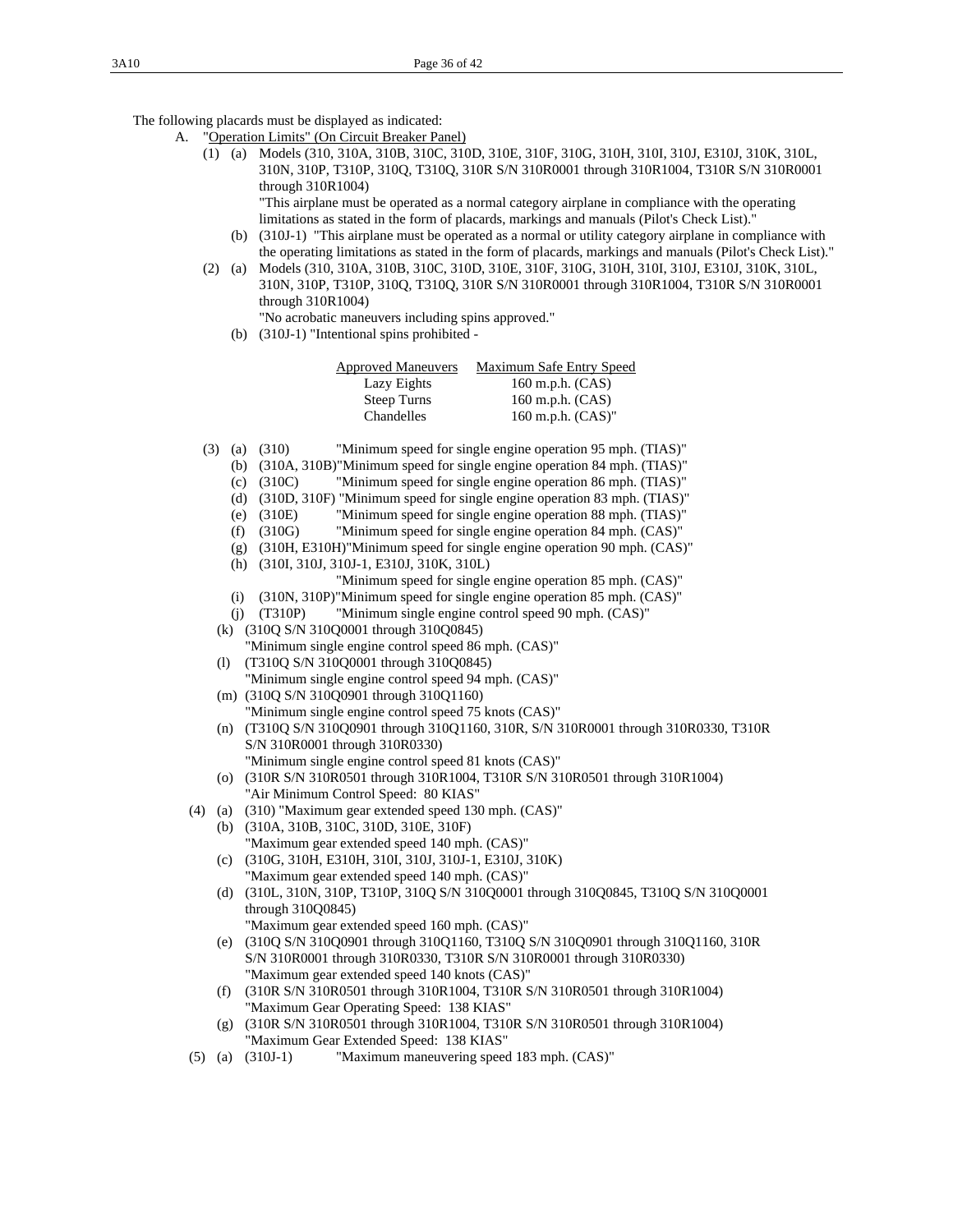- 1. "This airplane must be operated as a normal category airplane in compliance with the operating limitations stated in the form of placards, markings and handbooks (Pilot's Checklist)"
- 2. "No acrobatic maneuvers, including spins, approved"
- 3. "Air minimum control speed: 80 KIAS"
- 4. "Maximum gear operating speed: 138 KIAS"
- 5. "Maximum gear extended speed: 138 KIAS"
- 6. "Maximum flap extended speed 15°: 158 KIAS"
- 7. "Maximum flap extended speed 35°: 139 KIAS"
- 8. "Maximum maneuvering speed: 148 KIAS"
- 9. "This airplane is approved for day/night VFR conditions. It is approved for day/night IFR conditions and flights into icing conditions if the proper optional equipment is installed and operational.

|                            | Angle of Bank |              |            |            |
|----------------------------|---------------|--------------|------------|------------|
| Configuration              | Ω°            | $20^{\circ}$ | $40^\circ$ | $60^\circ$ |
| Gear Up - Flaps Up         | 79            | 82           | 91         |            |
| Gear Down - Flaps Down 15° | 77            | 79           | 88         | 109        |
| Gear Down - Flaps Down 35° | רי            | 74           | 82         |            |

- B. On the Instrument Panel
	- (1) "Open defrost or cabin air during heater operation."
	- (2) "T & B Test" "Heater Overheat"
	- (3) (a) (310)

| "Flap                     | Max. Speed             |
|---------------------------|------------------------|
|                           | Deflection (TIAS) MPH. |
| $15^{\circ}$              | 160                    |
| $15^{\circ} - 45^{\circ}$ | 130                    |

(b) (310A, 310B, 310C, 310D, 310E, 310F, 310G, 310H, E310H)

| "Flap                   | Max. Speed                               |  |
|-------------------------|------------------------------------------|--|
|                         | Deflection (TIAS) MPH.**                 |  |
| $15^{\circ}$            | 160                                      |  |
| $15^\circ$ - $45^\circ$ | 140"                                     |  |
|                         | **Cubetitute "CAS" for (TIAS) on 210C 21 |  |

\*\*Substitute "CAS" for (TIAS) on 310G, 310H, E310H

(c) (310I, 310J, 310J-1, E310J)

| "Flap                     | Max. Speed                          |
|---------------------------|-------------------------------------|
| Deflection** (CAS) MPH.   |                                     |
| $15^{\circ}$              | 160                                 |
| $15^{\circ} - 35^{\circ}$ | 140"                                |
|                           | ** (as noted on position indicator) |

(d) (310K)

| "Flap                     | Max. Speed                          |
|---------------------------|-------------------------------------|
|                           | Deflection** (CAS) MPH.             |
| $15^{\circ}$              | 180                                 |
| $15^{\circ} - 35^{\circ}$ | 140"                                |
|                           | ** (as noted on position indicator) |

 (e) (310L, 310N, 310P, T310P, 310Q, S/N 310Q0001 through 310Q0845; T310Q, S/N 310Q0001 through 310Q0845)

| "Flap                     | Max. Speed |
|---------------------------|------------|
| Deflection** (CAS) MPH.   |            |
| $15^{\circ}$              | 180        |
| $15^{\circ} - 35^{\circ}$ | 160"       |
| $-1 - 1 - 1$              |            |

\*\*(as noted on position indicator)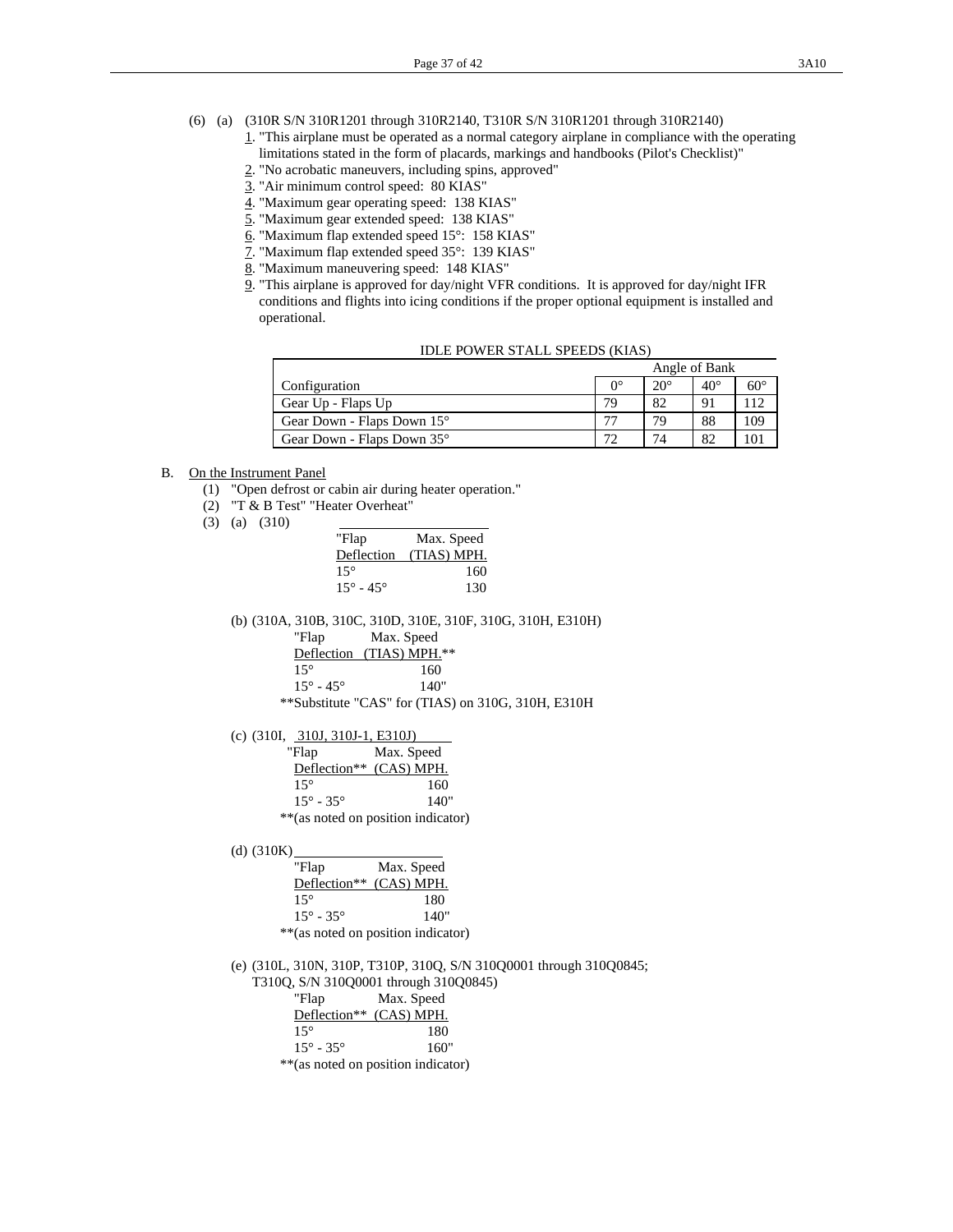(f) (310Q, S/N 310Q0901 through 310Q1160; T310Q, S/N 310Q0901 through 310Q1160; 310R, S/N 310R0001 through 310R0330; T310R, S/N 310R0001 through 310R0330)

| "Flap                        | Max. Speed                          |
|------------------------------|-------------------------------------|
| Deflection** (CAS) knots     |                                     |
| $15^{\circ}$                 | 160                                 |
| $15^{\circ}$ - 35 $^{\circ}$ | 140"                                |
|                              | ** (as noted on position indicator) |
|                              |                                     |

(g) (310R, S/N 310R0501 through 310R2140; T310R, S/N 310R0501 through 310R2140)

| "Flap                               | Max. Flap  |
|-------------------------------------|------------|
| Deflection**                        | Ext. Speed |
| $15^{\circ}$                        | 158 KIAS   |
| $15^{\circ} - 35^{\circ}$           | 138 KIAS"  |
| ** (as noted on position indicator) |            |

- (4) If nacelle fuel transfer tanks are installed -"20 gal. empty LH ON RH OFF fuel transfer 20 gal." (310L, 310N, 310P, T310P, 310Q, T310Q, 310R/T310R, S/N 310R0001 through 310R0735)
- (5) If AK 310-212 is installed: "Aircraft Gross Weight limited to 4990 lb. See Owner's Manual Supplement No. D919-13." (310I, 310J, 310K, 310L, 310N, 310P, 310Q)
- (6) If AK 310-233 is installed: "Aircraft Gross Weight limited to 4990 lb. See Owner's Manual Supplement No. D1524-13." (310R)
- (7) If AK 310-220 is installed: "Aircraft Gross Weight limited to 4990 lb. See Owner's Manual Supplement No. D1502-13." (T310P and T310Q)
- (8) If AK 310-234 is installed: "Aircraft Gross Weight limited to 4990 lb. See Owner's Manual Supplement No. D1525-13." (T310R)
- (9) If Oxygen System is installed: "Use Blue Oxygen connector only." (310Q and T310Q S/N 310Q0601 through 310Q1160; 310R, T310R)
- (10) If fuel low level warning is installed: "L Low Fuel R" (310R/T310R, S/N 310R0501 through 310R2140)
- (11) If propeller synchrophaser is installed
	- (a) Near phasing knob and switch "PHASING-SYNC-OFF" "MUST BE OFF FOR TAKEOFF, LDG AND ONE ENG. OPER." (b) Near phasing light
		- "PROP-SYNC" (310R/T310R S/N 310R0801 through 310R1004)
- (12) If propeller synchrophaser is installed (310R/T310R S/N 310R1201 through 310R2140)
	- (a) Near phasing knob and switch "PHASING OFF" "MUST BE OFF FOR TAKEOFF, LDG AND ONE ENGINE OPER"
	- (b) Near phasing light "PROP SYNC"
- C. On Foul Weather Window
	- (Models 310, 310A, 310B, 310C, 310D, 310E, 310F, 310G, 310H, E310H, 310I, 310J, 310J-1, E310J)
	- (1) "Do not open above 130 mph."

#### D. On Emergency Exits

- (1) On left emergency exit
	- (a) (310, 310A, 310B, 310C, 310D, 310E, 310F, 310G, 310H, E310H, 310I, 310J, 310J-1, E310J, 310K, 310L, 310N, 310P/T310P, 310Q/T310Q, S/N 310Q0001 through 310Q0291) "Emergency exit - pull ring - push window out." (310Q/T310Q, S/N 310Q0401 through 310Q1160; 310R/T310R, S/N 310R0001 through 310R0735) "Emergency Exit - Pull Handle - Push Bottom of Window out with sustained force." (310R/T310R, S/N 310R0801 through 310R2140) "EMERGENCY EXIT - PULL HANDLE - PUSH WINDOW OUT"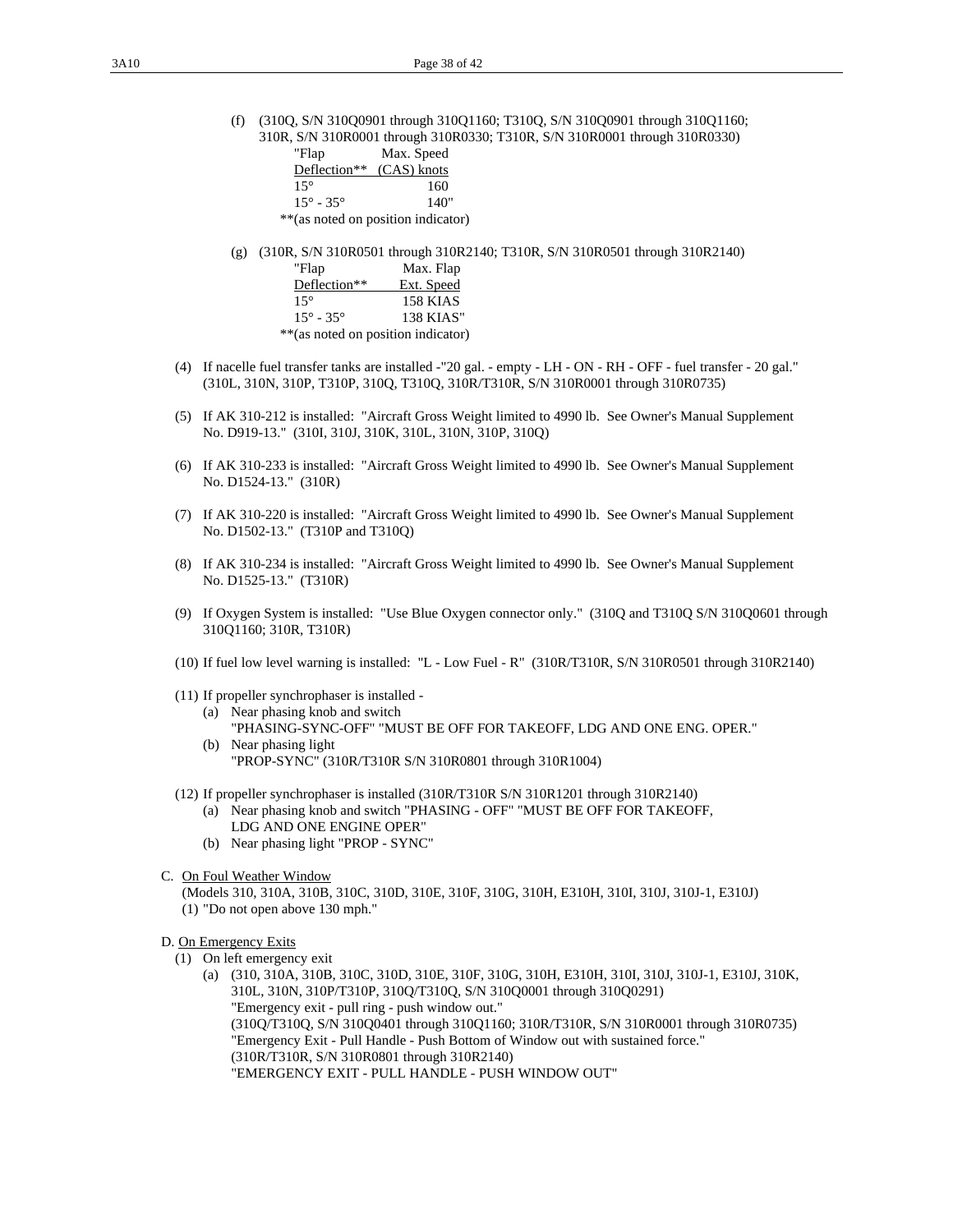- (b) "Emergency window release pull." (310L, S/N 310L0075 through 310L0207; 310N, 310P, T310P, 310Q, T310Q, 310R/T310R, S/N 310R0001 through 310R0735)
- (2) On right emergency exit (310G, S/N 310G0080 through 310G0156; 310H, E310H, 310I, 310J, 310J-1, E310J) (a) "Emergency exit - force to open."
- E. On Control Lock
	- (1) "Control Lock remove before starting engines."
- F. On Floor Between Front Seats
	- (1) (a) "Left engine 50 gal. left on tank right on tank both off." (Models 310, 310A, 310B, 310C, 310D, 310E, 310F, 310G, 310H, E310H, 310I, 310J, 310J-1, E310J) (b) "Left main 50 gal. - right main 50 gal. - left engine off."
		- (Models 310K, 310L, 310N, 310P, T310P, 310Q, T310Q, 310R, T310R)
	- (2) (a) "Right engine 50 gal. left on tank right on tank both off." (Models 310, 310A, 310B, 310C, 310D, 310E, 310F, 310G, 310H, E310H, 310I, 310J, 310J-1, E310J)
		- (b) "Left main 50 gal. right main 50 gal. right engine off." (Models 310K, 310L, 310N, 310P, T310P, 310Q, T310Q, 310R, T310R)
	- (3) (a) "Set fuel selector valve to left main tank for left engine and right main tank for right engine for takeoff, landing and all normal operation."
		- (b) (310, 310A, 310B) "Takeoff and land with fuel boost pumps on. To extend gear manually, pull out crank to engage and turn clockwise to extend. Caution: push button and stow crank before operating electrically."
		- (c) (310C, 310D, 310E, 310F, 310G, 310H, E310H) "Takeoff and land with auxiliary pumps on. Use full rich mixture and auxiliary pumps when switching fuel pumps. To extend gear manually, pull out crank to engage and turn clockwise to extend. Caution: push button and stow crank before operating electrically."
		- (d) (310I, 310J, 310J-1, E310J) "Takeoff and land with auxiliary pumps on. Use full rich mixture and auxiliary pumps on 'low' when switching tanks. To extend gear manually, pull out crank to engage and turn clockwise to extend. Caution: push button and stow crank before operating electrically."
		- (e) (310K, 310L, 310N, 310P, T310P, 310Q, T310Q, 310R, T310R) "Takeoff and land with auxiliary fuel pumps on. Use full rich mixture and auxiliary fuel pumps on 'low' when switching fuel tanks. (Feel for detent.) To extend gear manually, pull out crank to engage and turn clockwise. Caution:
			- (1) Gear switch should be in neutral before operating manual system.
			- (2) Push button and stow crank before operating electrically."
	- (4) If optional nacelle transfer tanks are installed "Use main tank for takeoff, landing and emergency." "Takeoff and land with auxiliary fuel pumps on."
		- "Use full rich mixture and auxiliary fuel pumps on 'low' when switching fuel tanks."
		- (310L, S/N 310L0050 through 310L0207; 310N, 310P/T310P, 310R/T310R, S/N 310R0001 through 310R0330)
		- (a) "Operate on main tanks until fuel quantity is less than 30 gal. per tank."
		- (b) "Transfer wing locker fuel while operating on main tanks in straight and level flight."
		- (c) "Turn transfer pumps off when lights illuminate."
		- (d) "Use fuel crossfeed system to balance main fuel quantities if one wing locker tank does not transfer or if a single wing locker tank is installed."
		- (e) "Switch to auxiliary tanks when main fuel is again less than 30 gal. per tank." "To extend gear manually, pull out crank to engage and turn clockwise."
			- "Caution: (1) Gear switch should be in neutral before operating manual system.
				- (2) Push button and stow crank before operating electrically."
	- (5) If optional nacelle transfer tanks are installed "Set fuel selector valves to left main tank for left engine and right main tank for right engine in takeoff, landing and emergency." "Takeoff and land with auxiliary fuel pumps
		- ON." "Use full rich mixture and auxiliary fuel pumps on 'low' when switching fuel tanks."
		- (a) "Operate on main tanks until fuel quantity is less than 180 lbs/tank."
		- (b) "Transfer wing locker fuel to main tanks in straight and level flight only."
		- (c) "Turn transfer pumps OFF when lights illuminate."
		- (d) "Operate on auxiliary tanks only when main tank is again less than 180 lbs/ tank." "To extend gear manually pull out crank to engage and turn clockwise."
			- "CAUTION: (1) Gear switch should be in neutral before operating manual system.
				- (2) Push button and stow crank before operating electrically."
			- (310R/T310R, S/N 310R0501 through 310R2140)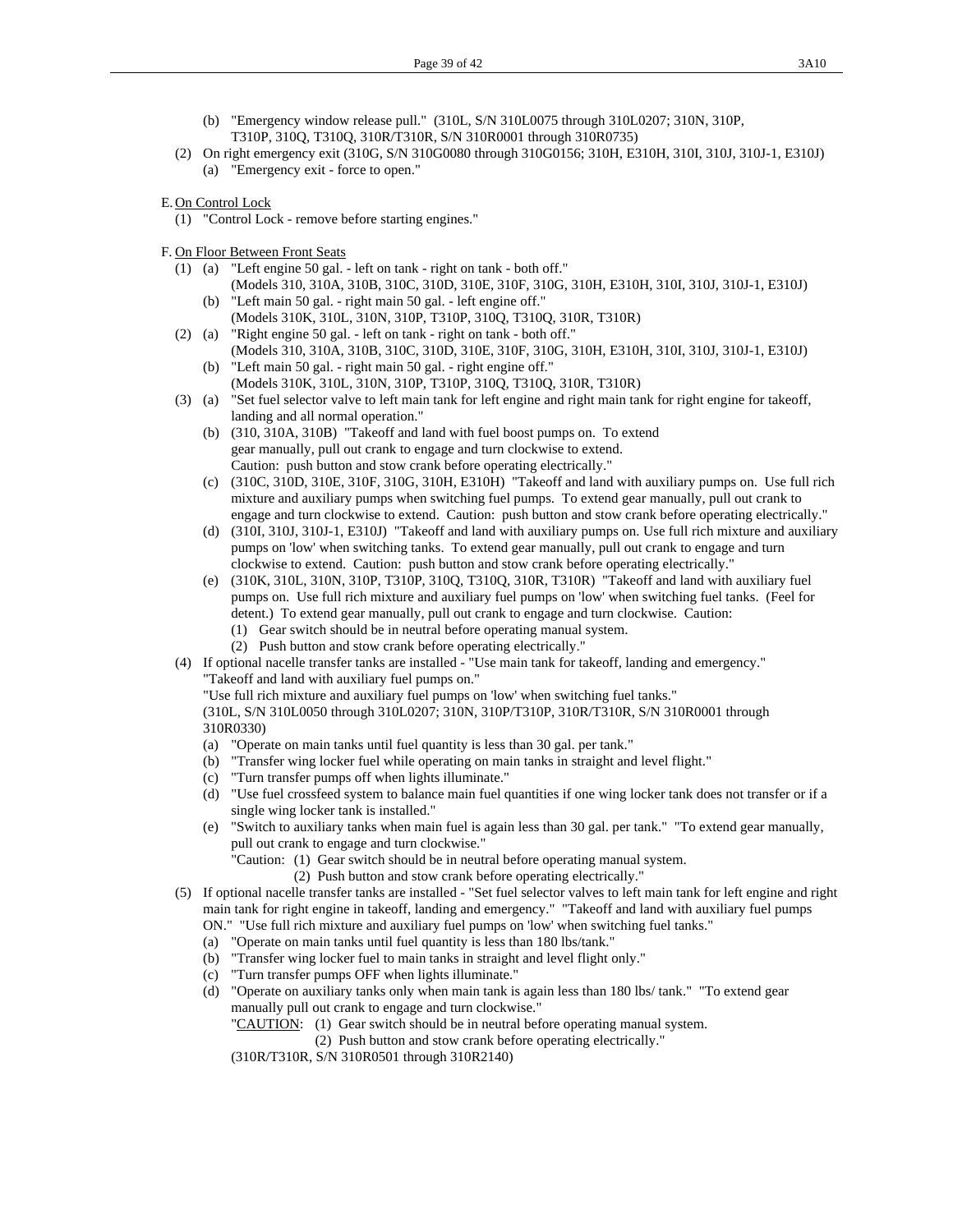## G. Baggage

- (1) On baggage door
	- (a) "Maximum capacity 200 lb. See weight and balance data for detailed loading instructions." (310A, 310B, 310C, 310D, 310E, 310F, 310G)
	- (b) "Maximum capacity 200 lb. Sta. 85 110 see weight and balance data for detailed loading instructions." (310H, E310H, 310I, 310J, 310J-1, E310J)
- (2) On upper baggage wall, Sta. 132 (310H, E310H)
- (a) "Maximum baggage capacity 60 lb. see weight and balance data for detailed loading instructions." (3) On lower baggage wall, Sta. 132 (full width baggage area) (310H, 310I, 310J, 310J-1, E310J)
	- (a) "Maximum baggage capacity 160 lb. Sta. 110 132 see weight and balance data for detailed loading instructions."
- (4) On lower baggage wall, Sta. 132 (alternate baggage area) (310H, E310H)
	- (a) "Maximum baggage capacity 80 lb. Sta. 110 132 see weight and balance data for detailed loading instructions."
- (5) On each wing locker door (310I, 310J, 310J-1, E310J, 310K, 310L, 310N, 310P, T310P, 310Q, T310Q, 310R, T310R)
	- (a) "Maximum baggage 120 lb."
	- (b) If wing locker transfer tanks are installed, "Maximum baggage 40 lb."
- (6) On baggage door (310K, 310L, 310N, 310P, T310P, 310Q, T310Q, 310R, T310R)
	- (a) "Sta. 89 to Sta. 109 200 lb., Sta. 109 to Sta. 132 160 lb. See weight and balance data for detailed loading instructions."
- (7) On aft baggage retainer in nose (310R and T310R)
	- (a) "Maximum baggage XX.X. Maximum capacity 350 lbs. less XX.X optional equipment."
- H. Adjacent to Fuel Strainer
	- (1) "Fuel strainer drain daily Note: if water is observed at the fuel strainer, fuel tank sumps and cross feed lines must be drained."

#### I. Omitted

#### NOTE 2.

- J. When auxiliary tanks are installed, replace placard 2F on floor between front seats with the following placard:
	- (1) (a) "Left engine 50 gal. left main 15 gal. left auxiliary 50 gal. right main left engine off." (Models 310, 310A, 310B, 310C, 310D, 310E, 310F, 310G, 310H, E310H, 310I, 310J, 310J-1, E310J)
		- (b) "Left main 50 gal. left auxiliary 15 gal. right main 50 gal. left engine off." (Model 310K)
		- (c) "Left main 50 gal. left auxiliary 20 gal. right main 50 gal. left engine off." (Models 310L, 310N, 310P, T310P, 310Q, T310Q, 310R, T310R)
	- (2) (a) "Right engine 50 gal. left main 15 gal. right auxiliary 50 gal. right main right engine off." (Models 310, 310A, 310B, 310C, 310D, 310E, 310F, 310G, 310H, E310H, 310I, 310J, 310J-1, E310J)
		- (b) "Left main 50 gal. right auxiliary 15 gal. right main 50 gal. right engine off." (Model 310K) (c) "Left main 50 gal. - right auxiliary 20 gal. - right main 50 gal. - right engine off."
		- (Models 310L, 310N, 310P, T310P, 310Q, T310Q, 310R, T310R)
	- (3) (310, 310A, 310B)
		- (a) "Use main tanks for takeoff, landing and first 30 minutes of flight."
		- (b) "Set fuel selector valves to left tank for left engine and right tank for right engine in takeoff, landing and all normal operation."
		- (c) "Takeoff and land with fuel boost pump on."
		- (d) "To extend gear manually, pull out crank to engage and turn clockwise to extend. Caution: push button and stow crank before operating electrically."
	- (4) (310C, 310D, 310E, 310F, 310G, 310H, E310H)
		- (a) "Use main tanks for takeoff, landing and first 60 minutes of flight."
		- (b) "Set fuel selector valves to left engine and right tank for right engine in takeoff, landing and all normal operation."
		- (c) "Takeoff and land with auxiliary fuel pumps on. Use full rich mixture and auxiliary pumps when switching fuel tanks."
		- (d) "To extend gear manually, pull out crank to engage and turn clockwise to extend. Caution: push button and stow crank before operating electrically."
	- (5) (a) (310I, 310J, 310J-1, E310J) "Set fuel selector valve to left main tank for left engine and right main tank for right engine for takeoff, landing and all normal operation."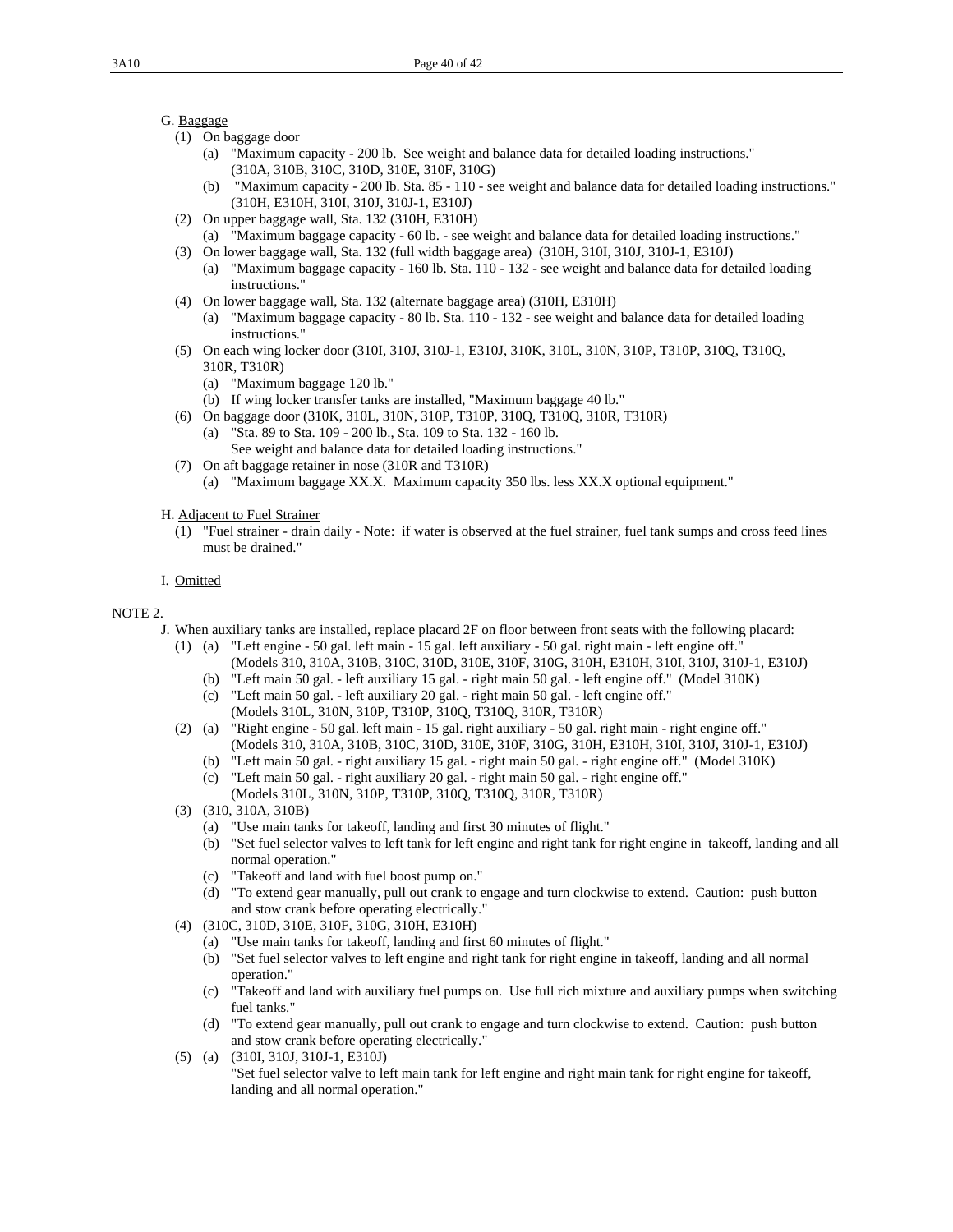- (b) (310K, 310L, 310N, 310P, T310P, 310Q, T310Q, 310R, T310R) "Set fuel selector valve to left main tank for left engine and right main tank for right engine for takeoff, landing and emergency."
- (c) (310I, 310J, 310J-1, E310J, 310K, 310L, 310N, 310P, T310P, 310Q, T310Q, 310R, T310R) "Use main tanks for takeoff, landing and first 60 minutes of flight."
- (d) (310I, 310J, 310J-1, E310J, 310K, 310L, 310N, 310P, T310P, 310Q, T310Q, 310R, T310R) "Takeoff and load with auxiliary fuel pumps on. Use full rich mixture and auxiliary fuel pumps on 'low' when switching fuel tanks." (Feel for detent.)
- (e) (310I, 310J, 310J-1, E310J) "To extend gear manually, pull out crank to engage and turn clockwise. Caution: push button and stow crank before operating electrically."
- (f) (310K, 310L, 310N, 310P, T310P, 310Q, T310Q, 310R, T310R) "To extend gear manually, pull out crank to engage and turn clockwise. Caution: (1) Gear switch should be in neutral before operating manual system. (2) Push button and stow crank before operating electrically."

- (6) (310Q and T310Q S/N 310Q0601 through 310Q1160, 310R, T310R, 63 gal. auxiliary fuel system)
	- (a) "Left main 50 gal. left auxiliary 31.5 gal. right main 50 gal. left engine off."
	- (b) "Right main 50 gal. right auxiliary 31.5 gal. left main 50 gal. right engine off."
	- (c) "Set fuel selector valve to left main tank for left engine and right main tank for right engine in takeoff, landing and emergency."
	- (d) "Use main tanks for takeoff, landing and first 90 minutes of flight."
	- (e) "Takeoff and land with auxiliary fuel pumps on. Use full rich mixture on 'low' when switching fuel tanks. (Feel for detent.)"
	- (f) "To extend gear manually, pull out crank to engage and turn clockwise. Caution: (1) Gear switch should be in neutral before operating manual system. (2) Push button and stow crank before operating electrically."

K. On engine control pedestal:

- (1) If nacelle fuel transfer tanks are installed "FUEL TRANSFER -20 GAL L R L ON R EMPTY OFF" (310R/T310R, S/N 310R0801 through 310R2140)
- Note 3. The following information shall be provided in the form of markings, placards or manuals (Pilot's Check List):

A. Maximum takeoff flap setting 15°.

- B. Maximum positive maneuvering load factor +3.8g, flaps up; +2.0g, flaps extended, except for Model 310J-1 which has a load factor of +4.8g, flaps up.
- C. Maximum loss of altitude during normal stall recovery is 400 ft. and maximum pitch in power-off stall is 45°. Models 310, 310A, 310B, 310C, 310D, 310E, 310F, 310G, 310H, E310H, 310I, 310J, 310J-1, E310J, 310K, 310L, 310N, 310P, T310P.
- D. Loading schedule for Cessna Model 310 airplane.
- E. Maximum loss of altitude during normal stall recovery is 500 ft. for Model 310Q and 300 ft. for Model T310Q.
- F. Maximum loss of altitude during normal stall recovery is 300 ft. for Model 310R and T310R.
- Note 4. Special Accessory Kits for foreign certification:
	- A. Aircraft with Accessory Kit AK 310-212 installed are restricted to operations at gross weights of 4990 lb. or less. The model designation will be altered by adding the prefix letter "E." (310I, 310J, 310K, 310L, 310N, 310P, 310Q).
	- B. Aircraft with Accessory Kit AK 310-233 installed are restricted to operations at gross weights of 4990 lb. or less. The model designation will be altered by adding the prefix letter "E." (310R)
	- C. Aircraft with Accessory Kit AK 310-220 installed are restricted to operations at gross weights of 4990 lb. or less. The model designation will be altered by adding the prefix letter "E." (T310P and T310Q).